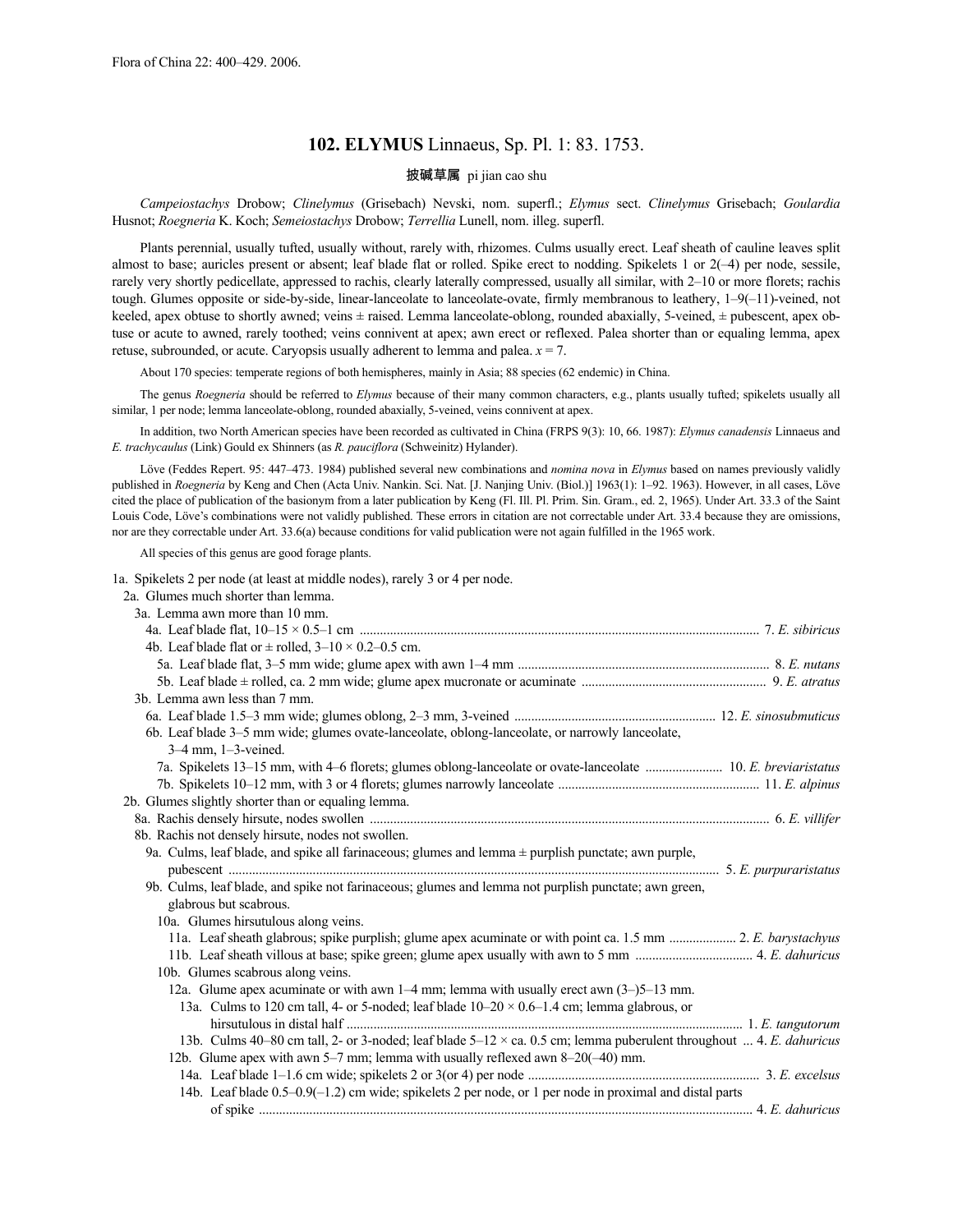1b. Spikelets 1 per node.

| 15a. Lemma with long, strongly recurved awn at seed maturity; if lemma awn short or nearly absent, or only                                                                                                                     |  |
|--------------------------------------------------------------------------------------------------------------------------------------------------------------------------------------------------------------------------------|--|
| slightly curved, then palea shorter than lemma, ciliate along keels, and apex rounded or emarginate.                                                                                                                           |  |
| 16a. Glumes usually slightly shorter than or equaling first lemma, 5-7-veined.                                                                                                                                                 |  |
|                                                                                                                                                                                                                                |  |
| 17b. Palea oblong, slightly shorter than or equaling lemma.                                                                                                                                                                    |  |
| 18a. Lemma glabrous throughout manufactured and all the state of the state of the state of the state of the state of the state of the state of the state of the state of the state of the state of the state of the state of t |  |
| 18b. Lemma scabrous, pubescent, or hispidulous throughout.                                                                                                                                                                     |  |
|                                                                                                                                                                                                                                |  |
| 19b. Glumes not with thin margin.                                                                                                                                                                                              |  |
| 20a. Lemma abaxially hispidulous or laxly spinulose.                                                                                                                                                                           |  |
|                                                                                                                                                                                                                                |  |
|                                                                                                                                                                                                                                |  |
| 20b. Lemma abaxially smooth and glabrous (at middle), scabrous, puberulent, or pubescent,                                                                                                                                      |  |
| sometimes spinulose along veins.                                                                                                                                                                                               |  |
| 22a. Lemma abaxially scabrous, puberulent, or pubescent.                                                                                                                                                                       |  |
|                                                                                                                                                                                                                                |  |
| 23b. Lemma abaxially scabrous or pubescent, margin ciliolate; culms 30–90 cm tall  19. E. formosanus                                                                                                                           |  |
| 22b. Lemma abaxially smooth and glabrous at middle, otherwise spinulose along veins or $\pm$                                                                                                                                   |  |
| puberulent.                                                                                                                                                                                                                    |  |
|                                                                                                                                                                                                                                |  |
|                                                                                                                                                                                                                                |  |
| 16b. Glumes much shorter than first lemma, $(1-3-5$ -veined; if glumes only slightly shorter than first lemma                                                                                                                  |  |
| then margin thin, scarious, membranous, or very narrowly hyaline.                                                                                                                                                              |  |
| 25a. Glumes slightly shorter than first lemma, margin thin, scarious, membranous, or very narrowly hyaline.                                                                                                                    |  |
| 26a. Glume margin scarious.                                                                                                                                                                                                    |  |
|                                                                                                                                                                                                                                |  |
|                                                                                                                                                                                                                                |  |
| 26b. Glume margin thin, membranous, or very narrowly hyaline.                                                                                                                                                                  |  |
| 28a. Glume margin thin; spikelets pedicellate, pedicel 0.8-9 mm.                                                                                                                                                               |  |
|                                                                                                                                                                                                                                |  |
|                                                                                                                                                                                                                                |  |
| 28b. Glume margin membranous or very narrowly hyaline; spikelets sessile or subsessile.                                                                                                                                        |  |
| 30a. Glume margin very narrowly hyaline.                                                                                                                                                                                       |  |
|                                                                                                                                                                                                                                |  |
| 31b. Culms 10–60 cm tall, 2- or 3-noded; leaf blade tightly involute, 1–4 mm wide  27. E. burchan-buddae                                                                                                                       |  |
| 30b. Glume margin membranous.                                                                                                                                                                                                  |  |
| 32a. Lemma glabrous throughout.                                                                                                                                                                                                |  |
|                                                                                                                                                                                                                                |  |
| 33b. Glume apex awnless, usually acute; leaf blade adaxial surface usually scabrous  29. E. glaberrimus                                                                                                                        |  |
| 32b. Lemma puberulent or $\pm$ hispidulous.                                                                                                                                                                                    |  |
|                                                                                                                                                                                                                                |  |
| 34b. Spikelets with 4 or 5(or 6) florets; lemma hispidulous distally and near margin  31. E. sinkiangensis                                                                                                                     |  |
| 25b. Glumes much shorter than first lemma, margin herbaceous.                                                                                                                                                                  |  |
| 35a. Glume apex usually tapering into awn 2-7 mm; palea equaling lemma.                                                                                                                                                        |  |
| 36a. Lemma glabrous throughout.                                                                                                                                                                                                |  |
| 37a. Culms 15-20 cm tall; first lemma 7-9 mm; anthers yellow or purple, 1.2-2.5 mm  32. E. jacquemontii                                                                                                                        |  |
| 37b. Culms (15-)40-50 cm tall; first lemma 10-12 mm; anthers black or brown, 2-5 mm.                                                                                                                                           |  |
|                                                                                                                                                                                                                                |  |
|                                                                                                                                                                                                                                |  |
| 36b. Lemma hirsute or hirsutulous throughout, pubescent only at base and margin, or puberulent                                                                                                                                 |  |
| proximally and hispidulous distally.                                                                                                                                                                                           |  |
|                                                                                                                                                                                                                                |  |
| 39b. Lemma hirsute or hirsutulous throughout, or puberulent proximally and hispidulous distally.                                                                                                                               |  |
| 40a. Lemma hirsutulous throughout.                                                                                                                                                                                             |  |
|                                                                                                                                                                                                                                |  |
|                                                                                                                                                                                                                                |  |
| 40b. Lemma hirsute throughout, or puberulent proximally and hispidulous distally.                                                                                                                                              |  |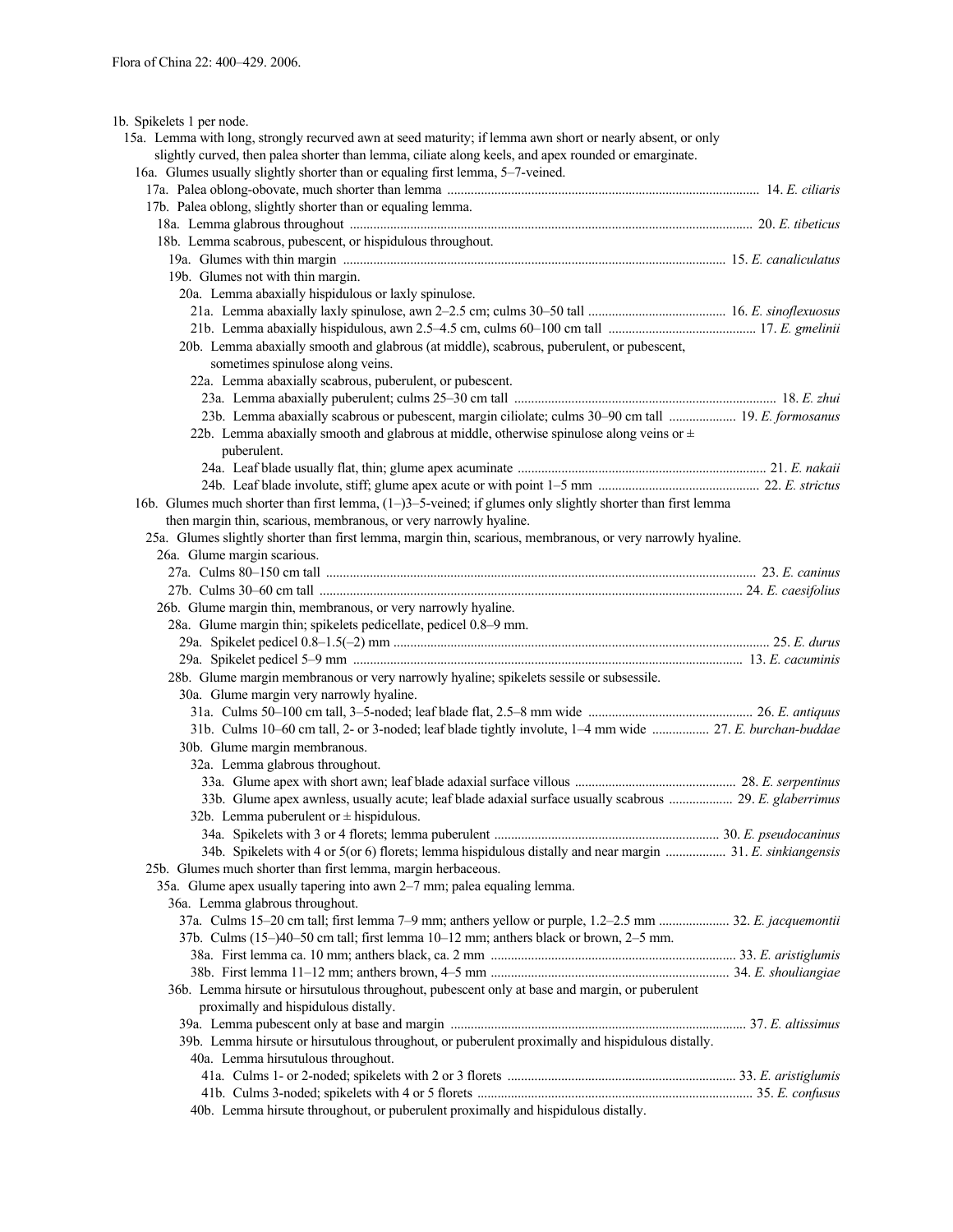| 42a. Lemma hirsute throughout; culms 60-75 cm tall; palea ciliolate along keels distally  36. E. anthosachnoides<br>42b. Lemma puberulent proximally, hispidulous distally; culms 20–45 cm tall; palea |  |
|--------------------------------------------------------------------------------------------------------------------------------------------------------------------------------------------------------|--|
| 35b. Glume apex acute, mucronate, or with awn less than 2 mm; palea slightly shorter to slightly longer                                                                                                |  |
| than lemma.                                                                                                                                                                                            |  |
| 43a. Palea equaling or slightly longer than lemma; anthers 2.5–3 mm; lemma awn (2.5–)3.5–5.5 cm.                                                                                                       |  |
|                                                                                                                                                                                                        |  |
|                                                                                                                                                                                                        |  |
| 43b. Palea slightly shorter than lemma; anthers 1-2 mm; lemma awn 1-3 cm.                                                                                                                              |  |
|                                                                                                                                                                                                        |  |
| 45b. Spike not nitid; lemma pubescent, hirsutulous, or scabrous abaxially.                                                                                                                             |  |
| 46a. Spikelets sessile or very shortly pedicellate, with 1-4(or 5) florets.                                                                                                                            |  |
|                                                                                                                                                                                                        |  |
| 47b. Spikelets sessile; with $1-3(-5)$ florets.                                                                                                                                                        |  |
|                                                                                                                                                                                                        |  |
|                                                                                                                                                                                                        |  |
| 46b. Spikelets usually sessile, with 4-9 florets.                                                                                                                                                      |  |
| 49a. Lemma hirsute throughout, especially distally and near margin, first lemma                                                                                                                        |  |
|                                                                                                                                                                                                        |  |
| 49b. Lemma $\pm$ hirsutulous or scabrous abaxially, first lemma 9–11 mm.                                                                                                                               |  |
| 50a. Lemma $\pm$ hirsutulous abaxially, first lemma ca. 11 mm, awn 3–4 cm; spikelets with                                                                                                              |  |
|                                                                                                                                                                                                        |  |
| 50b. Lemma scabrous abaxially, rarely hirsutulous, first lemma 9-11 mm, awn 1.8-3 cm;                                                                                                                  |  |
| spikelets with 4-7 florets.                                                                                                                                                                            |  |
| 51a. Spike ± purplish, nodding, 13-15 cm; glumes oblong-lanceolate, apex acute; lemma                                                                                                                  |  |
|                                                                                                                                                                                                        |  |
| 51b. Spike usually glaucous green, slender and flexuose, 7-9 cm; glumes linear-lanceolate,                                                                                                             |  |
|                                                                                                                                                                                                        |  |
| 15b. Lemma with straight awn or awnless; palea slightly shorter to slightly longer than lemma.                                                                                                         |  |
| 52a. Lemma awn shorter than 7 mm or absent.                                                                                                                                                            |  |
|                                                                                                                                                                                                        |  |
|                                                                                                                                                                                                        |  |
| 53b. Lemma $\pm$ narrowed toward apex, without teeth.                                                                                                                                                  |  |
| 54a. Palea equaling or slightly longer than lemma, apex narrowly truncate.                                                                                                                             |  |
|                                                                                                                                                                                                        |  |
| 55b. Lemma smooth, glabrous.                                                                                                                                                                           |  |
|                                                                                                                                                                                                        |  |
| 56b. Plants $\pm$ with rhizomes.                                                                                                                                                                       |  |
|                                                                                                                                                                                                        |  |
|                                                                                                                                                                                                        |  |
| 54b. Palea slightly shorter to longer than lemma, apex emarginate, rounded, or subrounded.                                                                                                             |  |
|                                                                                                                                                                                                        |  |
| 58b. Glumes not as above.                                                                                                                                                                              |  |
|                                                                                                                                                                                                        |  |
| 59b. Palea equaling, subequaling, or longer than lemma, $\pm$ ciliate along keels.                                                                                                                     |  |
| 60a. Glumes 4–9-veined; palea slightly shorter to slightly longer than lemma.                                                                                                                          |  |
| 61a. Culms 30–80 cm tall; leaf blade 2–4 mm wide.                                                                                                                                                      |  |
| 62a. Spikelets 1.4–1.8 cm, with 5 or 6 florets; lemma margin broadly membranous  59. E. viridulus                                                                                                      |  |
|                                                                                                                                                                                                        |  |
| 61b. Culms usually more than 100 cm tall; leaf blade 5-11 mm wide.                                                                                                                                     |  |
|                                                                                                                                                                                                        |  |
|                                                                                                                                                                                                        |  |
| 60b. Glumes 3–5-veined; palea equaling lemma.                                                                                                                                                          |  |
|                                                                                                                                                                                                        |  |
| 64b. Spikelets with 3-6 florets.                                                                                                                                                                       |  |
|                                                                                                                                                                                                        |  |
| 65b. Culms 20-60 cm tall, 2-4-noded.                                                                                                                                                                   |  |
|                                                                                                                                                                                                        |  |
| 66b. Culms 20-45 cm tall, 2-4-noded.                                                                                                                                                                   |  |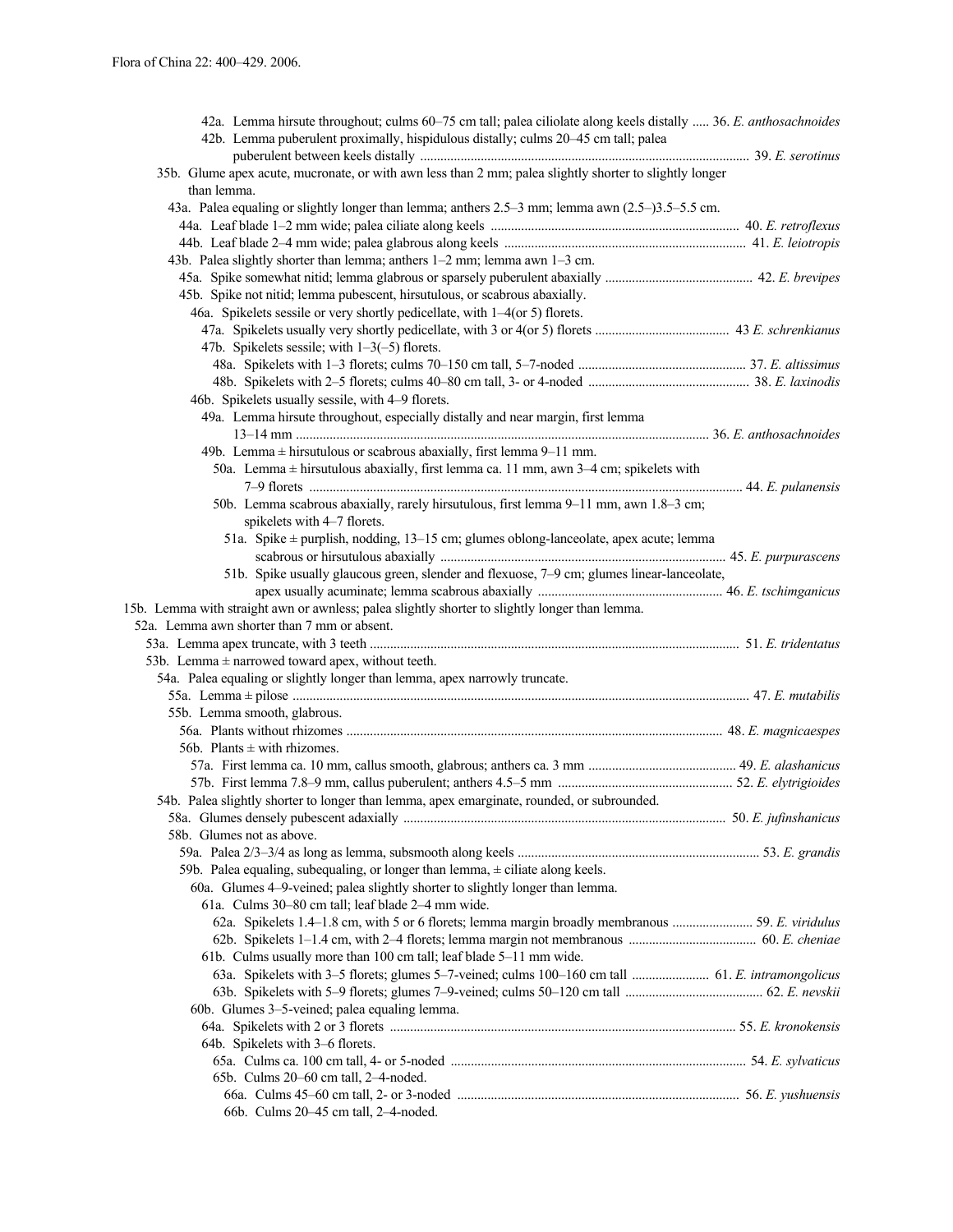| 52b. Lemma awn more than 7 mm (but 1-35 mm E. abolinii).                                                          |  |
|-------------------------------------------------------------------------------------------------------------------|--|
| 68a. Glumes $5-7(-9)$ -veined, slightly shorter or longer than lemma.                                             |  |
| 69a. Glumes (especially distal one) longer than lemma.                                                            |  |
|                                                                                                                   |  |
| 70b. Spike dense, secund; palea subequaling lemma; anthers 2.5–3 mm.                                              |  |
|                                                                                                                   |  |
|                                                                                                                   |  |
| 69b. Glumes (especially proximal one) slightly shorter than lemma.                                                |  |
|                                                                                                                   |  |
| 72b. Spikelets sessile.                                                                                           |  |
|                                                                                                                   |  |
| 73b. Lemma puberulent, pilose, or $\pm$ hirsutulous abaxially, margin not membranous.                             |  |
|                                                                                                                   |  |
| 74b. Lemma margin not ciliate.                                                                                    |  |
| 75a. Glume margin scarious; leaf blade abaxial surface glabrous or scabrous, adaxial surface                      |  |
|                                                                                                                   |  |
|                                                                                                                   |  |
| 68b. Glumes (2 or)3–5-veined, at least proximal glume 3-veined, usually much shorter than lemma,                  |  |
| or if subequaling lemma then apex shortly awned.                                                                  |  |
| 76a. Glumes always and lemma sometimes with membranous or scarious margin.                                        |  |
| 77a. Glumes and lemma with membranous or scarious margin.                                                         |  |
|                                                                                                                   |  |
| 78b. Lemma hirsutulous proximally and distally, subglabrous at middle, long ciliate near margin,                  |  |
|                                                                                                                   |  |
| 77b. Glumes with membranous margin; lemma without such margin.                                                    |  |
| 79a. Culms 50-60 cm tall, 2- or 3-noded.                                                                          |  |
|                                                                                                                   |  |
|                                                                                                                   |  |
| 79b. Culms 60-100 cm tall, 4-7-noded.                                                                             |  |
|                                                                                                                   |  |
| 81b. Spikelets to 2 cm, with 3-9 florets.                                                                         |  |
| 82a. Spikelets ± pedicellate; glumes oblong-lanceolate; palea scabrous along keels distally  68. E. dolichatherus |  |
| 82b. Spikelets sessile; glumes narrowly lanceolate; palea $\pm$ ciliate along keels.                              |  |
| 83a. Glumes and lemma usually smooth, glabrous, rarely scabrous along veins  70. E. calcicola                     |  |
| 83b. Glumes and lemma hirsute or villous.                                                                         |  |
| 84a. Glumes lanceolate, subequal, 5–6 mm, 2-veined, hispidulous along veins; lemma                                |  |
|                                                                                                                   |  |
| 84b. Glumes oblong-lanceolate, hirsute, proximal one 5-6.5 mm, 3- or 4-veined, distal                             |  |
| one 6.5–7.5 mm, 4- or 5-veined; lemma usually densely pubescent proximally,                                       |  |
|                                                                                                                   |  |
| 76b. Glumes and lemma without membranous or scarious margin.                                                      |  |
| 85a. Lemma $\pm$ puberulent abaxially.                                                                            |  |
| 86a. Spikelets 12-16 mm, with 3-5 florets.                                                                        |  |
|                                                                                                                   |  |
|                                                                                                                   |  |
| 86b. Spikelets 9–12 mm, with 2 or 3 florets.                                                                      |  |
|                                                                                                                   |  |
|                                                                                                                   |  |
| 85b. Lemma smooth or scabrous abaxially.                                                                          |  |
|                                                                                                                   |  |
| 89b. Lemma callus distinctly hirsute.                                                                             |  |
|                                                                                                                   |  |
| 90b. Spikelets with 4-8 florets; lemma callus hairs 4-10 mm.                                                      |  |
|                                                                                                                   |  |
| 91b. Lemma callus hairs 4–6 mm.                                                                                   |  |
|                                                                                                                   |  |
|                                                                                                                   |  |
|                                                                                                                   |  |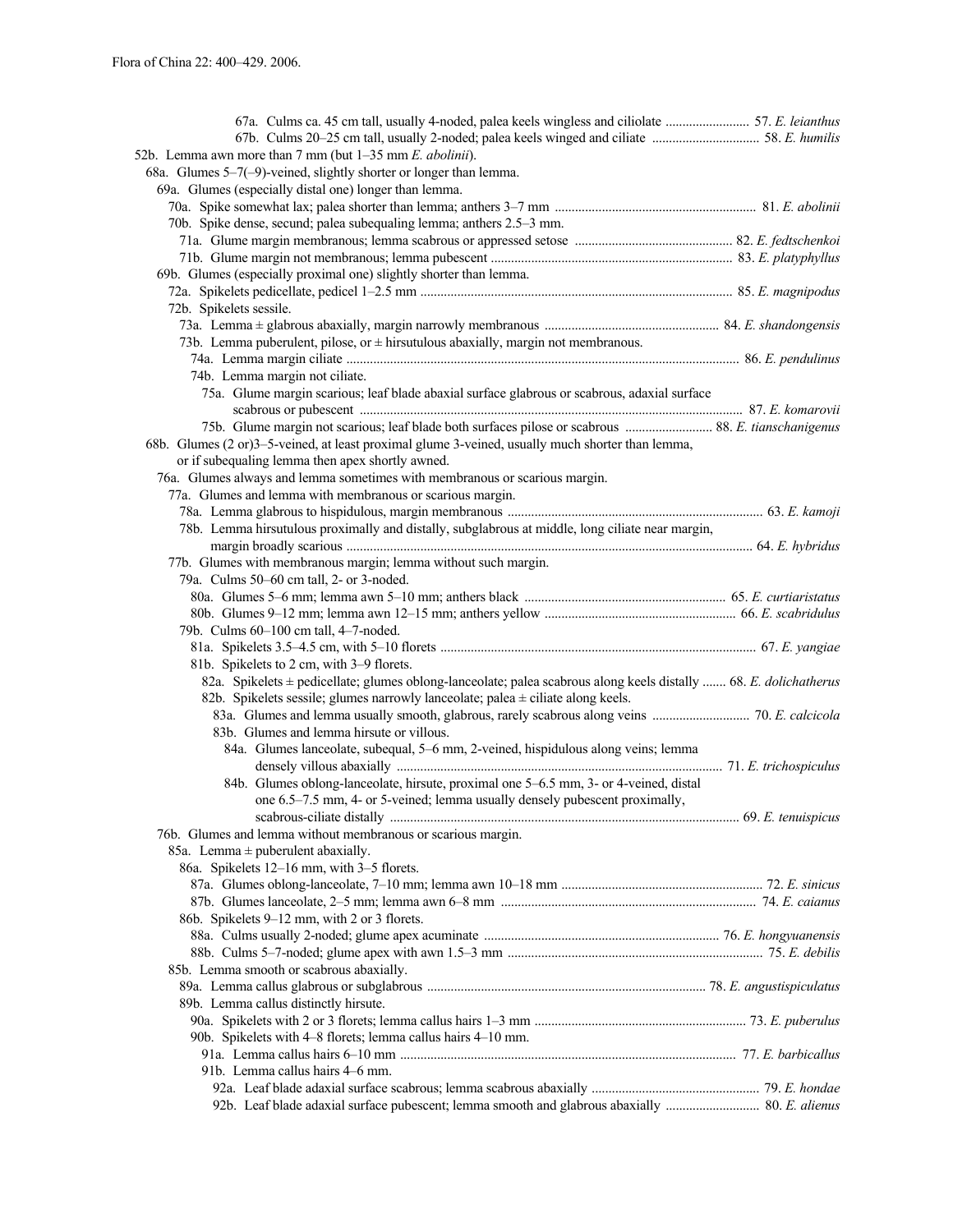**1. Elymus tangutorum** (Nevski) Handel-Mazzetti, Symb. Sin. 7: 1292. 1936.

# 麦宾草 mai bin cao

*Clinelymus tangutorum* Nevski, Bull. Jard. Bot. Acad. Sci. URSS 30: 647. 1932; *Elymus molliusculus* L. B. Cai.

Culms erect or geniculate at base, to 120 cm tall, 4- or 5 noded. Leaf sheath smooth; leaf blade flat,  $10-20 \times 0.6-1.4$  cm, both surfaces scabrous or abaxial surface smooth and adaxial surface pilose. Spike erect, usually dense,  $8-15 \times 0.8-1$  cm; rachis margin ciliolate. Spikelets usually 2 per node, green or slightly purplish, 9–15 mm, with 3 or 4 florets. Glumes lanceolate or linear-lanceolate, 7–10 mm, obscurely 5-veined, scabrous or hirsutulous along veins, apex acuminate or with awn 1– 3 mm. Lemma lanceolate, glabrous, or hirsutulous distally; first lemma 8–12 mm; awn erect, (3–)5–11 mm. Palea equaling lemma, ciliate along keels, apex narrowly obtuse. Fl. and fr. late summer.  $2n = 42$ .

Mountain slopes, steppes. Gansu, Guizhou, Hubei, Nei Mongol, Ningxia, Qinghai, Shanxi, Sichuan, Xinjiang, Xizang, Yunnan [Bhutan, ?Nepal].

*Elymus molliusculus* is very similar to *E. tangutorum* in culm height and features of leaf blade, spike, spikelets, and lemma. It is therefore treated here in synonymy.

**2. Elymus barystachyus** L. B. Cai, Acta Bot. Boreal.-Occid. Sin. 13: 70. 1993.

# 硬穗披碱草 ying sui pi jian cao

Culms laxly tufted or solitary, usually geniculate at base, 50–80 cm tall, 2.5–4.5 mm in diam., 3–5-noded. Leaf sheath glabrous; ligule ca. 1 mm, membranous; leaf blade  $7-22 \times 0.4-$ 0.8 cm, both surfaces glabrous. Spike  $8-18 \times 0.5-0.9$  cm; rachis margin ciliate. Spikelets usually 2 per node, or 1 per node proximally and distally in spike, purplish, 10–18 mm, with 4–6 florets. Glumes linear-lanceolate, 7–10 mm, 4–7-veined, hirsutulous along veins, apex acuminate or with point ca. 1.5 mm. Lemma oblong-lanceolate, scabrous proximally, densely pubescent distally and at margin, apex acute or with short awn 1–2 mm; first lemma 7–8 mm. Palea equaling lemma, ciliate along keels, otherwise glabrous. Anthers black or tinged yellowish, ca. 2 mm. Fl. and fr. Jun–Aug.

● Forests; 2700–3200 m. Qinghai, Sichuan, Xizang.

**3. Elymus excelsus** Turczaninow ex Grisebach in Ledebour, Fl. Ross. 4: 331. 1852.

## 肥披碱草 fei pi jian cao

*Clinelymus excelsus* (Turczaninow ex Grisebach) Nevski; *Elymus dahuricus* Turczaninow ex Grisebach subsp. *excelsus* (Turczaninow ex Grisebach) Tzvelev; *E. dahuricus* var. *excelsus* (Turczaninow ex Grisebach) Roshevitz.

Culms robust, ca. 140 cm tall, ca. 6 mm in diam. Leaf sheath glabrous or pubescent at base; leaf blade usually glaucous, flat,  $20-30 \times 1-1.6$  cm, both surfaces scabrous or abaxial surface smooth. Spike erect, robust, 15–22 cm; rachis margin ciliolate. Spikelets 2 or 3(or 4) per node, 2–15(–25) mm excluding awns, with 4 or 5 florets. Glumes narrowly lanceolate, 10– 13 mm, 5–7-veined, scabrous along veins, apex with awn ca. 7 mm. Lemma scabrous, glabrous or pubescent distally and at margin; first lemma 8–12 mm; awn reflexed, 15–20(–40) mm, scabrous. Palea slightly shorter than lemma, ciliate along keels, slightly pubescent between keels. Fl. and fr. Jul–Aug.  $2n = 42$ <sup>\*</sup>.

Scrub, meadows, riverside sands, pebbles and rocks up to lower mountain slopes. Gansu, Hebei, Heilongjiang, Henan, Nei Mongol, Qinghai, Shaanxi, Shandong, Shanxi, Sichuan, Xinjiang, Yunnan [Japan, Korea, Mongolia, Russia].

**4. Elymus dahuricus** Turczaninow ex Grisebach in Ledebour, Fl. Ross. 4: 331. 1852.

#### 披碱草 pi jian cao

Culms erect or geniculate at base, 40–140 cm tall, 2–4 noded. Leaf sheath glabrous, or densely pilose at base; leaf blade  $\pm$  glaucous, flat, rarely rolled,  $5-25 \times 0.5-1(-1.2)$  cm, abaxial surface smooth, adaxial surface smooth or scabrous. Spike erect, somewhat dense,  $14-18 \times 0.5-1$  cm; rachis margin ciliolate. Spikelets green or purplish green, usually stramineous at maturity, (1 or)2 per node, 9–15 mm, with 2–5 florets. Glumes lanceolate or linear-lanceolate, 7–10 mm, 3–5-veined, scabrous or scabrous-hirsutulous along veins, apex acuminate or with awn to 5 mm. Lemma lanceolate, puberulent, pubescent, or densely hirsutulous throughout; first lemma 7–9 mm; awn straight or recurved, 2–20 mm. Palea equaling lemma, ciliate along keels,  $\pm$  pubescent between keels, apex narrowly truncate. Fl. and fr. Jun–Aug.

Forest glades, scrub, mountain slopes, valleys, meadows, pebbles, sometimes roadsides and field margins; ca. 2600 m. Hebei, Heilongjiang, Henan, Nei Mongol, Ningxia, Qinghai, Shaanxi, Shandong, Shanxi, Sichuan, Xinjiang, Xizang, Yunnan [Bhutan, India, Japan, Kazakhstan, Korea, Kyrgyzstan, Mongolia, Nepal, Russia, Turkmenistan, Uzbekistan; SW Asia].

Four varieties occur in China. In addition, *Elymus dahuricus* var. *brevisetus* Ohwi (J. Jap. Bot. 19: 168. 1943) was described from N Shanxi (Ningwu), but no specimens have been seen by the authors.

- 1a. Culms slender, 40–80 cm tall; first lemma
- 7–8 mm ................................................. 4c. var. *cylindricus* 1b. Culms more robust, 80–140 cm tall; first
	- lemma 8–9 mm.
	- 2a. Lemma awn 2–5 mm .................. 4d. var. *xiningensis*
	- 2b. Lemma awn 10–20 mm.
		- 3a. Leaf sheath glabrous; glumes scabrous along veins ............. 4a. var. *dahuricus*
		- 3b. Leaf sheath densely pilose at base; glumes usually scabrous
			- hirsutulous along veins .............. 4b. var. *violeus*

## **4a. Elymus dahuricus** var. **dahuricus**

披碱草(原变种) pi jian cao (yuan bian zhong)

*Clinelymus dahuricus* (Turczaninow ex Grisebach) Nevski.

Culms more robust, 80–140 cm tall. Leaf sheath glabrous. Glumes scabrous along veins. First lemma ca. 9 mm; awn 10– 20 mm. Fl. and fr. Jun–Aug. 2*n* = 28, 42\*.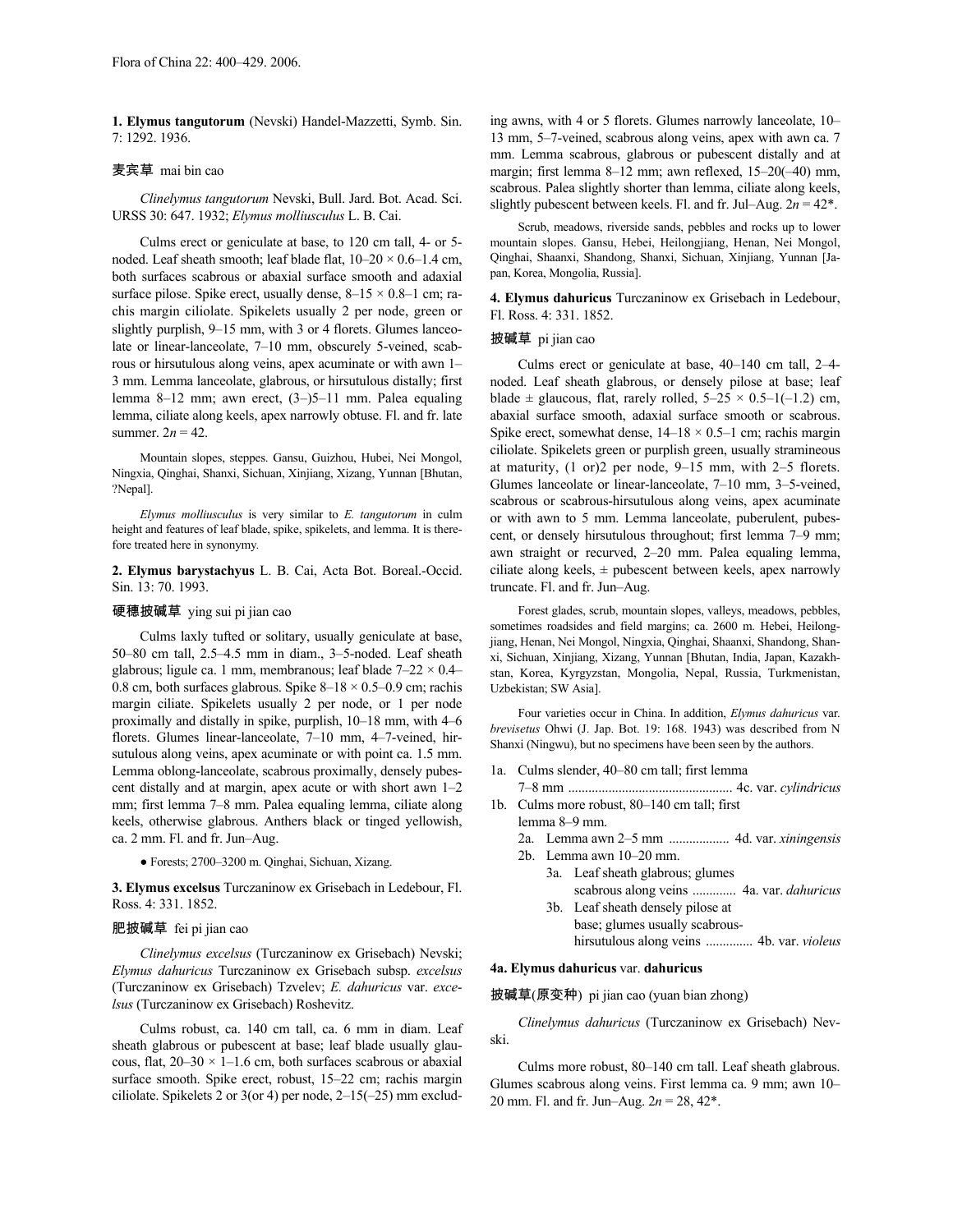Forest glades, scrub, meadows, pebbles, sometimes roadsides and field margins. Hebei, Henan, Nei Mongol, Qinghai, Shaanxi, Shanxi, Sichuan, Xinjiang, Xizang [Bhutan, India, Japan, Kazakhstan, Korea, Kyrgyzstan, Mongolia, Nepal, Russia, Turkmenistan, Uzbekistan; SW Asia].

**4b. Elymus dahuricus** var. **violeus** C. P. Wang & H. L. Yang, Bull. Bot. Res., Harbin 4(4): 86. 1984.

# 青紫披碱草 qing zi pi jian cao

Culms more robust, 80–140 cm tall. Leaf sheath densely pilose at base.Glumes usually scabrous-hirsutulous along veins. First lemma 8–9 mm; awn 10–18 mm.

● Mountain slopes, valleys. Nei Mongol, Qinghai.

**4c. Elymus dahuricus** var. **cylindricus** Franchet, Nouv. Arch. Mus. Hist. Nat., sér. 2, 7: 152. 1884.

# 圆柱披碱草 yuan zhu pi jian cao

*Clinelymus cylindricus* (Franchet) Honda; *Elymus beijingensis* B. S. Sun, nom. illeg. superfl.; *E. cylindricus* (Franchet) Honda (1930), not Pohl (1809); *E. dahuricus* subsp. *cylindricus* (Franchet) N. R. Cui; *E. franchetii* Kitagawa.

Culmsslender,40–80cmtall.Leaf sheath glabrous. Glumes scabrous along veins. First lemma 7–8 mm; awn 6–13 mm. Fl. and fr. later summer.  $2n = 42^*$ .

● Mountain slopes, roadsides. Hebei, Henan, Nei Mongol, Ningxia, Qinghai, Shaanxi, Sichuan, Xinjiang, Yunnan.

**4d. Elymus dahuricus** var. **xiningensis** (L. B. Cai) S. L. Chen, Novon 7: 228. 1997.

#### 西宁披碱草 xi ning pi jian cao

*Elymus xiningensis* L. B. Cai, Acta Bot. Boreal.-Occid. Sin. 13: 71. 1993.

Culms more robust, 80–110 cm tall. Leaf sheath glabrous. Glumes scabrous along veins. First lemma ca. 8 mm; awn 2–5 mm. Fl. and fr. late summer.

● Mountain slopes; ca. 2600 m. Qinghai.

**5. Elymus purpuraristatus** C. P. Wang & H. L. Yang, Bull. Bot. Res., Harbin 4(4): 83. 1984.

### 紫芒披碱草 zi mang pi jian cao

Culms robust, to 160 cm tall, together with leaf blade and spike usually farinaceous throughout. Leaf sheath glabrous; leaf blade usually rolled,  $15-25 \times 0.25-0.4$  cm, abaxial surface smooth, adaxial surface scabrous. Spike erect or slightly curved, slender, usually dense, 8–15 cm; rachis margin ciliolate. Spikelets 2 per node, purplish green, 10–12 mm, with 2 or 3 florets. Glumes lanceolate or linear-lanceolate, 7–10 mm, 3 veined,  $\pm$  purplish punctate, scabrous, hispidulous along veins, apex mucronate. Lemma oblong-lanceolate, purplish punctate throughout, pubescent; first lemma 6–9 mm; awn purple, 7–15 mm, pubescent. Palea equaling or subequaling lemma, ciliolate along keels. Fl. and fr. late summer.

● Mountain slopes, valleys. Nei Mongol.

In the protologue, the specific epithet was misspelled *"purpuraristus"* on p. 83, presumably as a typographical error. In the illustration caption on p. 90 it was correctly spelled *"purpuraristatus."*

**6. Elymus villifer** C. P. Wang & H. L. Yang, Bull. Bot. Res., Harbin 4(4): 84. 1984.

# 毛披碱草 mao pi jian cao

Culms erect, 60–75 cm tall. Leaf sheath densely villous; leaf blade flat or slightly rolled,  $9-15 \times 0.3-0.6$  cm, villous throughout. Spike slightly curved, 9–12 cm; rachis with swollen nodes, densely hirsute throughout, margin narrowly winged. Spikelets usually 2 per node, or 1 per node at apex and base of spike, 6–10 mm, with 2 or 3 florets. Glumes narrowly lanceolate, 4.5–7.5 mm, 3- or 4-veined, hirsutulous along veins, margin narrowly membranous, apex acuminate or with awn 1.5–2.5 mm. Lemma oblong-lanceolate, scabrous or hispidulous distally; first lemma 7–11 mm. Palea equaling lemma, ciliolate along keels, pubescent between keels. Fl. and fr. late summer.

● Swales of mountain valleys. Nei Mongol.

**7. Elymus sibiricus** Linnaeus, Sp. Pl. 1: 83. 1753.

#### 老芒麦 lao mang mai

*Clinelymus sibiricus* (Linnaeus) Nevski; *C. yubaridakensis* Honda; *Elymus sibiricus* var. *brachstachys* Keng; *E. sibiricus* var. *gracilis* L. B. Cai; *E. sibiricus* var. *erectiusculus* L. B. Cai; *E. yubaridakensis* (Honda) Ohwi; *Hordeum sibiricum* (Linnaeus) Schenck (1907), not Link ex Steudel (1840), nor Roshevitz (1929); *Triticum arktasianum* F. Hermann.

Culms usually erect, sometimes slightly decumbent at base, 60–90 cm tall. Leaf sheath glabrous; leaf blade flat, 10–15  $\times$  0.5–1 cm, glabrous or adaxial surface slightly pubescent. Spike pendulous, lax, 15–20 cm; rachis margin scabrous, ciliolate. Spikelets glaucous or purplish glaucous, usually 2 per node, with (3 or)4 or 5 florets. Glumes narrowly lanceolate, 4–5 mm, 3–5-veined, glabrous, scabrous along veins, apex acuminate or with awn ca. 4 mm. Lemma lanceolate, 5-veined, obscurely so at base, scabrous or puberulent; first lemma 8–11 mm; awn 15–20 mm. Palea equaling lemma, ciliolate along keels, puberulent between keels. Fl. and fr. Jun–Aug. 2*n* = 28\*, 42\*.

Forest glades, scrub, swales, sands and pebbles in river valleys; 1500–4900 m. Gansu, Hebei, Heilongjiang, Henan, Nei Mongol, Ningxia, Qinghai, Shaanxi, Shanxi, Sichuan, Xinjiang, Xizang, Yunnan [India, Japan, Korea, Mongolia, Nepal, Russia].

**8. Elymus nutans** Grisebach, Nachr.Königl. Ges. Wiss. Georg-Augusts-Univ. 3: 72. 1868.

#### 重穗披碱草 chong sui pi jian cao

Culms erect or geniculate at base, (13–)50–70 cm tall. Leaf sheath puberulent at base; leaf blade flat,  $6-8 \times 0.3-0.5$ cm, abaxial surface scabrous or smooth, adaxial surface pilose. Spike pendulous, flexuose, somewhat dense, 5–12 cm; rachis margin scabrous, ciliolate. Spikelets usually 2 per node (at least at middle nodes), subsessile or very shortly pedicellate, green,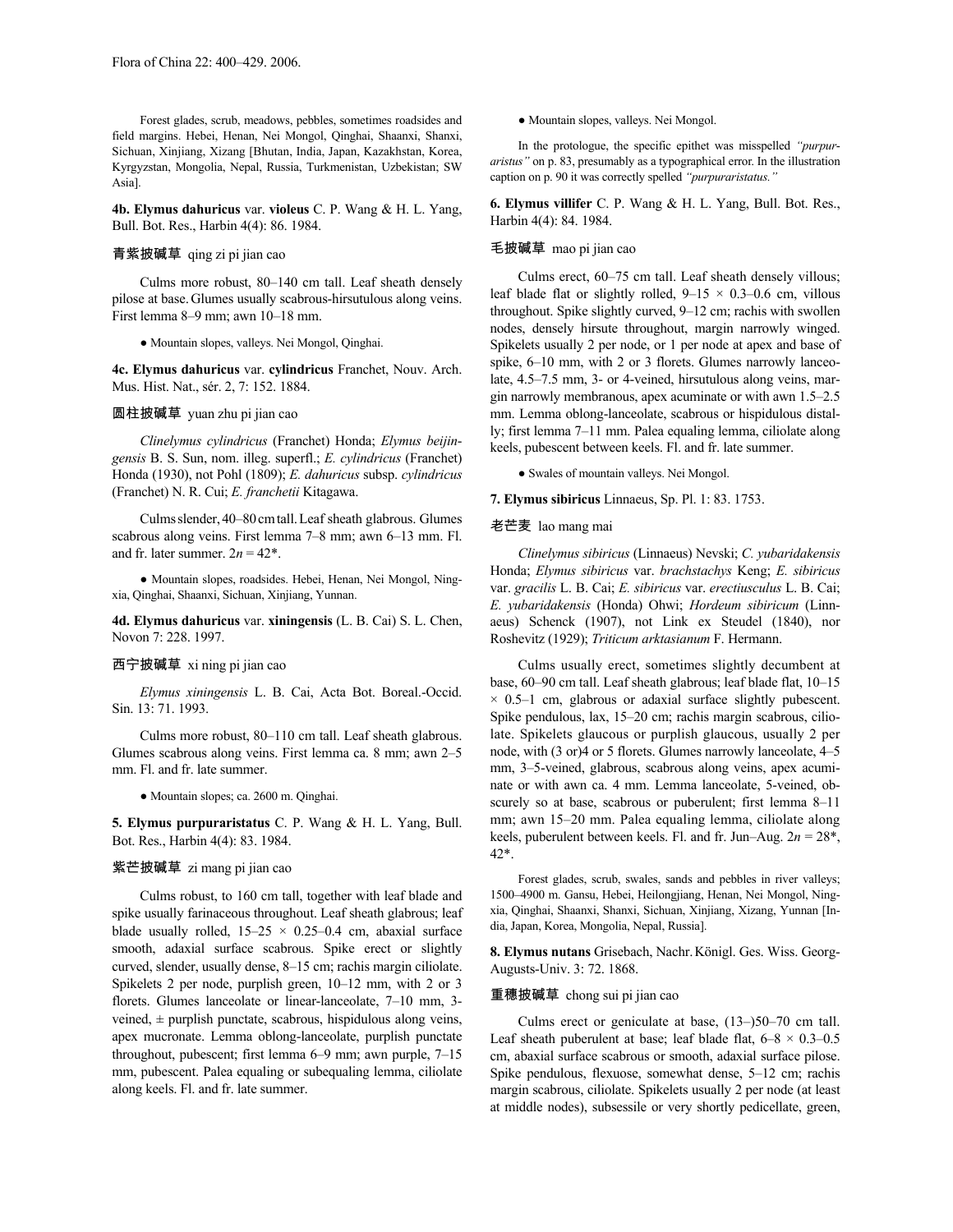purplish when mature, 9–15 mm, with 2(or 3) glumes and 2–4 florets. Glumes oblong, subequal, 4–5 mm, 3- or 4(or 5) veined, scabrous along veins, apex with awn 1–4 mm. Lemma narrowly lanceolate, puberulent; first lemma (6–)10 mm; awn  $(3-)$ 

12–20 mm, divergently scabrous. Palea equaling lemma, ciliate along keels, puberulent between keels. Fl. and fr. Jul–Aug.

Mountain slopes, grasslands, riverside sands and pebbles; 2800– 3400 m. Gansu, Hebei, Henan, Nei Mongol, Ningxia, Qinghai, Shaanxi, Sichuan, Xinjiang, Xizang, Yunnan [Bhutan, India, Japan, Mongolia, Nepal; C and SW Asia].

- 1a. Culms 50–70 cm tall; spikelets with 2 glumes; glumes 3- or 4-veined; first lemma awn 12–20 mm ................................................... 8a. var. *nutans* 1b. Culms 13–20 cm tall; spikelets often with
- 3 glumes; glumes 5-veined; first lemma awn 3–9 mm ............................................ 8b. var. *triglumis*

### **8a. Elymus nutans** var. **nutans**

重穗披碱草(原变种) chong sui pi jian cao (yuan bian zhong)

*Clinelymus nutans* (Grisebach) Nevski.

Culms 50–70 cm tall. Spikelets with 2 glumes. Glumes 3 or 4-veined. First lemma ca. 10 mm; awn 12–20 mm. Fl. and fr. Jul–Aug.  $2n = 42^*$ .

Mountain slopes, grasslands, riverside sands and pebbles. Gansu, Hebei, Henan, Nei Mongol, Ningxia, Qinghai, Shaanxi, Sichuan, Xinjiang, Xizang, Yunnan [Bhutan, India, Japan, Mongolia, Nepal; C and SW Asia].

This variety is a good forage grass.

**8b. Elymus nutans** var. **triglumis** (Q. B. Zhang) G. Zhu & S. L. Chen, **comb. et stat. nov.**

#### 三颖披碱草 san ying pi jian cao

Basionym: *Elymus triglumis* Q. B. Zhang, Acta Bot. Yunnan. 13: 21. 1991.

Culms 13–20 cm tall. Spikelets often with 3 glumes. Glumes 5-veined. First lemma 6–9 mm; awn 3–9 mm. Fl. Jul– Aug.

● Mountain grasslands; 2800–3400 m. Xinjiang (Tian Shan).

**9. Elymus atratus** (Nevski) Handel-Mazzetti, Symb. Sin. 7: 1922. 1936.

#### 黑紫披碱草 hei zi pi jian cao

*Clinelymus atratus* Nevski, Bull. Jard. Bot. Acad. Sci. URSS 30: 644. 1932.

Culms erect or geniculate at base, somewhat slender, 40– 60 cm tall. Leaf sheath smooth, glabrous; leaf blade  $\pm$  rolled, 3–  $10(-19) \times$  ca. 0.2 cm, both surfaces glabrous, or pubescent at base. Spikelets usually 2 per node, purplish black when mature, 8–10 mm, with 2 or 3 florets, usually 1 or 2 florets fertile. Glumes narrowly oblong or lanceolate, subequal, 2–4 mm, 1–3 veined, scabrous along midvein, apex mucronate or acuminate; lateral veins obscure. Lemma lanceolate, hirsutulous throughout; first lemma 7–8 mm; awn usually reflexed, 10–17 mm, scabrous. Palea equaling lemma, ciliolate along keels. Fl. and fr. late summer.  $2n = 42^*$ .

● Steppes. Gansu, Qinghai, Sichuan, Xinjiang, Xizang.

**10. Elymus breviaristatus** Keng ex P. C. Keng, Bull. Bot. Res., Harbin 4(3): 191. 1984.

### 短芒披碱草 duan mang pi jian cao

*Elymus yilianus* S. L. Chen, nom. illeg. superfl.

Culms laxly tufted, erect or geniculate at base, ca. 70 cm tall. Leaf sheath smooth; leaf blade flat,  $4-12 \times 0.3-0.5$  cm, scabrous or abaxial surface smooth. Spike pendulous, lax, slender, 10–15 cm; rachis margin scabrous or ciliolate. Spikelets 2 per node, glaucous or purplish glaucous, 13–15 mm, with 4–6 florets. Glumes oblong-lanceolate or ovate-lanceolate, 3–4 mm, 1–3-veined, scabrous along veins, apex usually pointed. Lemma lanceolate, puberulent throughout or glabrous at middle part; first lemma 8–9 mm, apex with awn (1–)2–5 mm. Palea equaling lemma, ciliolate along keels, puberulent between keels, apex narrowed. Fl. and fr. summer.  $2n = 42^*$ .

● Mountain slopes. Ningxia, Qinghai, Sichuan, Xinjiang.

*"Elymus brachyaristatus"* (Löve, Feddes Repert. 95: 449. 1984) was not validly published because it was given as a *nomen novum* based on *"Clinelymus breviaristatus"* (Keng, Fl. Ill. Pl. Prim. Sin. Gram. 423. 1959), which was itself not validly published because no Latin description was provided (Saint Louis Code, Art. 36.1). Moreover, Löve's supposed blocking name, *E. breviaristatus* (Hitchcock) Á. Löve (loc. cit. 471. Oct 1984), is in fact an illegitimate later homonym (Art. 53.1) because *E. breviaristatus* Keng ex P. C. Keng had already been validly published in July 1984.

**11. Elymus alpinus** L. B. Cai, Acta Biol. Plateau Sin. 14: 8. 1999.

### 高原披碱草 gao yuan pi jian cao

Culms erect, 25–35 cm tall, usually 5-noded. Leaf sheath usually longer than internode, glabrous; ligule ca. 0.3 mm, apex usually truncate; leaf blade flat or slightly involute,  $6-10 \times 0.3-$ 0.5 cm, both surfaces glabrous, margin ciliate. Spike erect or slightly flexuose,  $4-6 \times$  ca. 0.9 cm; rachis glabrous, but margin ciliolate; internodes 2–3 mm. Spikelets (1 or)2 per node, green, 10–12 mm, with 3 or 4 florets; rachilla densely puberulent. Glumes narrowly lanceolate, subequal, 3–4 mm, 1–3-veined, scabrous along midvein, apex acuminate. Lemma lanceolate, abaxially pubescent; first lemma 7–8 mm; awn slender, 3–7 mm. Palea slightly longer than lemma, ciliolate along keels distally, puberulent between keels. Anthers blackish, ca. 1.5 mm. Ovary pubescent at apex. Fl. Jul.

● Meadows; ca. 3200 m. Qinghai (Gonghe, Ulan).

#### **12. Elymus sinosubmuticus** S. L. Chen, **nom. nov.**

### 无芒披碱草 wu mang pi jian cao

Replaced synonym: *Elymus submuticus* Keng ex P. C. Keng, Bull. Bot. Res., Harbin 4(3): 192. 1984, not *Elymus submuticus* (Hooker) Smyth, Trans. Kansas Acad. Sci. 25: 99. 1913.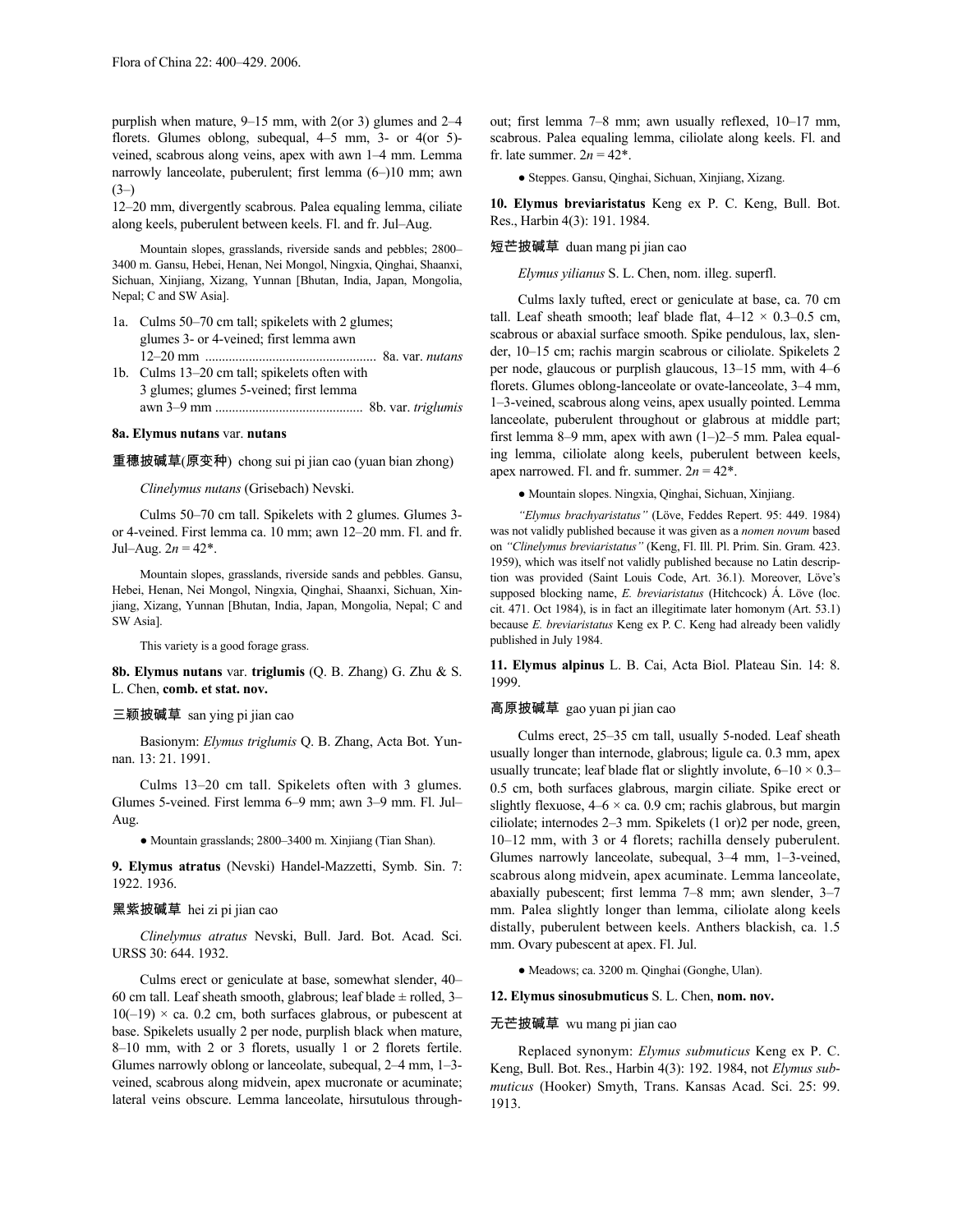Culms erect or geniculate at base, slender, 25–45 cm tall, 2-noded, smooth. Leaf sheath shorter than internode, smooth; ligule very short; leaf blade flat or rolled,  $3-6 \times 0.15-0.3$  cm, abaxial surface smooth, adaxial surface scabrous. Spike lax, curved, 3.5–7.5 cm. Spikelets 2 per node, or 1 per node distally in spike, subsessile or with pedicel ca. 1 mm, purplish, (7–)9– 13 mm, with (1 or)2 or 3(or 4) florets, densely puberulent. Glumes oblong, subequal, 2–3 mm, 3-veined, scabrous along raised midvein, apex acute or acuminate. Lemma lanceolate,  $\pm$ puberulent; first lemma 7–8 mm; awn less than 2 mm. Palea equaling lemma, ciliolate along keels, apex narrowly obtuse. Anthers ca. 1.7 mm. Fl. and fr. late summer.  $2n = 42^*$ .

● Mountain slopes. Sichuan.

**13. Elymus cacuminis** B. Rong Lu & B. Salomon, Nordic J. Bot. 13: 355. 1993 [*"cacuminus"*].

# 峰峦披碱草 feng luan pi jian cao

*Roegneria cacuminis* (B. Rong Lu & B. Salomon) L. B. Cai.

Culms tufted at base, erect or geniculately ascending, 25– 57 cm tall, (2 or)3(or 4)-noded, glabrous, or sparsely scabrous below spike. Leaf sheath grayish or purplish, usually hairy at base, smooth distally; ligule to 0.5 mm; auricles pale green, brown, or purple; leaf blade light green to purplish, linear, tightly involute or with involute margin, rarely flat,  $2-15 \times 0.1-$ 0.6 cm, abaxial surface scabrous, adaxial surface  $\pm$  pubescent. Spike strongly nodding at flowering, secund or distichous, dense or lax,  $4-13 \times 0.8-1.2$  cm; rachis scabrous on back and margin. Spikelets 1 per node, green or purple,  $25-40 \times 2.5-$ 4.5 mm, with 3–6 florets; pedicel 5–9 mm. Glumes ovate or narrowly lanceolate, glabrous abaxially, scabrous along veins, margin thin, apex mucronate; proximal glume  $2-6 \times 0.5-1.4$ mm, (1 or)2–5-veined; distal glume  $(2.5-3)$ 3–9 × 0.8–1.5 mm, 3–5(-7)-veined. Lemma narrowly lanceolate-elliptic, 8–11  $\times$ 1.2–2 mm, scabrous to sparsely pubescent abaxially; callus narrow  $\pm$  setulose; awn strongly curved at maturity, 1.5–3 cm. Palea slightly shorter than lemma, glabrous to sparsely pubescent adaxially, ciliate along keels. Anthers yellow or purple, 1.3–2 mm. Fl. and fr. Jul–Sep. 2*n* = 28\*.

Dry scrub, stony mountain slopes, rocky river banks, streams in valleys; 4300–5000 m. Sichuan, Xizang [India (Sikkim), Nepal].

**14. Elymus ciliaris** (Trinius ex Bunge) Tzvelev, Novosti Sist. Vyssh. Rast. 9: 61. 1972.

# 纤毛披碱草 xian mao pi jian cao

Culms solitary or tufted, usually geniculate at base, sometimes erect, 40–130 cm tall, 1–5 mm in diam. Leaf sheath glabrous, or pilose at base; leaf blade flat,  $9-25 \times 0.3-1$  cm, glabrous to scabrous, pilose or pubescent, or densely so. Spike erect or nodding, 10–22 cm; rachis scabrous, margin hispid. Spikelets 1(or 2) per node, green, 10–22 mm excluding awns, with 5–12 florets. Glumes oblong-lanceolate or elliptic-lanceolate, proximal one 6–11 mm, distal one 7–13 mm, 5–7-veined, scabrous, ciliate, or white hirsute along veins and margin, apex acute, acuminate, or pointed. Lemma oblong-lanceolate or oblong, scabrous to hispid or both, margin shortly ciliolate to long ciliate, apex pointed or awned; first lemma 7–12 mm; awn often reflexed, 1–30 mm. Palea oblong-ovate, much shorter than lemma, scabrous or ciliolate along keels distally, apex truncate. Fl. and fr. May–Jul.

Mountain slopes, moist meadows, roadsides; 1200–1600 m. Anhui, Fujian, Gansu, Guizhou, Hebei, Heilongjiang, Henan, Hubei, Hunan, Jiangsu, Jiangxi, Liaoning, Nei Mongol, Ningxia, Shaanxi, Shandong, Shanxi, Sichuan, Yunnan, Zhejiang [Japan, Korea, Mongolia, Russia].

- 1a. Leaf blade glabrous to scabrous.
	- 2a. Lemma scabrous abaxially, margin ciliolate; palea scabrous along keels distally ............................. 14c. var. *hackelianus*
	- 2b. Lemma hispid abaxially, margin long ciliate; palea ciliolate along keels distally. 3a. Lemma apex with awn 10–30 mm ........................................... 14a. var. *ciliaris* 3b. Lemma apex pointed or with
- awn 1–3(–7) mm ............... 14b. var. *submuticus* 1b. Leaf blade pubescent or pilose to densely so.
	- 4a. Glumes elliptic-lanceolate, ciliate along veins and margin, apex pointed; leaf blade densely pilose on both surfaces ...................................... 14f. var. *lasiophyllus*
	- 4b. Glumes oblong-lanceolate, scabrous or white hirsute along veins and margin, apex acute or acuminate; leaf blade densely pubescent on both surfaces and margin, or pubescent on both surfaces and white pilose along veins and margin.
		- 5a. Glumes scabrous along veins and margin; lemma scabrous or hispidulous abaxially, margin shortly ciliolate, first lemma 9–12 mm; culms 4–5 mm in diam.; leaf blade densely pubescent on both surfaces and margin .......................... 14d. var. *amurensis*
		- 5b. Glumes white hirsute along veins and margin; lemma punctate-scabrous and densely hispid throughout, first lemma 7–9.5 mm; culms 1–2 mm in diam.; leaf blade pubescent on both surfaces, white pilose along veins and margin .......................... 14e. var. *hirtiflorus*

### **14a. Elymus ciliaris** var. **ciliaris**

纤毛披碱草(原变种) xian mao pi jian cao (yuan bian zhong)

*Triticum ciliare* Trinius ex Bunge, Enum. Pl. China Bor. 72. 1833; *Agropyron ciliare* (Trinius ex Bunge) Franchet; *A. ciliare* var. *integrum* Keng; *A. integrum* (Keng) Keng; *A. semicostatum* (Nees ex Steudel) Nees ex Boissier var. *ciliare* (Trinius ex Bunge) Hackel; *Brachypodium ciliare* (Trinius ex Bunge) Maximowicz; *Roegneria ciliaris* (Trinius ex Bunge) Nevski; *R. ciliaris* f. *eriocaulis* Kitagawa.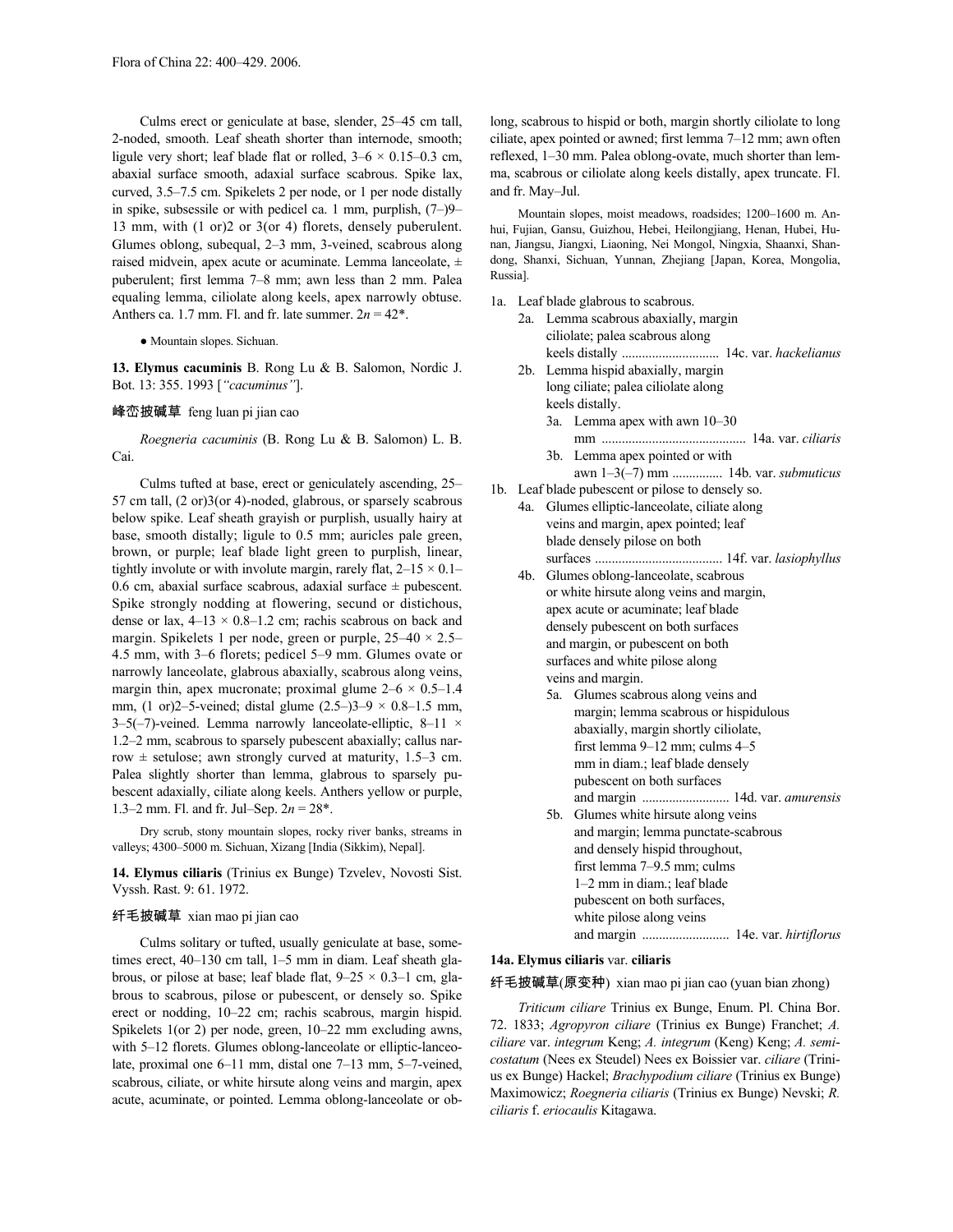Leaf blade glabrous but margin scabrous. Glumes ellipticlanceolate, apex pointed, usually with teeth below point. Lemma hispid abaxially, margin long ciliate; first lemma 8–9 mm; awn 10–30 mm. Palea ciliolate along keels distally. Fl. and fr. May–Jul.  $2n = 28^*$ .

Mountain slopes, moist meadows, roadsides. Almost throughout China [Japan, Korea, Mongolia, Russia].

**14b. Elymus ciliaris** var. **submuticus** (Honda) S. L. Chen, Novon 7: 228. 1997.

# 短芒纤毛草 duan mang xian mao cao

*Agropyron ciliare* var. *submuticum* Honda, J. Fac. Sci. Univ. Tokyo, Sect. 3, Bot. 3(1): 27. 1930; *A. ciliare* f. *submuticum*(Honda) Ohwi; *Roegneria ciliaris* var. *submutica* (Honda) Keng.

Leaf blade usually glabrous. Lemma hispid abaxially, margin long ciliate, apex pointed or with awn  $1-3(-7)$  mm. Palea ciliolate along keels distally. Fl. and fr. May–Jul. 2*n* = 28.

Mountain slopes, moist meadows, roadsides. Anhui, Hebei, Shaanxi, Shandong, Zhejiang [Japan].

# **14c. Elymus ciliaris** var. **hackelianus** (Honda) G. Zhu & S. L. Chen, **comb. nov.**

# 日本纤毛草 ri ben xian mao cao

Basionym: *Agropyron japonicum* Honda var. *hackelianum* Honda, Bot. Mag. (Tokyo) 41: 385. 1927; *A. ciliare* var. *hackelianum* (Honda) Ohwi; *A. ciliare* f. *japonense* (Honda) Ohwi; *A. ciliare* var. *hondae* Keng, nom. illeg. superfl.; *A. ciliare* var. *pauperum* Keng; *A. hackelianum* (Honda) Beetle; *A. hackelianum* var. *japonicum* Beetle, nom. illeg. superfl.; *A. japonense* Honda; *A. japonense* var. *hackelianum* (Honda) Honda; *A. japonicum* Honda (1927), not (Miquel) P. Candargy (1901); *Elymus ciliaris* var. *japonensis* (Honda) S. L. Chen; *E. ciliaris* subsp. *japonicus* Á. Löve; *E. racemifer* var. *japonensis* (Honda) Osada; *Roegneria ciliaris* var. *hackeliana* (Honda) L. B. Cai; *R. ciliaris* var. *japonensis* (Honda) C. Yen et al.; *R. hackeliana* (Honda) Nakai; *R. japonensis* (Honda) Keng; *R. japonensis* var. *hackeliana* (Honda) Keng; *R. japonica* B. S. Sun, nom. illeg. superfl.

Leaf blade abaxial surface glabrous, adaxial surface and margin scabrous. Glumes elliptic-lanceolate, apex acute or pointed. Lemma scabrous abaxially, margin ciliolate; first lemma 8–8.5 mm; awn 5–25 mm. Palea scabrous along keels distally. Fl. and fr. May–Jul.  $2n = 28^*$ .

Mountain slopes, roadsides. Anhui, Beijing, Fujian, Guizhou, Heilongjiang, Henan, Hubei, Hunan, Jiangsu, Jiangxi, Shaanxi, Shandong, Shanxi, Sichuan, Yunnan, Zhejiang [Japan, Korea].

When *Agropyron japonicum* and *A. japonicum* var. *hackelianum* are regarded as taxonomic synonyms and treated at varietal rank under *Elymus ciliaris*, the correct name under Art. 11.4 of the Saint Louis Code is the new combination *E. ciliaris* var. *hackelianus*. The earliest legitimate name at varietal rank is *A. japonicum* var. *hackelianum*, not the autonym, *"A. japonicum* var. *japonicum*," which was not validly published under Art. 27.2. Even though *A. japonicum* Honda is a later homonym and therefore illegitimate, *A. japonicum* var. *hackelianum* is legitimate under Art. 55.2.

**14d. Elymus ciliaris** var. **amurensis** (Drobow) S. L. Chen, Novon 7: 228. 1997.

#### 阿麦纤毛草 a mai xian mao cao

*Agropyron amurense* Drobow, Trudy Bot. Muz. Imp. Akad. Nauk 12: 50. 1914; *A. ciliare* subsp. *amurense* (Drobow) T. Koyama; *A. ciliare* var. *pilosum* (Korshinsky) Honda; *Elymus ciliaris* subsp. *amurensis* (Drobow) Tzvelev; *Roegneria amurensis* (Drobow) Nevski; *R. ciliaris* var. *pilosa* (Korshinsky) Ohwi; *Triticum ciliare* f. *pilosum* Korshinsky.

Culms 4–5 mm in diam. Leaf blade both surfaces and margin densely pubescent. Glumes oblong-lanceolate, scabrous along veins and margin, apex acute or acuminate. Lemma scabrous or hispidulous abaxially, margin shortly ciliolate; first lemma 9–12 mm; awn 20–25 mm. Fl. and fr. Jun–Jul.

Mountain slopes. Heilongjiang, Nei Mongol [Japan, Korea, Mongolia, Russia].

**14e. Elymus ciliaris** var. **hirtiflorus** (C.P.Wang& H. L. Yang) S. L. Chen, Novon 7: 228. 1997.

# 毛花纤毛草 mao hua xian mao cao

*Roegneria hirtiflora* C. P. Wang & H. L. Yang, Bull. Bot. Res., Harbin 4(4): 86. 1984; *Elymus sinohirtiflorus* S. L. Chen; *R. amurensis* var. *hirtiflora* (C. P. Wang & H. L. Yang) L. B. Cai.

Culms 1–2 mm in diam. Leaf blade both surfaces pubescent, white pilose along veins and margin. Glumes oblong-lanceolate, white hirsute along veins and margin, apex acuminate. Lemma punctate-scabrous and densely hispid throughout; first lemma 7–9.5 mm; awn 16–25 mm. Palea laxly ciliolate along keels. Fl. and fr. Jun–Jul.

● Mountain slopes; ca. 1200 m. Nei Mongol.

**14f. Elymus ciliaris** var. **lasiophyllus** (Kitagawa) S. L. Chen, **comb. nov.**

#### 毛叶纤毛草 mao ye xian mao cao

Basionym: *Agropyron ciliare* var. *lasiophyllum* Kitagawa in Nakai et al., Rep. First Sci. Exped. Manchoukuo, Sect. IV, 4: 60, 98. 1936; *Roegneria ciliaris* var. *lasiophylla* (Kitagawa) Kitagawa.

Leaf blade both surfaces densely pilose. Glumes ellipticlanceolate, ciliate along veins and margin, apex pointed. Lemma hispid abaxially, margin long ciliate; awn 10–25 mm. Fl. and fr. May–Jul.

● Mountain slopes, moist meadows, roadsides; 1500–1600 m. Gansu, Hebei, Liaoning, Nei Mongol, Ningxia, Shaanxi, Shandong, Shanxi.

**15. Elymus canaliculatus** (Nevski) Tzvelev, Rast. Tsentr. Azii 4: 220. 1968.

# 沟槽披碱草 gou cao pi jian cao

*Agropyron canaliculatum* Nevski, Izv. Bot. Sada Akad. Nauk SSSR 30: 509. 1932; *Elymus longearistatus* (Boissier) Tzvelev subsp. *canaliculatus* (Nevski) Tzvelev; *Roegneria ca*-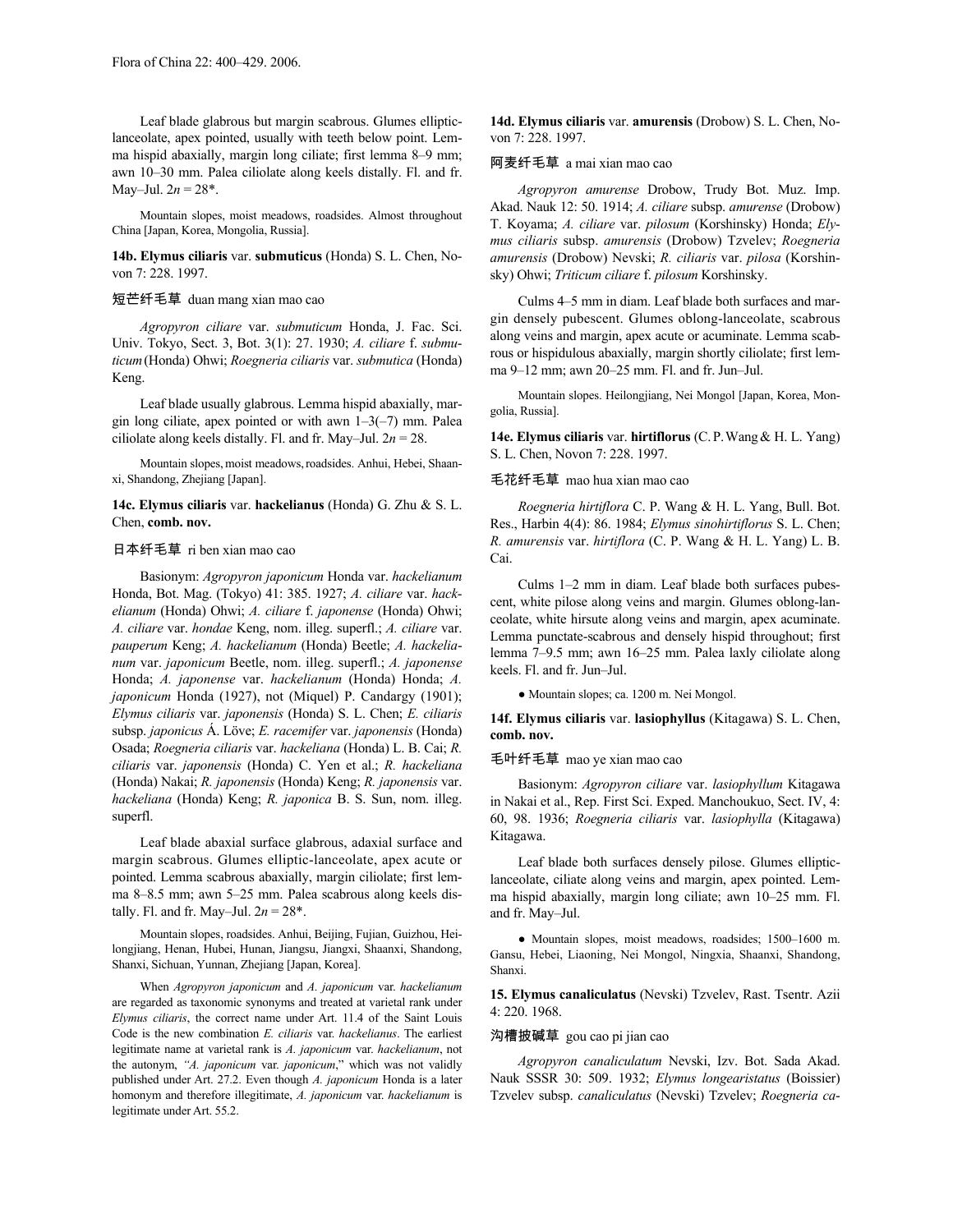*naliculata* (Nevski) Ohwi; *R. longearistata* (Boissier) Drobow var. *canaliculata* (Nevski) L. B. Cai.

Culms erect or geniculately ascending, slender to stout, 30–70 cm tall, 3- or 4(or 5)-noded, glabrous. Leaf sheath glabrous, or sparsely scabrous or grayish purplish hairy at base; ligule 0.2–0.6 mm; auricles pale green or purple, 0.4–0.7 mm; leaf blade green to dark green, involute,  $6-20 \times 0.1-0.4$  cm, abaxial surface glabrous but margin scabrous, adaxial surface scabrous to pilose. Spike strongly nodding at flowering, distichous, lax,  $6-20 \times 0.6-1.5$  cm; rachis scabrous. Spikelets 1 per node, light green to purple,  $40-70 \times 4-7$  mm, with  $4-7(-9)$ developed florets. Glumes narrowly lanceolate-elliptic, proximal one  $3-9 \times 0.7-1.8$  mm excluding awn, distal one  $4-10 \times 1-$ 2 mm excluding awn, 5–7-veined, scabrous abaxially, margin thin or hyaline, apex mucronate or tapering into a short awn to 5 mm. Lemma narrowly lanceolate-elliptic,  $8-12 \times 1-2$  mm, pubescent abaxially; callus narrow, pointed, setulose or densely so; awn strongly curved, stout, 2.5–5 cm at maturity. Palea narrowly lanceolate-elliptic, slightly shorter than or equaling body of lemma, glabrous adaxially, ciliate along keels. Anthers yellow or purple,  $4-5$  mm. Fl. and fr. summer.  $2n = 28$ <sup>\*</sup>.

Mountain slopes, rocks, valleys; middle to upper mountain belts. Xizang [Pakistan, Russia (Alai, Pamirs), Tajikistan].

**16. Elymus sinoflexuosus** (L. B. Cai) S. L. Chen & G. Zhu, Novon 12: 428. 2002.

#### 弯曲披碱草 wan qu pi jian cao

*Roegneria flexuosa* L. B. Cai, Acta Phytotax. Sin. 34: 330. 1996, not *Elymus flexuosus* Tausch (1837).

Plants with short rhizomes. Culms erect, 30–50 cm tall, 1.5–2.5 mm in diam., 3- or 4-noded, glabrous. Leaf sheath glabrous; ligule ca. 1 mm, membranous, apex truncate; leaf blade involute,  $4-14 \times 0.2-0.3$  cm, adaxial surface scabrous or pubescent. Spike slightly nodding, lax, 10–16 cm; rachis flexuose, margin spinose; internodes 12–16 mm. Spikelets 1 per node, 15–20 mm excluding awns, with 6 or 7 florets; rachilla usually puberulent. Glumes oblong-lanceolate, proximal one 5–6 mm, distal one 7–8 mm, 5–7-veined, glabrous, apex acute or pungent. Lemma lanceolate, abaxially laxly spinulose; first lemma 9–10 mm; awn curved, 20–25 mm, scabrous. Palea slightly shorter than or equaling lemma, spinose along keels, glabrous between keels, apex truncate. Anthers yellow, 1.5–2 mm. Fl. and fr. Jul–Aug.

● Mountain slopes; 1700–3500 m. Gansu (Zhangye), Xinjiang (Taxkorgan).

**17. Elymus gmelinii** (Ledebour) Tzvelev, Rast. Tsentr. Azii 4: 216. 1968.

#### 真穗披碱草 zhen sui pi jian cao

Culms laxly tufted, slender, 60–100 cm tall, 1.5–3 mm in diam. at base. Leaf sheath smooth, glabrous, but retrorsely pubescent at base; leaf blade flat or involute,  $9-20(-26) \times 0.2-0.8$ cm, abaxial surface glabrous, adaxial surface scabrous or puberulent. Spike erect or nodding, usually secund, 9–15 cm. Spikelets 1 per node, yellowish green or tinged purplish, 15–25 mm, with  $(3-)5-7$  florets. Glumes oblong-lanceolate or lanceolate, subequal and 10–15 mm or proximal one 6–11 mm and distal one 9–12 mm, 5–7-veined, scabrous along veins, apex acute or acuminate. Lemma lanceolate, hispidulous throughout; first lemma 10–12 mm; awn divaricate, 2.5–4.5 cm. Palea equaling or subequaling lemma, hispid along keels, apex subobtuse or emarginate. Anthers 2.5–3.5 mm. Fl. and fr. Jun–Aug.

Forest margins, mountain slopes, roadsides; 600–2600 m. Gansu, Hebei, Heilongjiang, Henan, Nei Mongol, Ningxia, Qinghai, Shaanxi, Shanxi, Xinjiang, Yunnan [Japan, Kazakhstan, Korea, Kyrgyzstan, Mongolia, Russia, Turkmenistan, Uzbekistan].

- 1a. Culms 60–80 cm tall, 1.5–2 mm in diam. at base; glumes unequal: proximal one 6–11 mm, distal one 9–12 mm ............... 17a. var. *gmelinii*
- 1b. Culms 75–100 cm tall, up to 3 mm in diam. at base; glumes subequal, 10–15 mm ................................................... 17b. var. *macratherus*

#### **17a. Elymus gmelinii** var. **gmelinii**

真穗披碱草(原变种) zhen sui pi jian cao (yuan bian zhong)

*Triticum caninum* Linnaeus var. *gmelinii* Ledebour, Fl. Altaic. 1: 118. 1829 [*"gmelini"*]; *Agropyron caninum* (Linnaeus) P. Beauvois var. *gmelinii* (Ledebour) Pease & A. H. Moore; *A. gmelinii* (Ledebour) Scribner & J. G. Smith (1897), not (Trinius) P. Candargy (1901); *A. turczaninowii* Drobow; *A. turczaninowii* var. *tenuisetum* Ohwi; *Elymus gmelinii* subsp. *tenuisetus* (Ohwi) Á. Löve; *Roegneria gmelinii* (Ledebour) Kitagawa; *R. turczaninowii* (Drobow) Nevski; *R. turczaninowii* var. *pohuashanensis* Keng; *R. turczaninowii* var. *tenuiseta* (Ohwi) H. L. Yang & C. P. Wang; *Semeiostachys turczaninowii* (Drobow) Drobow.

Culms 60–80 cm tall, 1.5–2 mm in diam. at base. Glumes unequal: proximal one 6–11 mm, distal one 9–12 mm. Lemma awn 2–4 cm. Fl. and fr. Jun–Jul. 2*n* = 28.

Forest margins, mountain slopes, roadsides; 1300–2300 m. Gansu, Hebei, Heilongjiang, Henan, Nei Mongol, Ningxia, Qinghai, Shaanxi, Shanxi, Xinjiang [Japan, Kazakhstan, Korea, Kyrgyzstan, Mongolia, Russia, Turkmenistan, Uzbekistan].

**17b. Elymus gmelinii** var. **macratherus** (Ohwi) S. L. Chen & G. Zhu, Novon 12: 426. 2002.

#### 大芒披碱草 da mang pi jian cao

*Agropyron turczaninowii* var. *macratherum* Ohwi, Acta Phytotax. Geobot. 10: 98. 1941; *Roegneria gmelinii* var. *macrathera* (Ohwi) Kitagawa; *R. macrathera* (Ohwi) L. B. Cai; *R. turczaninowii* var. *macrathera* (Ohwi) H. L. Yang & C. P. Wang.

Culms 75–100 cm tall, ca. 3 mm in diam. at base. Glumes subequal, 10–15 mm. Lemma awn 3–4.5 cm. Fl. and fr. Jul– Aug.

● Mountain slopes, roadsides; 600–2600 m. Nei Mongol, Xinjiang.

#### **18. Elymus zhui** S. L. Chen, **nom. nov.**

小株披碱草 xiao zhu pi jian cao

Replaced synonym: *Roegneria minor* Keng, Acta Univ.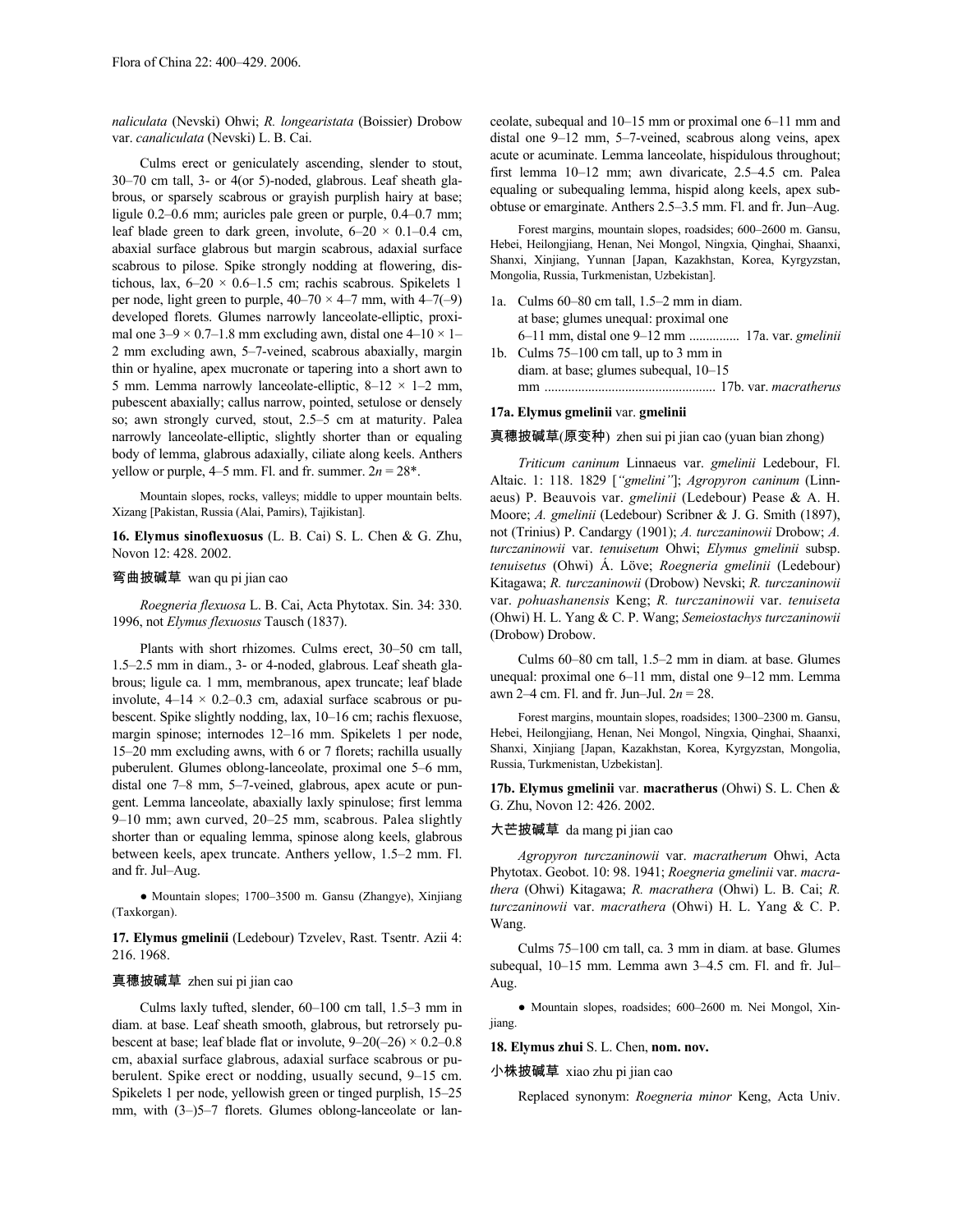Nankin. Sci. Nat. 1963(1): 71. 1963, not *Elymus minor* (J. G. Smith) M. E. Jones, Contr. W. Bot. 14: 20. 1912.

Culms erect or slightly procumbent at base, 25–30 cm tall, ca. 4-noded. Leaf sheath glabrous, or pubescent at base; ligule ca. 0.5 mm or obsolete; leaf blade green, involute or flat, 8–  $10(-15) \times 0.2-0.4$  cm, abaxial surface pilose, adaxial surface densely pilose. Spike erect, 8–9 cm. Spikelets 1 per node, green, with (2 or)3–5 florets. Glumes oblong-lanceolate, proximal one 5–7 mm, distal one 6–8 mm, 5- or 6-veined, scabrous along veins, apex acute, sometimes with a tooth just below apex. Lemma lanceolate, puberulent throughout; first lemma ca. 8.5 mm; awn reflexed, ca. 1.2 cm. Palea subequaling lemma, rigidly ciliolate along keels, puberulent between keels distally, apex subrounded. Fl. and fr. Jul–Aug.

● Mountain slopes; ca. 1600 m. Guizhou, Hebei, Nei Mongol, Ningxia, Qinghai, Shanxi.

The epithet of this *nomen novum* honors the late Dr. Guanghua Zhu, co-author of the present account of *Triticeae*.

Löve (Feddes Repert. 95: 458. 1984) did not validly publish the combination *"Elymus minor*," which would have been a later homonym; see the note following the genus description above.

**19. Elymus formosanus** (Honda) Á. Löve, Feddes Repert. 95: 449. 1984.

### 台湾披碱草 tai wan pi jian cao

Culms erect, 30–90 cm tall. Leaf sheath glabrous, or pubescent at base; leaf blade ca.  $20 \times 0.2{\text -}0.6$  cm, both surfaces glabrous or scabrous. Spike slightly nodding, 10–20 cm. Spikelets 1 per node, lax, ca. 20 mm, with 5–7 florets. Glumes lanceolate, proximal one ca. 5 mm, distal one 7–9 mm, 5–7-veined, apex acute; veins robust, scabrous. Lemma oblong-lanceolate, ca. 8 mm, abaxially rounded and scabrous or pubescent, margin ciliolate; callus broad, rounded; awn recurved, 1–3.5 cm, rigid. Palea subequaling lemma, ciliate along keels, apex subrounded or slightly emarginate. Caryopsis ca. 3 mm. Fl. and fr. Jun–Jul.  $2n = 28$ <sup>\*</sup>.

● Mountain slopes. Taiwan.

- 1a. Culms 60–90 cm tall; leaf sheath glabrous, leaf blade 0.4–0.6 cm wide; spike 15–20 cm; lemma awn 2–3.5 cm ................. 19a. var. *formosanus*
- 1b. Culms 30–50 cm tall; leaf sheath usually pubescent at base; leaf blade 0.2–0.4 cm wide; spike 10–12 cm; lemma awn 1–2 cm ......................................................... 19b. var. *pubigerus*

#### **19a. Elymus formosanus** var. **formosanus**

台湾披碱草(原变种) tai wan pi jian cao (yuan bian zhong)

*Agropyron formosanum* Honda, Bot. Mag. (Tokyo) 41: 385. 1927; *Roegneria formosana* (Honda) Ohwi; *R. formosana* var. *longearistata* Keng.

Culms 60–90 cm tall. Leaf sheath glabrous; leaf blade 0.4– 0.6 cm. Spike 15–20 cm. Lemma awn 2–3.5 cm. Fl. and fr. Jun–Jul.

● Mountain slopes. Taiwan.

**19b. Elymus formosanus** var. **pubigerus** (Keng) S. L. Chen, Novon 7: 228. 1997.

#### 毛鞘台湾草 mao qiao tai wan cao

*Roegneria formosana* var. *pubigera* Keng, Acta Univ. Nankin. Sci. Nat. 1963(1): 60. 1963.

Culms 30–50 cm tall. Leaf sheath usually pubescent at base; leaf blade 0.2–0.4 cm wide. Spike 10–12 cm. Lemma with awn 1–2 cm. Fl. and fr. Jun–Jul.

● Mountain slopes. Taiwan.

**20. Elymus tibeticus** (Melderis) G. Singh,Taxon32:640. 1983.

西藏披碱草 xi zang pi jian cao

*Agropyron tibeticum* Melderis in Bor, Grasses Burma, Ceylon, India, Pakistan, 696. 1960; *Roegneria tibetica* (Melderis) H. L. Yang.

Culms laxly tufted, 70–100 cm tall, 3- or 4-noded, smooth and glabrous, or nodes pubescent. Leaf sheath densely hispidulous proximally, glabrous distally; leaf blade green, flat, 12–16  $\times$  0.3–0.6 cm, abaxial surface and near margin scabrous, adaxial surface pilose. Spike suberect or  $\pm$  nodding, usually dense, or lax proximally, 10–16 cm. Spikelets 1 per node, green, 10–16 mm excluding awns, with (3 or)4 or 5 florets. Glumes oblonglanceolate, proximal one 7–8.5 mm, distal one 8.5–10 mm, 5–7 veined, scabrous along veins, margin narrowly hyaline-membranous, apex acuminate or with awn to 6 mm. Lemma narrowly lanceolate, 8–10 mm, glabrous abaxially, apex hispidulous; awn straight or slightly curved, 1–1.7 cm. Palea narrowly lanceolate, subequaling lemma, hispidulous distally abaxially, ciliolate along keels, apex emarginate or truncate-obtuse. Anthers yellow,  $2-2.3$  mm. Fl. and fr. Jul–Aug.  $2n = 28^*$ .

Forests, mountain slopes, valleys, roadsides; ca. 2500 m. Xizang, Yunnan [Bhutan].

**21. Elymus nakaii** (Kitagawa) S. L. Chen, **comb. nov.**

### 吉林披碱草 ji lin pi jian cao

Basionym: *Roegneria nakaii* Kitagawa, Rep.Inst. Sci. Res. Manchoukuo 5(5): 151. 1941.

Culms erect, slightly decumbent at base, ca. 100 cm tall,  $\pm$ puberulent at nodes. Leaf sheath glabrous, or retrorsely pubescent proximally; leaf blade flat,  $11-20 \times 0.4-0.7$  cm, thin, abaxial surface glabrous, adaxial surface pilose. Spike erect, 10–13 cm. Spikelets 1 per node, ± secund, dense, with ca. 5 florets. Glumes lanceolate, proximal one 9–10 mm including point, distal one  $9.5-11.5$  mm including point,  $(3-)5(-7)$ veined, scabrous along veins, margin glabrous, apex acuminate. Lemma hirsutulous near base and margin and along veins, otherwise glabrous; first lemma ca. 10 mm; awn reflexed, 18– 22 mm. Palea subequaling lemma, rigidly ciliate along keels, between keels glabrous proximally and puberulent distally, apex emarginate, truncate, or subrounded. Fl. and fr. Jul–Aug. 2*n* = 28\*.

Meadows, mountain slopes. Hebei, Jilin, Nei Mongol, Ningxia [N Korea].

Löve (Feddes Repert. 95: 454. 1984) did not previously validly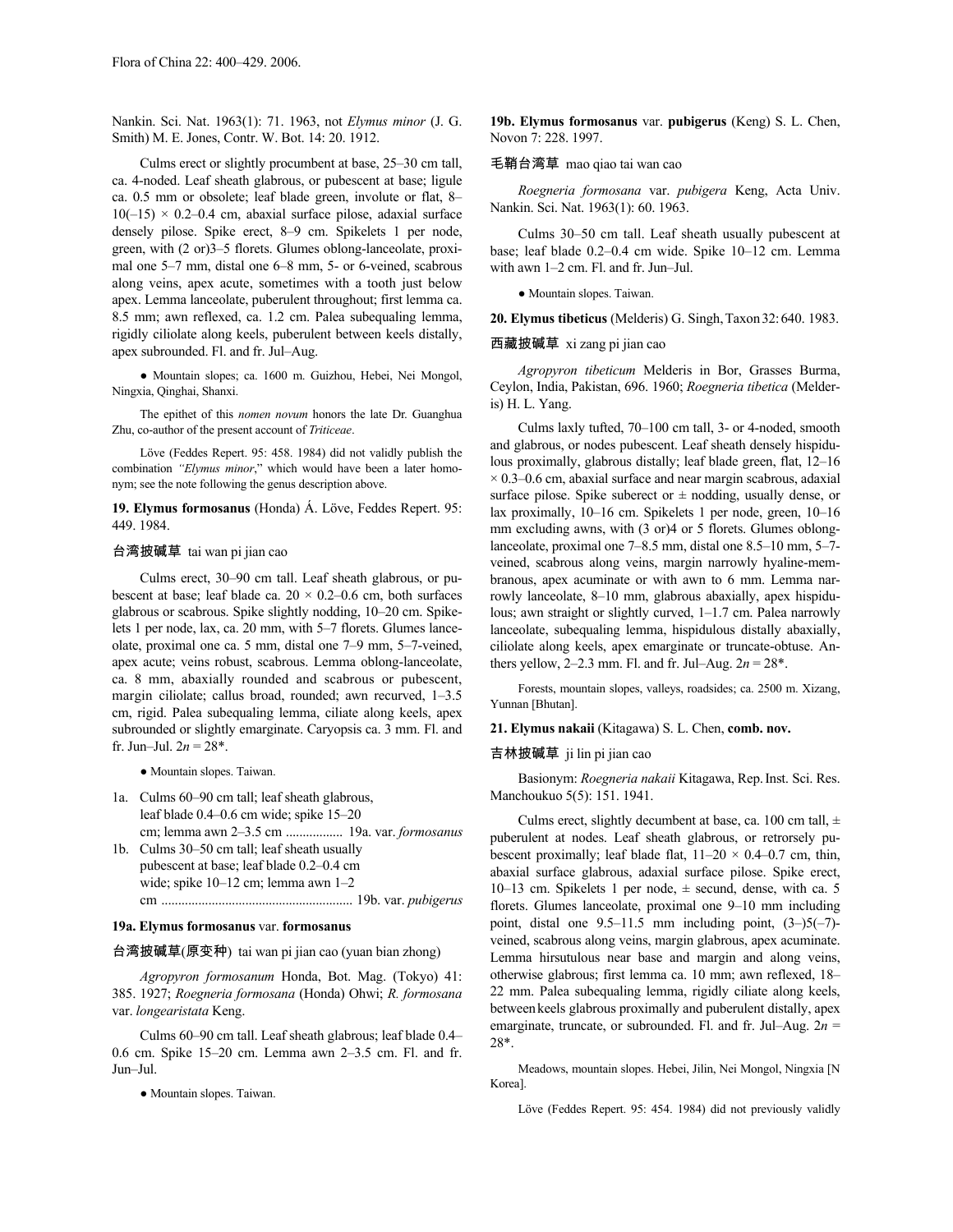publish the combination *Elymus nakaii* because the place of valid publication of the basionym was not cited (Saint Louis Code, Art. 33.3). Instead, *Roegneria nakaii* was cited from Kitagawa (J. Jap. Bot. 17: 236. 1941), where the name was not validly published because no Latin description was provided (Art. 36.1).

### **22. Elymus strictus** (Keng) S. L. Chen, **comb. nov.**

#### 肃草 su cao

Basionym: *Roegneria stricta* Keng, Acta Univ. Nankin. Sci. Nat. 1963(1): 68. 1963.

Culms erect or slightly geniculate at base, 50–100 cm tall, glabrous throughout. Leaf sheath glabrous; leaf blade glaucous or farinose, involute,  $(3.5-8-16 \times (0.1-0.4-0.8 \text{ cm}, \text{stiff}, \text{abax}$ ial surface glabrous, adaxial surface pubescent. Spike erect,  $(3.5-)10-18(-26)$  cm. Spikelets 1 per node, glaucous, or purplish at maturity,  $(8-)15-20$  mm, with  $(3-)5-8(-14)$  florets. Glumes: proximal one  $5-8(-11)$  mm, distal one  $6-13$  mm,  $(3-)$ 5–7-veined, apex acute or with mucro 1–5 mm; veins usually robust, scabrous. Lemma smooth and glabrous abaxially, or only so at middle and then otherwise  $\pm$  puberulent, or hirsute along veins and on callus; first lemma (7–)9–10 mm; awn suberect, slightly recurved, (7–)14–22 mm, scabrous. Palea equaling lemma, ciliolate along keels distally, between keels puberulent distally or glabrous, apex emarginate or truncate. Anthers usually yellow,  $1-2$  mm. Fl. and fr. Jul–Oct.  $2n = 28^*$ .

● Mountain slopes, valleys, meadows, roadsides; 1300–4000 m. Gansu, Guizhou, Henan, Nei Mongol, Ningxia, Qinghai, Shaanxi, Shanxi, Sichuan, Xizang, Yunnan.

Löve (Feddes Repert. 95: 458. 1984) did not previously validly publish the combination *Elymus strictus*; see the note following the genus description above. Because of this, Chen and Zhu (Novon 12: 428. 2002) did not previously validly publish *E. strictus* var. *crassus* (Saint Louis Code, Art. 43.1).

#### 1a. Palea between keels puberulent distally

# **22a. Elymus strictus** var. **strictus**

#### 肃草(原变种) su cao (yuan bian zhong)

*Elymus gmelinii* (Ledebour) Tzvelevsubsp. *strictus* (Keng) K. B. Jensen; *Roegneria stricta* Keng; *R. stricta* f. *major* Keng; *R. varia* Keng.

Lemma glabrous at middle abaxially, otherwise  $\pm$  puberulent. Palea between keels puberulent distally.

● Mountain slopes, valleys, meadows, roadsides; 1300–2200 m. Gansu,Guizhou, Henan, Nei Mongol, Ningxia, Qinghai, Shaanxi, Shanxi, Sichuan, Xizang, Yunnan.

**22b.Elymusstrictus** var. **crassus**(L.B.Cai) S.L.Chen, **comb. et stat. nov.**

#### 粗壮肃草 cu zhuang su cao

Basionym: *Roegneria crassa* L.B.Cai, Acta Phytotax. Sin. 34: 332. 1996.

Lemma glabrous abaxially or hirsute along veins and on callus. Palea between keels glabrous. Fl. and fr. Jul–Aug.

● Mountain slopes; 1800–4000 m. Ningxia, Qinghai.

**23. Elymus caninus** (Linnaeus) Linnaeus, Fl. Suec., ed. 2, 39. 1755.

## 犬草 quan cao

*Triticum caninum* Linnaeus, Sp. Pl. 1: 86. 1753; *Agropyron caninum* (Linnaeus) P. Beauvois; *Braconotia canina* (Linnaeus) Fourreau; *B. elymoides* Godron, nom. illeg. superfl.; *Elytrigia canina* (Linnaeus) Drobow; *Goulardia canina* (Linnaeus) Husnot; *Roegneria canina* (Linnaeus) Nevski; *Zeia canina* (Linnaeus) Lunell.

Culms laxly tufted, 80–150 cm tall, smooth. Leaf sheath glabrous; leaf blade green or glaucous green, broadly linear, flat,  $12-20 \times 0.5-1.1$  cm, thin, glabrous or adaxial surface scabrous to scattered pilose. Spike nodding, somewhat dense, 10–20 cm. Spikelets 1 per node, green, rarely greenish purple, 10–15 mm excluding awns, with 2–5 florets. Glumes lanceolate, abruptly narrowed distally, 3–5-veined with broad secondary veins, scabrous, margin scarious; proximal glume 0.6–1 cm, awn ca. 2 mm; distal glume 0.7–1.1 cm, awn 2–4 mm. Lemma smooth, 0.9–1.1 cm; awn divergent, 1.5–1.8 cm. Palea apex truncate. Anthers 2.5–2.8 cm. Fl. and fr. Jun–Aug. 2*n* = 28.

Forests, forest glades, scrub, mountain slopes; 1300–2000 m. Xinjiang [Kazakhstan, Kyrgyzstan, Russia, Turkmenistan, Uzbekistan; SW Asia, Europe].

# **24. Elymus caesifolius** Á. Löve ex S. L. Chen, **nom. nov.**

#### 马格草 ma ge cao

Replaced synonym: *Roegneria glaucifolia* Keng, Acta Univ. Nankin. Sci. Nat. 1963(1): 57. 1963, not *Elymus glaucifolius* Willdenow, Enum. Pl. 131. 1809.

Culms tufted, erect, 30–60 cm tall, 2- or 3-noded, glabrous. Leaf sheath glabrous or pilose at base; leaf blade glaucous, involute,  $(2-)6-16 \times (0.1-)0.3-0.5$  cm, stiff, abaxial surface smooth, glabrous, adaxial surface and margin scabrous. Spike erect, 6–15 cm. Spikelets 1 per node, 13–15 mm excluding awns, with 3–5 florets. Glumes oblong-lanceolate, proximal one 4–7 mm, distal one 6–8 mm, both 3-veined or distal one 5 veined, margin scarious, apex acute or acuminate. Lemma oblong-lanceolate, scabrous abaxially, scabrous or hirsutulous along veins; first lemma 9–11 mm; awn reflexed, 15–30 mm, scabrous. Palea slightly shorter than or subequaling lemma, abaxially hirsutulous in distal half, ciliolate along keels, apex truncate. Fl. and fr. late summer.  $2n = 42^*$ .

● Mountain slopes. Xizang.

Löve (Feddes Repert. 95: 448. 1984) did not previously validly publish the name *Elymus caesifolius*; see the note following the genus description above.

# **25. Elymus durus** (Keng) S. L. Chen, **comb. nov.**

#### 岷山披碱草 min shan pi jian cao

Basionym: *Brachypodium durum* Keng, Sunyatsenia 6: 54. 1941; *Elymus sclerus* Á. Löve, nom. illeg. superfl.; *Roegneria dura* (Keng) Keng; *R. dura* var. *variiglumis* Keng; *R. tschimganica* (Drobow) Nevski var. *variiglumis* (Keng) L. B. Cai.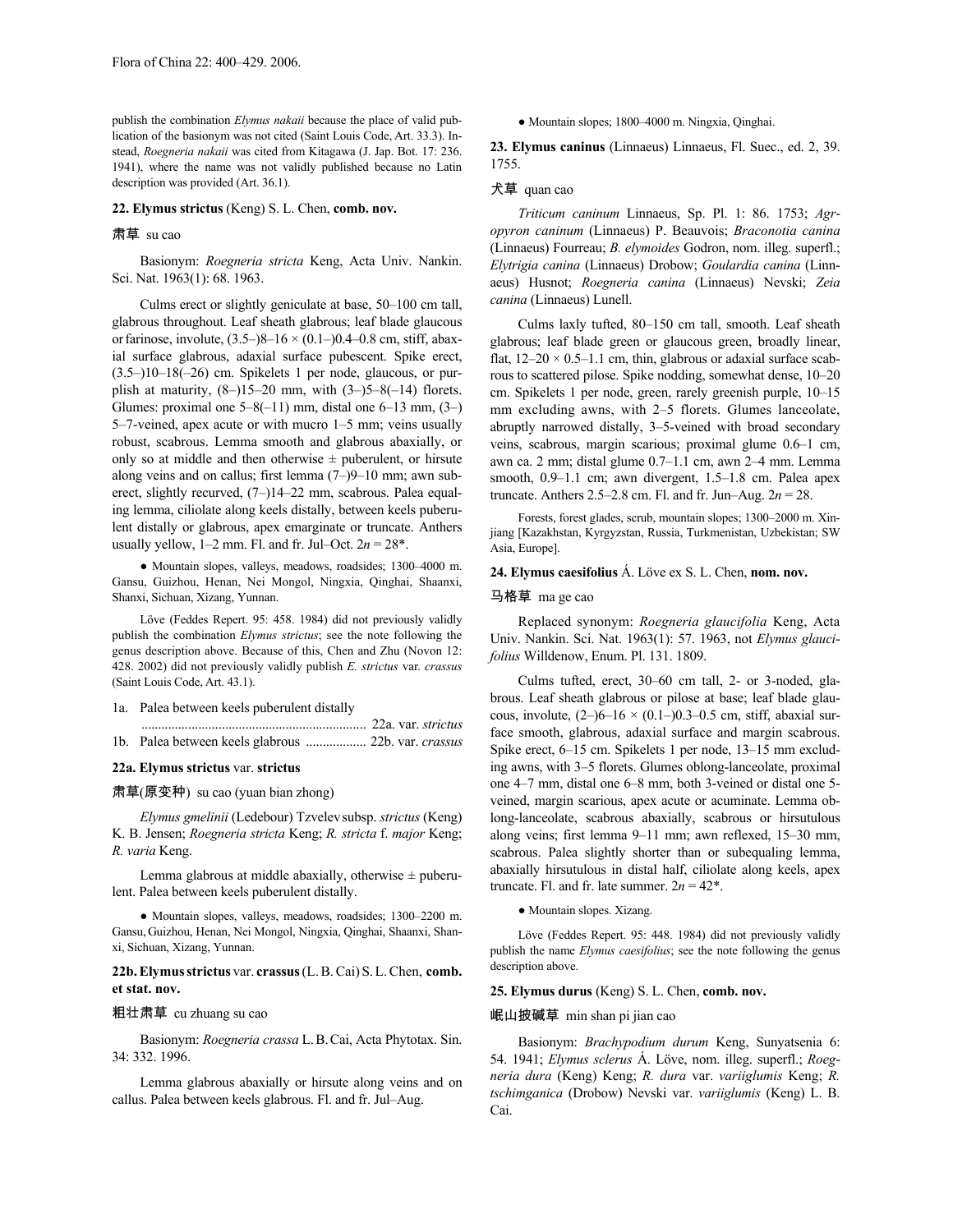Culms solitary or tufted, usually geniculate or with swollen nodes at base, 55–80 cm tall; nodes glaucous or purplish green, glabrous. Leaf sheath sometimes retrorsely pubescent; leaf blade flat or involute,  $6-20(-25) \times 0.1-0.45$  cm, stiff, abaxial surface smooth or puberulent, adaxial surface scabrous or laxly puberulent. Spike nodding, 5–11 cm. Spikelets 1 per node, green or purplish green, 1.6–2.2 cm, with (3 or)4–7 florets; pedicel 0.8–1.5(–2) mm, glabrous or puberulent. Glumes lanceolate, scabrous along veins, margin thin, apex acute, acuminate, or pointed; proximal glume  $3-4(-7)$  mm, 1-5-veined; distal glume 5–9 mm, 3–5-veined. Lemma lanceolate, hispidulous or scabrous; first lemma ca. 11 mm; awn reflexed, 1.5–2.8 cm,scabrous. Palea subequaling lemma, ciliate along keels, puberulent between keels. Anthers black, ca. 1.5 mm. Fl. and fr. late summer.  $2n = 28^*$ .

● Mountain meadows; 3700–4200 m. Gansu, Qinghai, Sichuan, Xinjiang, Xizang, Yunnan.

Löve (Feddes Repert. 95: 448. 1984) published *Elymus sclerus* as a *nomen novum* for *Brachypodium durum*, but the supposed blocking name, *"Elymus durus* Hedw. ex Steud., 1854*"* (Steudel, Nomencl. Bot., ed. 2, 1: 550, 551. 1840), was merely cited as a synonym by Steudel and was therefore not validly published under Art. 34.1(c) of the Saint Louis Code. Under Art. 11.4, the correct name in *Elymus* at specific rank is *E. durus*. Löve's name was therefore nomenclaturally superfluous when published and is illegitimate under Art. 52.1.

**26. Elymus antiquus** (Nevski) Tzvelev, Rast. Tsentr. Azii 4: 220. 1968.

# 小颖披碱草 xiao ying pi jian cao

*Agropyron antiquum* Nevski, Izv. Bot. Sada Akad. Nauk SSSR 30: 515. 1932; *A. microlepis* Melderis; *Elymus microlepis* (Melderis) Melderis; *Roegneria antiqua* (Nevski) B. S. Sun; *R. parvigluma* Keng.

Culms tufted at base, slender, 50–100 cm tall, 3–5-noded, glabrous or scabrous below spike. Leaf sheath smooth or scabrous to sparsely hairy, margin sometimes ciliate; ligule 0.2–0.5 mm; leaf blade flat,  $6-15 \times 0.25-0.8$  cm, both surfaces scabrous or pubescent. Spike  $\pm$  nodding at flowering, distichous, 7.5–21 cm; rachis glabrous or  $\pm$  scabrous on back and margin. Spikelets 1 per node, subsessile, green or purplish, 20–40 × 2–6 mm, with 3–7(–9) developed florets. Glumes oblong, lanceolate, or subovate, scabrous abaxially or only along veins, margin narrowly hyaline, apex mucronate; proximal glume  $1.5-3 \times 0.5-$ 1.2 mm, 2- or 3-veined; distal glume  $3-5.5 \times 0.6-1.5$  mm,  $3-5$ veined. Lemma lanceolate, 8–11.5 × 1.2–1.8 mm, glabrous, pubescent, or densely so abaxially; awn straight or slightly curved, 1–2 mm at maturity; callus setulose to densely so. Palea slightly shorter than lemma, scabrous-pubescent to pubescent adaxially, ciliate along keels distally, apex obtuse. Anthers yellow or purple, 2–3 mm. Fl. and fr. Jun–Jul. 2*n* = 28\*.

Mountain slopes and valleys, river banks; 2300–3800 m. Qinghai, Sichuan, Xizang, Yunnan [Nepal].

**27. Elymus burchan-buddae** (Nevski) Tzvelev, Rast. Tsentr. Azii 4: 220. 1968.

短颖披碱草 duan ying pi jian cao

*Agropyron burchan-buddae* Nevski, Izv. Bot. Sada Akad. Nauk SSSR 30: 514. 1932; *A. nutans* Keng; *Elymus breviglumis* (Keng) Á. Löve ex D. F. Cui; *E. pseudonutans* Á. Löve; *Roegneria breviglumis* Keng; *R. burchan-buddae* (Nevski) B. S. Sun; *R. nutans* (Keng) Keng.

Culms tufted at base, erect or geniculately ascending, 10– 60 cm tall, 2- or 3-noded, glabrous or sparsely scabrous below spike. Leaf sheath smooth or sparsely scabrous; ligule 0.2–0.3 (–0.5) mm; leaf blade light green to green, sometimes glaucous, tightly involute or with involute margin,  $2-10(-18) \times 0.1-0.4$ cm, both surfaces glabrous, scabrous, or nearly hairy. Spike slightly distichous, rarely secund,  $4-11 \times 1-1.5$  cm; rachis scabrous on back and margin. Spikelets 1 per node, sessile or subsessile, glaucous,  $(10-)$ 14–35  $\times$  3–6 mm, with 2–5(–7) florets. Glumes lanceolate or lanceolate-ovate, scabrous along veins and sometimes abaxially, margin sometimes very narrowly hyaline, apex acute or mucronate; proximal glume 1.5–5  $\times$  0.5–2 mm, (2 or)3(or 4)-veined; distal glume 3–5(–7.5)  $\times$ 0.6–2 mm, 3–5-veined. Lemma narrowly lanceolate-elliptic, 7–  $10 \times 1.3 - 2$  mm, scabrous to pubescent abaxially; callus narrow, pointed, setulose or densely so; awn strongly curved at maturity, 1–3 cm. Palea shorter than or equaling body of lemma, glabrous to scabrous adaxially, ciliate along keels distally, apex rounded or obtuse. Anthers yellow to dark purple or black, 1–2 mm. Fl. and fr. Jul–Aug. 2*n* = 28\*.

Forest margins, mountain slopes, lands along rivers, river banks; 3000–5500 m. Gansu, Nei Mongol, Qinghai, Sichuan, Xinjiang, Xizang, Yunnan [N India, ?Nepal].

**28. Elymus serpentinus** (L. B. Cai) S. L. Chen & G. Zhu, Novon 12: 427. 2002.

#### 蜿轴披碱草 wan zhou pi jian cao

*Roegneria serpentina* L. B. Cai, Acta Phytotax. Sin. 35: 167. 1997.

Culms erect, 40–60 cm tall, 1–2 mm in diam., usually 4 noded, glabrous. Leaf sheath shorter than internode, glabrous; ligule ca. 0.4 mm, membranous, apex truncate; leaf blade flat,  $4-15 \times 0.3-0.4$  cm, abaxial surface glabrous, adaxial surface villous. Spike pendulous, lax, 7–11 cm; rachis flexuose, slender, scabrous on back, margin ciliolate; internodes 7–12 mm. Spikelets 1 per node, green, 13–16 mm excluding awns, with 4–6 florets; rachilla puberulent. Glumes oblong-lanceolate, 4 or 5-veined, scabrous along veins, margin narrowly membranous, apex dentate on one or both sides; proximal glume 5–6 mm, awn 3–4 mm; distal glume 6–7 mm, awn 4–6 mm. Lemma lanceolate, smooth and glabrous abaxially, scabrous along veins; first lemma 9–10 mm; awn distinctly recurved, 14–18 mm. Palea distinctly shorter than lemma, softly ciliolate along keels, puberulent between keels, apex emarginate. Anthers yellow, ca. 3 mm. Ovary puberulent at apex. Fl. and fr. Jul.

● River banks; ca. 2000 m. Hebei (Yuxian).

**29. Elymus glaberrimus** (Keng & S. L. Chen) S. L. Chen, Bull. Nanjing Bot. Gard. 1987: 9. 1988.

### 光穗披碱草 guang sui pi jian cao

Plants without rhizome, when culms tufted, or with short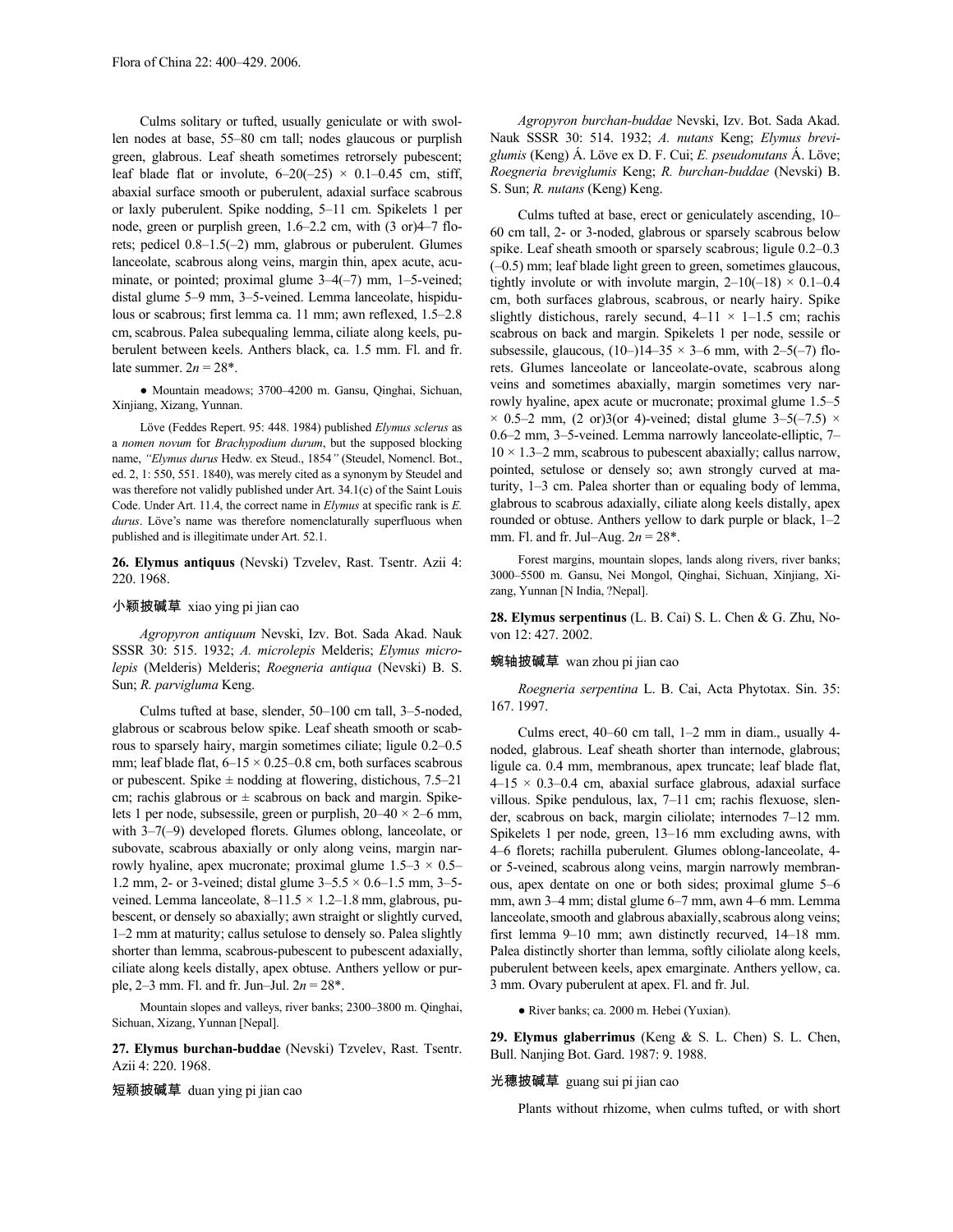rhizome. Culms erect, glaucous, ca. 80 cm tall. Leaf sheath smooth and glabrous, or puberulent at base; leaf blade glaucous, flat, or involute when dry,  $8-15 \times (0.1-)0.3-0.4$  cm, stiff, abaxial surface smooth, glabrous, adaxial surface scabrous. Spike erect, 5–12 cm, with 6–11 spikelets. Spikelets 1 per node, greenish, stramineous when old; rachilla smooth and glabrous, or puberulent. Glumes lucid, oblong-lanceolate, glabrous, margin membranous, apex acute with a tooth on one side; proximal glume 4–6 mm, 3-veined; distal glume 5.5–7.5 mm, 3–5 veined. Lemma oblong-lanceolate, smooth and glabrous throughout; first lemma ca. 9 mm; awn recurved, 3–20 mm, scabrous. Palea equaling lemma, smooth and glabrous abaxially distally or scabrous proximally, ciliolate along keels, apex emarginate or truncate. Fl. and fr. Aug–Sep. 2*n* = 28\*.

● Meadows, mountain steppes, rocky slopes; 1400–2300 m. Qinghai, Xinjiang.

- 1a. Lemma awn 10–20 mm; plants without rhizome ............................... 29a. var. *glaberrimus*
- 1b. Lemma awn 3–5 mm; plants usually with short rhizome ............................ 29b. var. *breviaristus*

# **29a. Elymus glaberrimus** var. **glaberrimus**

光穗披碱草(原变种) guang sui pi jian cao (yuan bian zhong)

*Roegneria glaberrima* Keng & S. L. Chen, Acta Univ. Nankin. Sci. Nat. 1963(1): 72. 1963.

Plants without rhizome. Lemma awn 10–20 mm. Fl. and fr. Aug–Sep.

● Rocky slopes; 1400–2300 m. Qinghai, Xinjiang.

**29b. Elymus glaberrimus** var. **breviaristus** S. L. Chen ex D. F. Cui, Bull. Bot. Res., Harbin 10(3): 29. 1990.

### 短芒光穗披碱草 duan mang guang sui pi jian cao

*Roegneria breviarista* (S. L. Chen ex D. F. Cui) L. B. Cai; *R. glaberrima* var. *breviarista* (S. L. Chen ex D. F. Cui) L. B. Cai.

Plants usually with short rhizome. Lemma awn 3–5 mm. Fl. and fr. late summer.

● Meadows, mountain steppes; 1600–1700 m. Xinjiang.

#### **30. Elymus pseudocaninus** G. Zhu & S. L. Chen, **nom. nov.**

# 阿尔泰披碱草 a er tai pi jian cao

Replaced synonym: *Elymus altaicus* D. F. Cui, Bull. Bot. Res., Harbin 10(3): 28. 1990, not *Elymus altaicus* A. Sprengel, Tent. Suppl. 5. 1828; *Roegneria altaica* L. B. Cai.

Culms erect, 50–75 cm tall, 3-noded, glabrous; nodes  $\pm$ purplish. Leaf sheath purplish when young, yellowish brown when older, smooth, glabrous; ligule ca. 1 mm, membranous; leaf blade usually involute,  $10-18 \times 0.2-0.35$  cm, abaxial surface smooth, adaxial surface scabrous. Spike dense, 8–9 cm; rachis smooth, margin ciliolate; internodes 7–9 mm. Spikelets 1 per node, purplish, subunilateral, 13–15 mm, with 3 or 4 florets; rachilla puberulent; internodes 2–3 mm. Glumes broadly lanceolate, subequal, 9–11 mm, 5-veined, margin broadly membranous, apex awnless. Lemma purplish, lanceolate, puberulent; first lemma 10–12 mm; callus puberulent; awn purplish, recurved, robust, 14–18 mm. Palea slightly shorter than or subequaling lemma, ciliolate along keels distally. Anthers yellow, ca. 2.5 mm. Fl. and fr. Jun–Aug.

● Forest understories along river valleys, mountain slopes. Xinjiang.

**31. Elymus sinkiangensis** D. F. Cui, Bull. Bot. Res., Harbin 10(3): 26. 1990.

## 新疆披碱草 xin jiang pi jian cao

*Roegneria sinkiangensis* (D. F. Cui) L. B. Cai.

Culms 60–80 cm tall, 2- or 3-noded. Leaf sheath smooth, glabrous, but retrorsely pubescent at base; ligule ca. 0.3 mm; leaf blade flat,  $5-30 \times 0.3-0.5$  cm, abaxial surface smooth, glabrous, adaxial surface long pilose, margin ciliate. Spike erect, dense, 7–10 cm; rachis subglabrous, margin ciliate; internodes 4–7 mm. Spikelets 1 per node, 13–15(–18) mm, with 4 or 5(or 6) florets. Glumes lanceolate, 3–5-veined, hispidulous along veins, margin membranous, apex acuminate or with awn ca. 2 mm; proximal glume 9–10 mm including awn; distal glume 10– 12 mm including awn. Lemma lanceolate, hispidulous distally and near margin; first lemma 10–12 mm; awn recurved, 20–35 mm, scabrous. Palea equaling lemma, ciliate along keels. Anthers yellow, 1.5–2 mm. Fl. and fr. Jul–Sep.

● Forest margins, mountain steppes; 1800–2100 m. Xinjiang.

**32. Elymus jacquemontii** (J. D. Hooker) Tzvelev, Rast. Tsentr. Azii 4: 221. 1968.

#### 低株披碱草 di zhu pi jian cao

*Agropyron jacquemontii* J. D. Hooker, Fl. Brit. India 7: 369. 1896 ["1897"]; *Anthosachne jacquemontii* (J. D. Hooker) Nevski; *Roegneria jacquemontii* (J. D. Hooker) Nevski.

Culms slender, 15–20 cm tall, 2- or 3(or 4)-noded. Leaf blade green or light green, glaucous, involute,  $2-4(-7) \times 0.1-$ 0.2 cm, abaxial surface glabrous, adaxial surface scabrous or  $\pm$ pubescent. Spike  $4-11 \times 0.8-2$  cm, with 4 or 5 spikelets; rachis slender, 8–15 mm, glabrous. Spikelets 1 per node, subsessile, 12–18 mm, with 4–7 florets. Glumes 4.5–7 mm, 5-veined, glabrous, margin hyaline, apex with short awn 1–3(–5) mm. Lemma lanceolate, glabrous throughout; first lemma 7–9 mm; awn strongly curved, 20–50(–60) mm. Palea equaling lemma, ciliate along keels, apex obtuse. Anthers yellow or purple, 1.2–2.5 mm. Fl. and fr. late summer.  $2n = 28^*$ .

● Stony mountain slopes, alluvial soils, between rocks, usually growing together with *Elymus burchan-buddae* and *E. nutans*; ca. 3900 m. Xinjiang, Xizang.

**33. Elymus aristiglumis** (Keng & S. L. Chen) S. L. Chen, Bull. Nanjing Bot. Gard. 1987: 9. 1988.

# 芒颖披碱草 mang ying pi jian cao

Culms solitary or tufted, erect, (15–)40–50 cm tall, 1- or 2 noded, glabrous. Leaf sheath glabrous; leaf blade flat,  $\pm$  so, or involute,  $6-8(-11) \times$  to 0.5 cm, glabrous, scabrous, or densely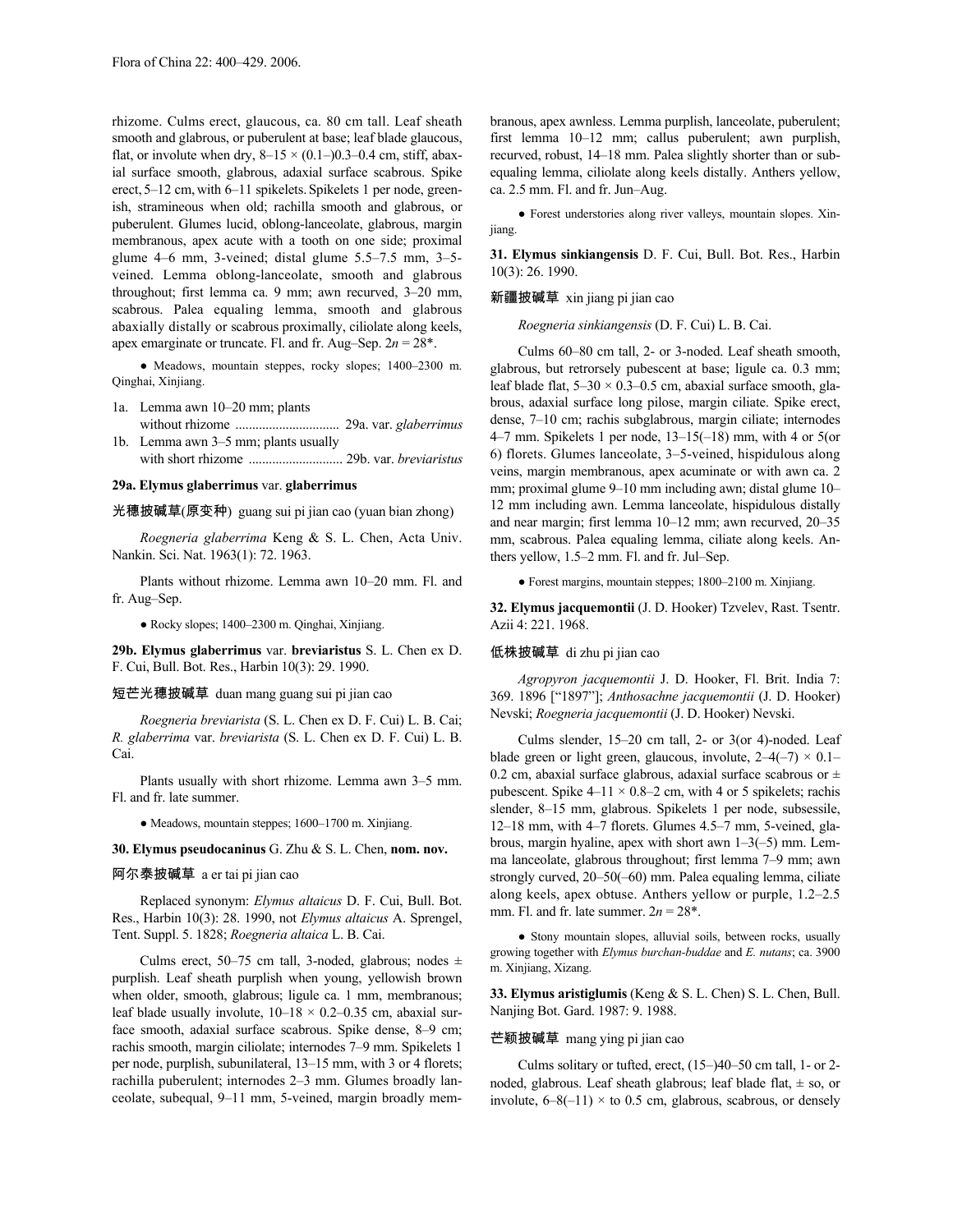hispidulous. Spike nodding, 6–8 cm excluding awns; rachis margin scabrous; internodes 3–10 mm. Spikelets 1 per node, purple, 12–15 mm excluding awns, with 2 or 3 florets; pedicel 0.5–1 mm, scabrous. Glumes narrowly lanceolate, subsymmetric, 1–3-veined, scabrous or smooth, apex with awn 3–7 mm; proximal glume 3–4 mm; distal glume 3–5 mm. Lemma oblong, smooth and glabrous or hirsutulous; first lemma ca. 10 mm; awn reflexed, 20–40 mm. Palea equaling lemma, hirsutulous throughout, ciliolate along keels. Anthers black, ca. 2 mm. Fl. and fr. late summer.  $2n = 28^*$ ,  $42^*$ .

● Mountain slopes, river banks; 1500–5200 m. Gansu, Qinghai, Sichuan, Xinjiang, Xizang.

1a. Leaf blade involute, less than 0.2 cm wide, both surfaces densely hispidulous .......... 33b. var. *hirsutus*

- 1b. Leaf blade flat or  $\pm$  so, 0.4–0.5 cm wide, glabrous or scabrous.
	- 2a. Lemma  $\pm$  hirsutulous throughout except callus glabrous, awn 20–30 mm ................................. 33a. var. *aristiglumis*
	- 2b. Lemma smooth, glabrous, awn to 40 mm ....................................... 33c. var. *leianthus*

# **33a. Elymus aristiglumis** var. **aristiglumis**

# 芒颖披碱草(原变种) mang ying pi jian cao (yuan bian zhong)

*Roegneria aristiglumis* Keng & S. L. Chen, Acta Univ. Nankin. Sci. Nat. 1963(1): 55. 1963.

Leaf blade flat, 0.4–0.5 cm wide, glabrous or scabrous. Lemma  $\pm$  hirsutulous throughout except callus glabrous; awn 20–30 mm. Fl. and fr. late summer.

● Mountain slopes; 1500–3000 m. Gansu, Qinghai, Sichuan, Xinjiang, Xizang.

**33b. Elymus aristiglumis** var. **hirsutus** (H. L. Yang) S. L. Chen, Novon 7: 227. 1997.

### 毛芒颖草 mao mang ying cao

*Roegneria aristiglumis* var. *hirsuta* H. L. Yang, Acta Phytotax. Sin. 18: 253. 1980.

Leaf blade involute, less than 0.2 cm wide, both surfaces densely hispidulous. Lemma hirsutulous throughout; awn 20– 30 mm. Fl. and fr. late summer.

● Mountain slopes; 4400–4500 m. Xizang.

**33c. Elymus aristiglumis** var. **leianthus** (H. L. Yang) S. L. Chen, Novon 7: 227. 1997.

#### 平滑披碱草 ping hua pi jian cao

*Roegneria aristiglumis* var. *leiantha* H. L. Yang, Acta Phytotax. Sin. 18: 253. 1980.

Leaf blade  $\pm$  flat, 0.4–0.5 cm wide, glabrous or scabrous. Lemma smooth, glabrous; awn to 40 mm. Fl. and fr. late summer.

● Mountain slopes, river banks; 4900–5200 m. Xizang.

**34. Elymus shouliangiae** (L. B. Cai) G. Zhu, Novon 12: 427. 2002.

### 守良披碱草 shou liang pi jian cao

*Roegneria shouliangiae* L. B. Cai, Acta Phytotax. Sin. 35: 161. 1997.

Culms erect, 60–70 cm tall, 2–3 mm in diam., ca. 4-noded. Leaf sheath glabrous; ligule ca. 0.3 mm, apex truncate; leaf blade flat,  $9-17 \times 0.3-0.6$  cm, rigid, both surfaces glabrous or adaxial surface scabrous. Spike lax, 16–19 cm; rachis glabrous, but margin scabrous; internodes 15–23 mm. Spikelets 1 per node, 2.6–3.2 cm excluding awns, with 8–10 florets; rachilla internodes puberulent. Glumes lanceolate, glabrous; proximal glume 7–8 mm, 3- or 4-veined, apex acuminate; distal glume 8– 9 mm, 5–7-veined, apex with awn 2–5 mm. Lemma lanceolate, smooth, glabrous; first lemma 11-12 mm; awn recurved, robust, 3.5–4 cm. Palea subequaling lemma, scabrous or spinescent along keels, glabrous between keels, apex truncate. Anthers brown, 4–5 mm. Ovary obovate, apex pubescent. Fl. and fr. Jul.

● River banks; ca. 2800 m. Xizang (Gyirong)

**35. Elymus confusus** (Roshevitz) Tzvelev var. **breviaristatus** (Keng) S. L. Chen, Novon 7: 228. 1997.

### 紊草 wen cao

*Roegneria confusa* (Roshevitz) Nevski var. *breviaristata* Keng, Acta Univ. Nankin. Sci. Nat. 1963(1): 52. 1963; *R. confusa* subsp. *breviaristata* (Keng) N. R. Cui.

Culms 30–70 cm tall, 3-noded. Leaf sheath glabrous, but retrorsely pilose at base; leaf blade green, usually involute, 3–  $7.4 \times$  ca. 0.4 cm, abaxial surface glabrous, adaxial surface scabrous. Spike erect, ca. 10 cm. Spikelets yellowish, green, or purplish green, 10–15 mm excluding awns, with 4 or 5 florets. Glumes narrowly lanceolate, 3-veined or distal glume 5-veined, scabrous along veins, apex long acuminate or distal glume with short awn; proximal glume 4–6 mm; distal glume 6–8 mm. Lemma laxly hirsutulous abaxially; first lemma 9–11 mm; awn reflexed, 13–15 mm, scabrous. Palea equaling lemma, ciliolate along keels distally, apex usually truncate. Fl. and fr. Jul–Aug.  $2n = 42^*$ .

● Meadows. Ningxia, Xinjiang.

*Elymus confusus* var. *confusus* is distributed in Mongolia and Russia, but has not yet been recorded from China. It differs from var. *breviaristatus* in having the awn of the first lemma about twice as long as the lemma body and in its chromosome number of  $2n = 28$ .

**36. Elymus anthosachnoides** (Keng) Á. Löve ex B. Rong Lu, Nordic J. Bot. 15: 24. 1995.

# 假花鳞草 jia hua lin cao

Culms solitary or tufted, 60–75 cm tall, 1.5–2.5 mm in diam., 4–6-noded. Leaf sheath glabrous; leaf blade flat, 11–25 × 0.35–0.7 cm, both surfaces villous or adaxial surface pilose or glabrous. Spike pendulous, 8–16 cm. Spikelets 1 per node, yel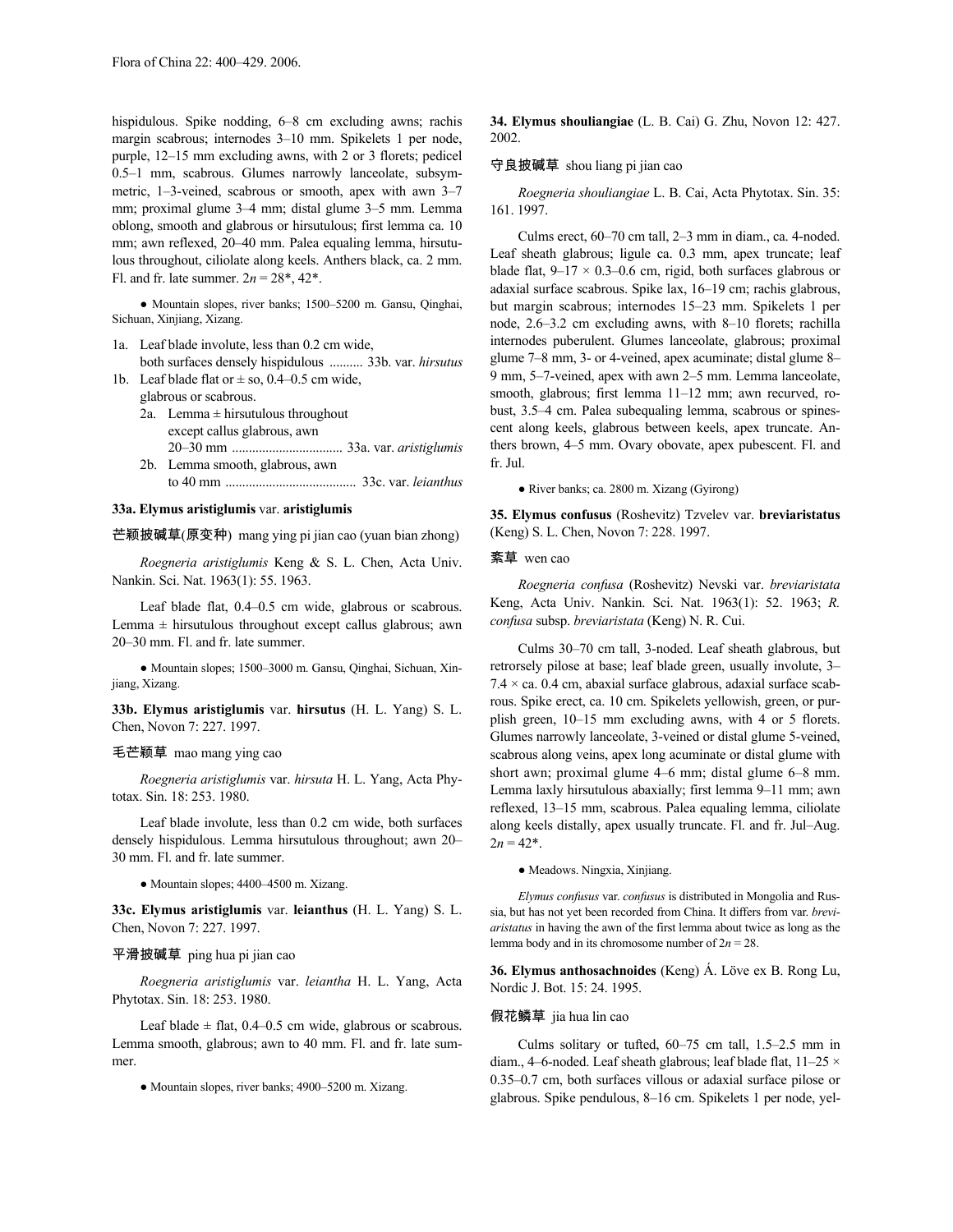lowish green or tinged purplish, 24–30 mm excluding awns, with 5–7 florets; rachilla villous; internodes ca. 3 mm. Glumes lanceolate,  $3-5(-7)$ -veined, scabrous along veins, apex acute; proximal glume 5–7.5 mm; distal glume 7–9 mm. Lemma lanceolate, hirsute throughout, especially distally and near margin, or glabrous or scabrous; first lemma 13–14 mm; awn reflexed, robust, 20–35 mm. Palea slightly shorter than or equaling lemma, ciliolate along keels distally. Anthers reddish brown, 1–2 mm. Fl. and fr. Jul–Aug.

● Mountain slopes; 2700–4000 m. Qinghai, Sichuan, Xizang, Yunnan.

Löve (Feddes Repert. 95: 459. 1984) did not previously validly publish the combination *Elymus anthosachnoides*; see the note following the genus description above.

1a. Spike 8–9 cm; lemma hirsute

- throughout ................................. 36a. var. *anthosachnoides* 1b. Spike 10–16 cm; lemma glabrous
- or scabrous ................................. 36b. var. *scabrilemmatus*

# **36a. Elymus anthosachnoides** var. **anthosachnoides**

假花鳞草(原变种) jia hua lin cao (yuan bian zhong)

*Roegneria anthosachnoides* Keng,Acta Univ. Nankin. Sci. Nat. 1963(1): 65, 1963.

Spike 8–9 cm. Lemma hirsute throughout. Fl. and fr. Jul– Aug.  $2n = 28^*$ .

● Mountain slopes; ca. 4000 m. Sichuan, Yunnan.

**36b. Elymus anthosachnoides** var. **scabrilemmatus** (L. B. Cai) S. L. Chen, **comb. nov.**

#### 糙稃花鳞草 cao fu hua lin cao

Basionym: *Roegneria anthosachnoides* var. *scabrilemmata* L. B. Cai, Acta Phytotax. Sin. 35: 165. 1997.

Spike 10–16 cm. Lemma glabrous or scabrous. Fl. and fr. Jul–Aug.

● Mountain slopes; 2700–3600 m. Qinghai, Sichuan.

**37. Elymus altissimus** (Keng) Á. Löve ex B. Rong Lu, Nordic J. Bot. 15: 24. 1995.

#### 高株披碱草 gao zhu pi jian cao

*Roegneria altissima* Keng, Acta Univ. Nankin. Sci. Nat. 1963(1): 53. 1963.

Culms tufted, erect, slightly geniculate, 70–150 cm, rigid, 5–7-noded. Leaf blade glaucous green,  $7-25(-40) \times 0.6-1$  cm, abaxial surface glabrous, adaxial surface laxly puberulent, margin scabrous. Spike erect or slightly curved, 15–18 cm. Spikelets 1 per node, ca. 11 mm, with 1–3 florets. Glumes greenish or slightly purplish, oblong, 5–6 mm, thick, 5–7-veined or proximal glume 3-veined, apex acuminate. Lemma yellowish green or slightly purplish, oblong-lanceolate, pubescent only at base and at margin; first lemma ca. 10 mm; awn slightly reflexed, robust, 10–20 mm. Palea slightly shorter than lemma, apex emarginate or subrounded. Fl. and fr. Jun–Sep. 2*n* = 28\*.

● Forests, meadows; 1700–3400 m. Qinghai, Sichuan, Xinjiang, Yunnan.

Löve (Feddes Repert. 95: 448. 1984) did not previously validly publish the combination *Elymus altissimus*; see the note following the genus description above.

**38. Elymus laxinodis** (L. B. Cai) S. L. Chen & G. Zhu, Novon 12: 427. 2002.

#### 稀节披碱草 xi jie pi jian cao

*Roegneria laxinodis* L. B. Cai, Guihaia 16: 199. 1996.

Culms erect or geniculate at base, 40–80 cm tall, 1–1.5 mm in diam., 3- or 4-noded, pubescent below spike and at nodes. Leaf sheath puberulent or scabrous; ligule ca. 0.5 mm, membranous, apex truncate; leaf blade flat, 10–16 × 0.4–0.6 cm, abaxial surface scabrous or ciliate along veins, adaxial surface villous. Spike erect or slightly curved, lax, 8–11 cm; rachis slender, puberulent; internodes 13–20(–28) mm. Spikelets narrow, 15–18 mm, with 2–5 florets. Glumes lanceolate, 3–5 veined, sparsely spinose along veins and at margin, apex pungent; proximal glume 3–4 mm; distal glume 4–5 mm. Lemma narrowly lanceolate, abaxially puberulent; first lemma 9–10 mm; awn curved, 1.2–1.6 cm. Palea slightly shorter than lemma, scabrous along keels, puberulent between keels, apex truncate or obtuse. Anthers yellow, 2–2.5 mm. Caryopsis lanceolate, 6–7 mm. Fl. and fr. Aug–Sep.

● Mountain slopes; 3500–4000 m. Qinghai (Yushu), Sichuan (Kangding).

**39. Elymus serotinus** (Keng) Á. Löve ex B. Rong Lu, Nordic J. Bot. 15: 21. 1995.

# 秋披碱草 qiu pi jian cao

*Roegneria serotina* Keng, Acta Univ. Nankin. Sci. Nat. 1963(1): 50. 1963.

Culms laxly tufted, erect, or decumbent or geniculate at base, 20–45 cm tall. Leaf sheath puberulent or margin ciliate at base; leaf blade involute,  $9-11(-20) \times 0.1-0.2$  cm, both surfaces smooth and glabrous or adaxial surface scabrous. Spike curved and nodding, 6–10 cm, with 5–11 spikelets. Spikelets 1 per node, yellowish brown or purplish green, 12–13(–22) mm excluding awns, with 3–6(or 7) florets. Glumes oblong-lanceolate, 3–5-veined, laxly puberulent, scabrous along veins, apex acute or acuminate; proximal glume 5–6 mm; distal glume 7–8 mm; awn usually 2–5 mm. Lemma oblong-lanceolate, puberulent proximally, hispidulous distally; first lemma ca. 10 mm; awn reflexed, 2.5–3 cm, scabrous. Palea equaling lemma, puberulent between keels distally. Fl. and fr. late summer.  $2n =$ 28\*.

● Mountain slopes. Henan, Qinghai, Shaanxi.

Löve (Feddes Repert. 95: 467. 1984) did not previously validly publish the combination *Elymus serotinus*; see the note following the genus description above.

**40. Elymus retroflexus** B. Rong Lu & B. Salomon, Nordic J. Bot. 13: 355. 1993.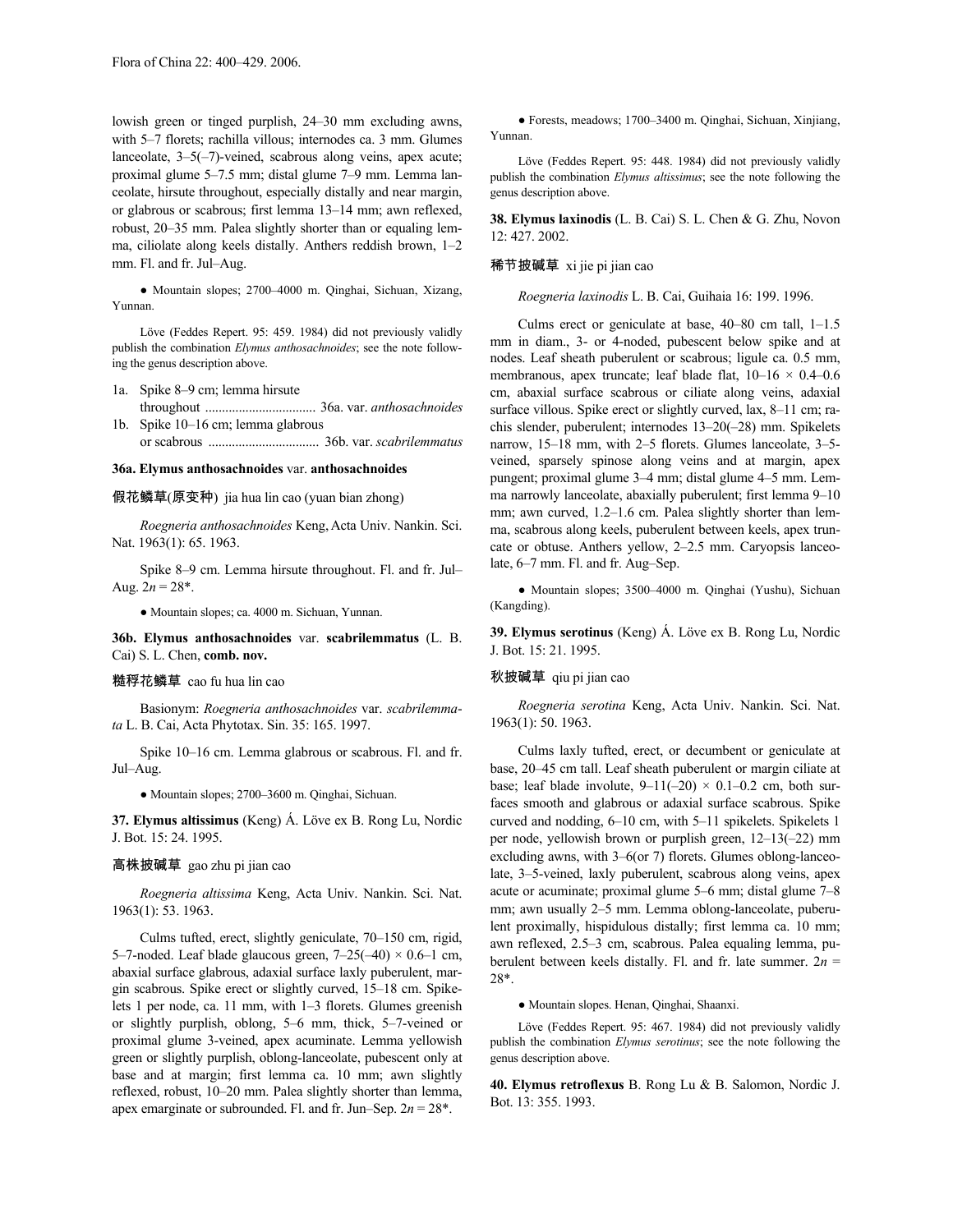### 反折披碱草 fan zhe pi jian cao

*Roegneria retroflexa* (B. Rong Lu & B. Salomon) L. B. Cai.

Culms 55–75 cm tall, 3- or 4-noded, glabrous. Leaf sheath smooth; ligule 0.4–0.5 mm, apex lacerate; auricles  $1-1.2 \times 0.1-$ 0.2 mm; leaf blade narrowly linear,  $4-10 \times 0.1-0.2$  cm, scabrous. Spike nodding, lax,  $6.5-12 \times 0.5-1$  cm; rachis smooth. Spikelets 1 per node,  $4-6.5 \times 2-5$  mm, with 3-5 florets; rachilla pilose, 2.5–3 mm. Glumes narrowly elliptic, subequal, small, scabrous along veins, margin membranous, apex acute or mucronate; proximal glume  $(1.5-2)2-5 \times 0.5-1$  mm,  $(2 \text{ or } 3-1)$ veined; distal glume  $(3-)$ 5-7.5  $\times$  0.8-1.3 mm, 3-5-veined. Lemma narrowly lanceolate,  $9-12 \times 1-1.5$  mm excluding awn; awn bent when mature, 3.5–5.5 cm. Palea narrowly lanceolate,  $8-9 \times 0.9-1.2$  mm, ciliate along keels, apex truncate, hairy. Anthers yellow, 2.5–3 mm. Fl. and fr. Jul–Sep. 2*n* = 28\*.

● Dry to moist mountain slopes and meadows usually with shrubs and *Betula* trees; 3900–4300 m. Xizang.

# **41. Elymus leiotropis** (Keng) S. L. Chen, **comb. nov.**

#### 光脊披碱草 guang ji pi jian cao

Basionym: *Roegneria leiotropis* Keng, Acta Univ. Nankin. Sci. Nat. 1963(1): 58. 1963.

Culms tufted, erect but geniculate at base, 60–90 cm tall, 3-noded. Leaf sheath glabrous; ligule ca. 0.2 mm, apex truncate; leaf blade flat or slightly involute,  $7-17 \times 0.2-0.4$  cm, abaxial surface smooth, adaxial surface scabrous. Spike curved or nodding, 10–15 cm. Spikelets 1 per node, purplish green, 15–20 mm, with 4 or 5 florets. Glumes oblong-lanceolate, 3–5 veined, apex acute or acuminate; proximal glume 5–7 mm; distal glume 6–8 mm. Lemma lanceolate, hirsutulous throughout; first lemma 10–13 mm; awn reflexed, robust, 25–40 mm. Palea slightly shorter than lemma, distally scabrous, smooth along keels, apex truncate or emarginate. Fl. and fr. late summer.

● Mountain slopes. Yunnan.

Löve (Feddes Repert. 95: 449. 1984) did not previously validly publish the combination *Elymus leiotropis*; see the note following the genus description above.

#### **42. Elymus brevipes** (Keng) S. L. Chen, **comb. nov.**

# 短柄披碱草 duan bing pi jian cao

Basionym: *Roegneria brevipes* Keng, Acta Univ. Nankin. Sci. Nat. 1963(1): 49. 1963; *R. breviglumis* Keng var. *brevipes* (Keng) L. B. Cai.

Culms solitary or tufted, erect, 30–60 cm tall. Leaf blade involute when dry, rigid, abaxial surface smooth, adaxial surface scabrous. Spike curved or nodding, branched at base, 7–11 cm excluding awns; rachis slender. Spikelets 1 per node, purplish green,  $\pm$  nitid, 14–22  $\times$  4–7 mm; pedicel 0.5–2 mm. Glumes lanceolate, distinctly 3-veined or distal glume 4-veined, scabrous, apex acute or acuminate; proximal glume 1.5–3 mm; distal glume 3–4.5 mm. Lemma lanceolate, scabrous or subglabrous; first lemma 9–10 mm; awn reflexed, 2.5–3 cm, scabrous. Palea 8–9 mm, puberulent abaxially, ciliate along distal 1/3 of keels, apex truncate. Anthers yellow, 1.5–2.5 mm. Fl. and fr. late summer.  $2n = 28^*$ .

● Open rocky mountains. Gansu, Qinghai, Sichuan, Xinjiang, Xizang, ?Yunnan.

Löve (Feddes Repert. 95: 467. 1984) did not previously validly publish the combination *Elymus brevipes*; see the note following the genus description above.

A record of the C Asian and W Himalayan *Elymus schugnanicus* (Nevski) Tzvelev (Novosti Sist. Vyssh. Rast. 9: 62. 1972; *Agropyron schugnanicum* Nevski, Bull. Jard. Bot. Acad. Sci. URSS 30: 512. 1932) from Yunnan (Fl. Yunnan. 9: 419–420. 2003, as *Roegneria schugnanica* (Nevski) Nevski) may be referable to *E. brevipes*. Lu (Nordic J. Bot. 15: 13–15. 1995) treated the two taxa as conspecific. Alternatively, it may be referable to *E. tschimganicus*.

**43. Elymus schrenkianus** (Fischer & C. A. Meyer) Tzvelev, Bot. Mater. Gerb. Bot. Inst. Komarova Akad. Nauk SSSR 20: 428. 1960.

# 扭轴披碱草 niu zhou pi jian cao

*Triticum schrenkianum* Fischer & C. A. Meyer, Bull. Cl. Phys.-Math. Acad. Imp. Sci. Saint-Pétersbourg 3: 305. 1845; *Agropyron schrenkianum* (Fischer & C. A. Meyer) P. Candargy; *Campeiostachys schrenkiana* (Fischer & C. A. Meyer) Drobow; *Roegneria schrenkiana* (Fischer & C. A. Meyer) Nevski.

Culms robust, 30–90 cm tall. Sheath of lower leaves retrorsely pubescent; leaf blade flat,  $5-8 \times 0.3-0.6$  cm, scabrous or sometimes pubescent. Spike nodding,  $\pm$  secund, dense, 5–11 cm; internodes 3–8 mm. Spikelets 1 per node, usually very shortly pedicellate, purplish green, with 3 or 4(or 5) florets. Glumes linear-lanceolate, 3-veined; proximal glume 4–4.5 mm, awn 2–3.5 mm; distal glume 4.5–5.5 mm, awn ca. 5 mm. Lemma lanceolate, very scabrous; first lemma ca. 11 mm; awn divaricate, 15–22 mm. Palea subequaling or equaling lemma, hispid along keels, apex subobtuse. Anthers 1.5–1.8 mm. Fl. and fr. Jun–Jul.  $2n = 42^*$ .

Glades, mountain slopes, dry river meadows. Qinghai, Xinjiang, Xizang [Bhutan, India (Sikkim), Kazakhstan, Kyrgyzstan, Mongolia, Nepal, Russia, Turkmenistan, Uzbekistan].

**44. Elymus pulanensis** (H. L. Yang) S. L. Chen, Bull. Nanjing Bot. Gard. 1987: 9. 1988 [*"pulancusis"*].

#### 普兰披碱草 pu lan pi jian cao

*Roegneria pulanensis* H. L. Yang, Acta Phytotax. Sin. 18: 253. 1980; *R. jacquemontii* (J. D. Hooker) Nevski var. *pulanensis* (H. L. Yang) L. B. Cai.

Culms laxly tufted, 30–50 cm tall, 3- or 4-noded. Leaf blade flat or involute,  $7-10 \times 0.15-0.3$  cm, both surfaces glabrous or laxly villous. Spike curved, 8–10 cm, with 5–8 spikelets; rachis smooth, glabrous; internodes 14–20 mm. Spikelets 1 per node, 22–26 mm, with 7–9 florets. Glumes oblong-lanceolate, 3–5-veined, smooth, glabrous, margin membranous; proximal glume  $4.5-5$  mm, awn  $(1-)1.5-5$  mm; distal glume  $5-7$ mm, awn to 7 mm. Lemma lanceolate,  $\pm$  laxly hirsutulous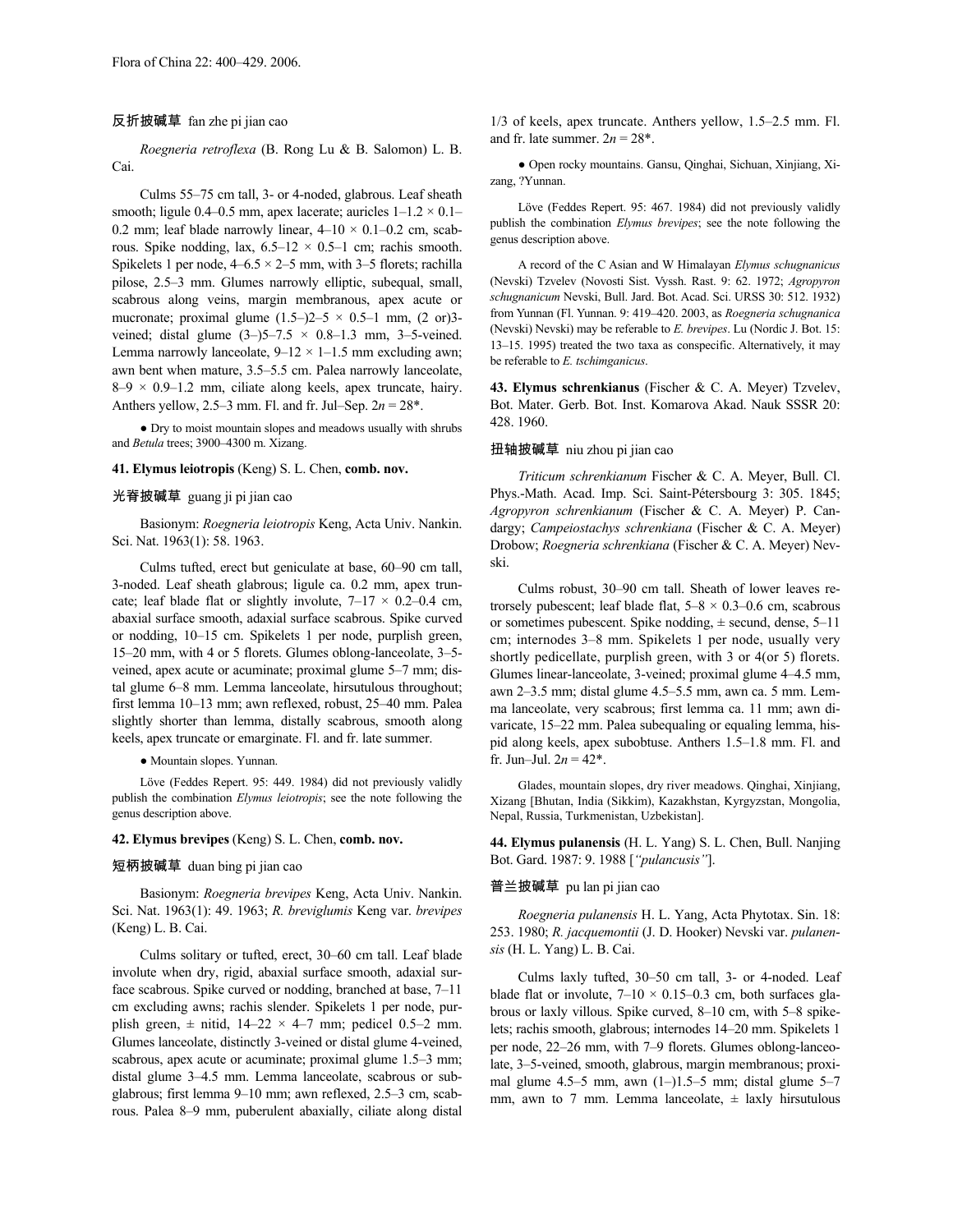abaxially; first lemma ca. 11 mm; awn reflexed, 30–40 mm. Palea equaling lemma, shortly ciliate along keels distally. Fl. and fr. late summer.

● River banks; ca. 3600 m. Xizang, Yunnan.

**45. Elymus purpurascens** (Keng) S. L. Chen, **comb. nov.**

# 紫穗披碱草 zi sui pi jian cao

Basionym: *Roegneria purpurascens* Keng, Acta Univ. Nankin. Sci. Nat. 1963(1): 56. 1963.

Culms laxly tufted, erect or slightly decumbent at base, 60–90 cm tall, rigid. Leaf sheath smooth, glabrous; leaf blade involute,  $11-22 \times 0.3-0.6$  cm, stiff, abaxial surface glabrous, adaxial surface scabrous or pubescent, margin scabrous. Spike nodding, 13–15 cm, with 8–13 spikelets. Spikelets 1 per node, purplish in part, 1.5–2.3 cm excluding awns, with 4–7 florets. Glumes oblong-lanceolate, 5–8 mm, 5-veined, scabrous, apex acute; proximal glume sometimes shorter and 3-veined. Lemma lanceolate, scabrous or hirsutulous abaxially; first lemma 9–11 mm; awn reflexed, purplish, robust, 18–28 mm, scabrous. Palea subequaling lemma, shortly ciliolate along keels distally, puberulent between keels. Fl. and fr. Jun–Jul.  $2n = 28^*$ ,  $42^*$ .

● Mountain slopes. Gansu, Nei Mongol, Ningxia, Qinghai, Yunnan.

Löve (Feddes Repert. 95: 448. 1984) did not previously validly publish the combination *Elymus purpurascens*; see the note following the genus description above.

**46. Elymus tschimganicus** (Drobow) Tzvelev, Rast. Tsentr. Azii 4: 221. 1968 [*"czimganicus"*].

### 云山披碱草 yun shan pi jian cao

Culms erect, usually geniculate at base, 25–60 cm tall, smooth, glabrous. Leaf sheath glabrous throughout, or pubescent proximally; leaf blade glaucous green, subinvolute, 0.15– 0.3 cm wide, both surfaces glabrous or adaxial surface slightly hairy. Spike flexuose, slender, 7-9 cm. Spikelets 1 per node, pale glaucous green, rarely very slightly tinged purple, with 5–7 florets. Glumes linear-lanceolate, 4–8 mm, 1/4–1/2 as long as basal florets in spikelet, (3–)5-veined, scabrous along veins, apex usually acuminate, occasionally shortly awned. Lemma lanceolate, 9–10 mm, scabrous; callus shortly setose on sides, or smooth and glabrous; awn reflexed, 20–30 mm. Palea subequaling lemma, apex slightly emarginate or obtuse. Anthers 2– 2.5 mm. Fl. and fr. Jun–Jul.

Mountain slopes, high mountain meadows; ca. 3500 m. Qinghai, Xinjiang [Kazakhstan, Kyrgyzstan, Russia, Turkmenistan, Uzbekistan].

See the comment under *Elymus brevipes* (species no. 42).

- 1a. Lemma callus shortly setose on sides; leaf sheath glabrous, or pubescent proximally ..................................... 46a. var. *tschimganicus*
- 1b. Lemma callus smooth, glabrous; leafsheath glabrous throughout .... 46b. var. *glabrispiculus*

#### **46a. Elymus tschimganicus** var. **tschimganicus**

云山披碱草(原变种) yun shan pi jian cao (yuan bian zhong)

*Agropyron tschimganicum* Drobow in Vvedensky et al., Key Fl. Tashkent 1: 40. 1923; *Roegneria tschimganica* (Drobow) Nevski.

Leaf sheath glabrous, or pubescent proximally. Lemma callus shortly setose on sides. Fl. and fr. Jun–Jul.  $2n = 42^*$ .

High mountain meadows. Xinjiang [Kazakhstan, Kyrgyzstan, Russia, Turkmenistan, Uzbekistan].

*"Agropyron czimganicum*," *"Elymus czimganicus*," and *"Roegneria czimganica"* are merely orthographical variants.

**46b. Elymus tschimganicus** var. **glabrispiculus** D. F. Cui, Bull. Bot. Res., Harbin 10(3): 30. 1990.

# 光稃披碱草 guang fu pi jian cao

*Roegneria glabrispicula* (D. F. Cui) L. B. Cai; *R. tschimganica* var. *glabrispicula* (D. F. Cui) L. B. Cai.

Leaf sheath glabrous throughout. Lemma callus smooth, glabrous. Fl. and fr. summer.

● Mountain slopes; ca. 3500 m. Xinjiang.

**47. Elymus mutabilis** (Drobow) Tzvelev, Rast. Tsentr. Azii 4: 217. 1968.

#### 狭颖披碱草 xia ying pi jian cao

Plants  $\pm$  with rhizome, or if without rhizome then culms tufted. Culms erect, 60-120 cm tall. Leaf blade flat, 10-20  $\times$ 0.4–0.7 cm, glabrous. Spike usually dense,  $6-20 \times 0.4$ –0.7 cm; rachis margin ciliate; internodes 9–15 mm.Spikelets 1 per node, green, purple, glaucous, or purplish glaucous, 10–20 mm, with 2–5 florets; very shortly pedicellate. Glumes lanceolate or broadly so,  $7-13 \times 1.5-2$  mm, 5-veined, scabrous or hispid, margin sometimes broadly membranous, apex acuminate to awned; awn (when present) 1–2 mm. Lemma narrowly elliptic, 8–9 mm, scabrous,  $\pm$  pilose, or pubescent throughout; awn 1–7 mm. Palea equaling or subequaling lemma, margin ciliate, apex emarginate, truncate, or obtuse. Anthers 2–3 mm. Fl. and fr. Jun–Sep.  $2n = 28$ <sup>\*</sup>.

Sparse forests, forest margins and glades, among shrubs, mountain slopes, meadows, pebbles; 1200–2400 m. Xinjiang [Mongolia, Russia; C and SW Asia, Europe].

This species is a good forage grass.

- 1a. Plants without rhizome (culms tufted); spikelets usually glaucous or purplish glaucous ........................ 47c. var. *praecaespitosus* 1b. Plants  $\pm$  with rhizome; spikelets purple or green. 2a. Spikelets usually purple; glumes
	- lanceolate; lemma ± pilose, awn 2–5 mm .......................................... 47a. var. *mutabilis* 2b. Spikelets usually green; glumes broadly lanceolate; lemma pubescent throughout, awn 1–2 mm ........................................ 47b. var. *nemoralis*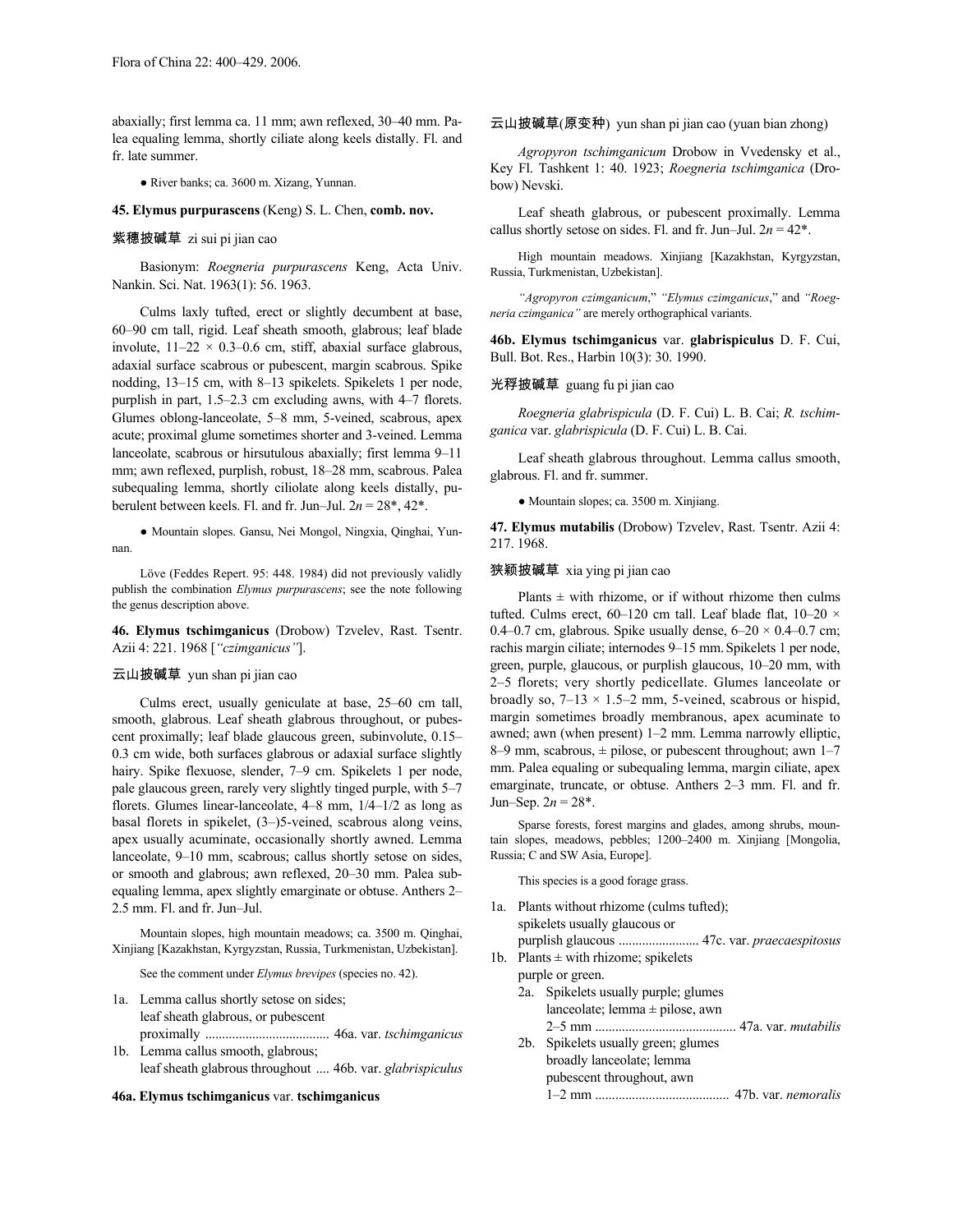#### **47a. Elymus mutabilis** var. **mutabilis**

# 狭颖披碱草(原变种) xia ying pi jian cao (yuan bian zhong)

*Agropyron mutabile* Drobow, Trudy Bot. Muz. Imp. Akad. Nauk 16: 88. 1916; *A. angustiglume* Nevski; *Goulardia mutabilis* (Drobow) Ikonnikov; *Roegneria angustiglumis* (Nevski) Nevski; *R. mutabilis* (Drobow) Hylander.

Plants  $\pm$  with rhizome. Spikelets usually purple. Glumes lanceolate. Lemma ± pilose; awn 2–5 mm. Fl. and fr. Jul–Aug.

Sparse forests, forest glades, among shrubs, mountain slopes, meadows, pebbles; 1300–2400 m. Xinjiang [Mongolia, Russia; SW Asia, Europe].

**47b. Elymus mutabilis** var. **nemoralis** S. L. Chen ex D. F. Cui, Bull. Bot. Res., Harbin 10(3): 29. 1990.

#### 林缘披碱草 lin yuan pi jian cao

*Roegneria mutabilis* var. *nemoralis* (D. F. Cui) L. B. Cai.

Plants with rhizome. Spikelets usually green. Glumes broadly lanceolate. Lemma pubescent throughout; awn 1–2 mm.

● Forest glades, mountain slopes; 1800–1900 m. Xinjiang.

**47c. Elymus mutabilis** var. **praecaespitosus** (Nevski) S. L. Chen, Novon 7: 229. 1997.

#### 密丛披碱草 mi cong pi jian cao

*Agropyron praecaespitosum* Nevski, Izv. Glavn. Bot. Sada SSSR 29: 541. 1930; *Elymus praecaespitosus* (Nevski) Tzvelev; *E. mutabilis* subsp. *praecaespitosus* (Nevski) Tzvelev; *Goulardia praecaespitosa* (Nevski) Ikonnikov; *Roegneria praecaespitosa* (Nevski) Nevski.

Plants without rhizome. Culms tufted. Spikelets usually glaucous or purplish glaucous. Fl. and fr. Jun–Sep.

Forest margins, mountain slopes; 1200–2400 m. Xinjiang [Mongolia, Russia].

**48. Elymus magnicaespes** D. F. Cui, Bull. Bot. Res., Harbin 10(3): 25. 1990.

## 大丛披碱草 da cong pi jian cao

#### *Roegneria magnicaespes* (D. F. Cui) L. B. Cai.

Plants without rhizome.Culms tufted, erect, 50–70 cm tall, 2-noded. Leaf sheath glabrous, usually fibrous and broken at base; ligule ca. 5 mm, membranous, apex truncate; leaf blade setaceous, involute,  $6-15 \times 0.15-0.25$  cm, stiff, abaxial surface glabrous, adaxial surface scabrous. Spike erect, slender, 8–12 cm; rachis scabrous, margin ciliolate; internodes ca. 10 mm. Spikelets 1 per node,  $11-18 \times 2-3$  mm, with 4–6 florets; rachilla densely puberulent; internodes ca. 1.5 mm. Glumes oblong-lanceolate, 4- or 5-veined, margin membranous, apex acuminate or pointed; proximal glume 3–6 mm, distal glume 6–9 mm. Lemma oblong-lanceolate, smooth, glabrous, apex acuminate; first lemma ca. 10 mm. Palea equaling lemma, narrowed toward subtruncate apex, ciliolate along keels. Anthers ca. 3 mm. Fl. and fr. Jul–Aug. 2*n* = 28\*.

● Steppes; ca. 2100 m. Xinjiang.

**49. Elymus alashanicus** (Keng) S. L. Chen, Bull. Bot. Res., Harbin 14: 142. 1994.

#### 阿拉善披碱草 a la shan pi jian cao

*Roegneria alashanica* Keng, Acta Univ. Nankin. Sci. Nat. 1963(1): 73. 1963.

Plants  $\pm$  with rhizome. Culms laxly tufted, 40–60 cm tall, rigid, 3-noded. Leaf sheath usually fibrous and broken at base; leaf blade setaceous, involute,  $5-8(-12) \times 0.2-0.3$  cm, stiff, both surfaces pubescent or abaxial surface smooth and glabrous. Spike erect, slender, 5–10 cm. Spikelets 1 per node, yellowish,  $12-15 \times 2-3$  mm, with 3-6 florets, glabrous; rachilla glabrous. Glumes oblong-lanceolate, 3-veined, margin membranous, apex acute, rarely obtuse; proximal glume 5–6 mm; distal glume 7–9 mm. Lemma lanceolate, smooth, obscurely 5-veined, margin narrowly membranous, apex acute to pointed; callus smooth, glabrous; first lemma ca. 10 mm. Palea subequaling or slightly longer than lemma, apex truncate. Anthers ca. 3 mm. Fl. and fr. late summer.

● Mountain slopes; ca. 1800 m. Gansu, Nei Mongol, Ningxia, Xinjiang.

**50. Elymus jufinshanicus** (C. P. Wang & H. L. Yang) S. L. Chen, Novon 7: 228. 1997.

# 九峰山披碱草 jiu feng shan pi jian cao

*Roegneria alashanica* Keng var. *jufinshanica* C. P. Wang & H. L. Yang, Bull. Bot. Res., Harbin 4(4): 87. 1984; *R. jufinshanica* (C. P. Wang & H. L. Yang) L. B. Cai.

Culms laxly tufted, usually geniculate at base, 70–90 cm tall. Leaf sheath usually longer than internode, glabrous; ligule 0.5–1 mm, apex truncate; leaf blade linear, usually involute, 8–  $18 \times 0.1 - 0.15$  cm, abaxial surface usually glabrous, adaxial surface usually villous. Spike erect, 12–15 cm; rachis subglabrous on back, margin ciliate. Spikelets 1 per node, yellowish, 13–18  $\times$  2–3 mm, with 3 or 4 florets; rachilla densely pubescent. Glumes oblong-lanceolate, 3–5-veined, densely pubescent adaxially, apex acuminate; proximal glume 9–11 mm; distal glume 11–12 mm. Lemma lanceolate, subglabrous; first lemma ca. 11 mm; awn ca. 5 mm. Palea shorter than lemma. Anthers yellow, 1.5–2 mm. Fl. and fr. late summer.

● Mountain slopes; ca. 2200 m. Nei Mongol.

**51. Elymus tridentatus** (C. Yen & J. L. Yang) S. L. Chen, Novon 7: 229. 1997.

#### 三齿披碱草 san chi pi jian cao

*Roegneria tridentata* C. Yen & J. L. Yang, Novon 4: 310. 1994.

Culms tufted, erect or slightly procumbent geniculate at base, 40–65 cm tall, 1.5–2 mm in diam., 2- or 3-noded, smooth, glabrous. Leaf sheath glabrous; ligule ca. 0.5 mm, scarious, apex truncate; leaf blade involute or subinvolute,  $5-7 \times$  ca. 0.2 cm, abaxial surface glabrous, adaxial surface pubescent. Spike erect,  $5-11.5 \times$  ca. 0.5 cm, with 6–14 spikelets; rachis usually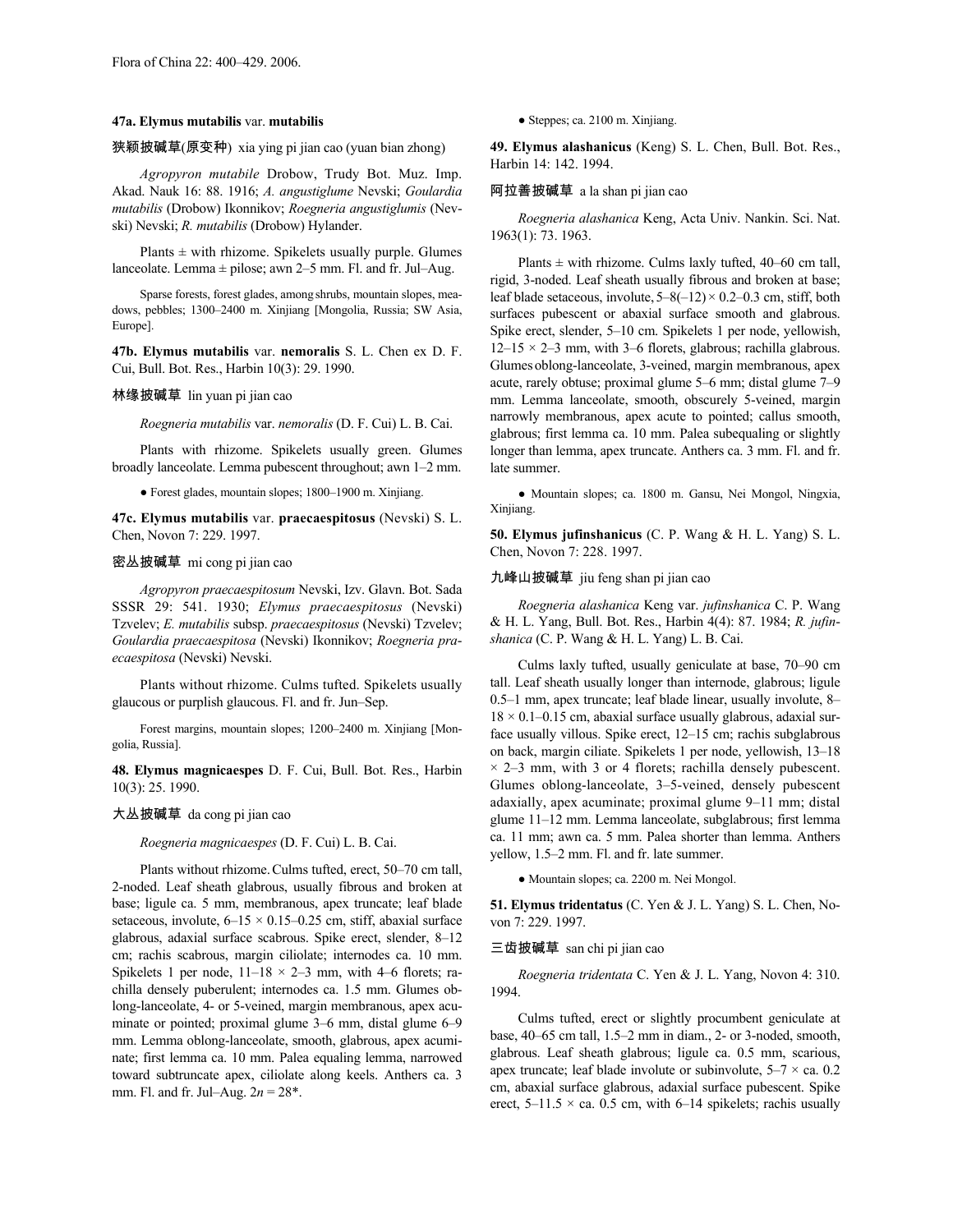glabrous. Spikelets 1 per node, purple or greenish purple, 10–13  $\times$  ca. 2 mm, with 4 or 5 florets; rachilla internodes 1.5–2 mm, appressed puberulent. Glumes oblong or oblong-elliptic, slightly oblique, unequal, prominently 3(–5)-veined, glabrous, sometimes sparsely shortly spinulose along veins, apex rounded-obtuse, rarely acute; proximal glume 4–5 mm; distal glume 5–6.5 mm. Lemma oblong-lanceolate, (7–)8–9 mm, appressed white pubescent proximally and laterally, apex truncate and 3 toothed, teeth 0.5–1 mm; callus obtuse, puberulent along sides. Palea shorter to longer than lemma, scabrous between keels, setulose-ciliate on distal 1/3–1/2 of keels, apex truncate. Anthers black, ca. 2 mm.  $2n = 42^*$ .

● Rocky slopes, roadsides; ca. 3700–3800 m. Qinghai.

**52. Elymus elytrigioides** (C. Yen & J. L. Yang) S. L. Chen, **comb. nov.**

#### 昌都披碱草 chang du pi jian cao

Basionym: *Roegneria elytrigioides* C. Yen & J. L. Yang, Acta Bot. Yunnan. 6: 75. 1984; *Pseudoroegneria elytrigioides* (C. Yen & J. L. Yang ) B. Rong Lu; *R. alashanica* Keng var. *elytrigioides* (C. Yen & J. L. Yang) L. B. Cai.

Plants with rhizome. Culms laxly tufted, erect, 60–75 cm tall, 1–1.2 mm in diam., 2–4(–6)-noded, glabrous. Leaf sheath shorter than internode, glabrous, fibrous and broken at base; ligule ca. 0.5 mm, membranous, apex truncate; leaf blade green, flat or involute,  $(7-)10-15 \times 0.15-0.33$  cm, stiff. Spike linear, straight, (5–)8–16 cm, with 5–12 spikelets; rachis glabrous; internodes 8–15 mm, or to 20 mm at base of spike. Spikelets 1 per node, 12–15 mm, with 5 or 6 florets; rachilla glabrous or puberulent; internodes 1.5–1.8 mm. Glumes oblong-lanceolate, herbaceous, glabrous, margin membranous, apex obtuse or acute, unilaterally dentate; proximal glume 3.5–6.5 mm, 3- or 4-veined; distal glume 5–8.5 mm, 4- or 5-veined. Lemma oblong-lanceolate, 5-veined, glabrous, apex obtuse or with point ca. 0.5 mm; first lemma 7.8–9 mm; callus obtuse, puberulent. Palea equaling or slightly longer than lemma, abaxially glabrous, ciliolate along keels distally, apex truncate. Anthers yellow or pale brown, 4.5–5 mm. Caryopsis dark purple, oblong, ca.  $5.5 \times 1.5$  mm, apex densely white hispidulous. Fl. and fr. Jul–Aug.  $2n = 28^*$ .

● Mountain rocks among *Caragana*, river banks; ca. 3200 m. Xizang (Qamdo).

### **53. Elymus grandis** (Keng) S. L. Chen, **comb. nov.**

#### 大披碱草 da pi jian cao

Basionym: *Roegneria grandis* Keng, Acta Univ. Nankin. Sci. Nat. 1963(1): 45. 1963.

Plants with short, underground rhizomes. Culms solitary or tufted, 80–100 cm tall, stiff, 5- or 6-noded. Leaf blade 20–30  $\times$  ca. 1 cm, subleathery, both surfaces smooth or adaxial surface scabrous. Spike erect, slender, lax, 20–25 cm; rachis scabrous. Spikelets 1 per node, 20–30 mm, with ca. 12 florets. Glumes oblong-lanceolate, 10–15 mm, 5–7-veined, smooth or scabrous, margin  $\pm$  membranous. Lemma white pilose, apex pointed; first lemma ca. 15 mm including apical point ca. 1 mm. Palea 2/3–

3/4 as long as lemma, subsmooth along keels, apex truncate or subrounded. Fl. and fr. Jul–Aug.  $2n = 28$ <sup>\*</sup>.

● Mountain slopes. Henan, Shaanxi.

Löve (Feddes Repert. 95: 458. 1984) did not previously validly publish the combination *Elymus grandis*; see the note following the genus description above.

**54. Elymus sylvaticus** (Keng & S. L. Chen) S. L. Chen, Bull. Nanjing Bot. Gard. 1987: 9. 1988.

#### 林地披碱草 lin di pi jian cao

*Roegneria sylvatica* Keng & S. L. Chen, Acta Univ. Nankin. Sci. Nat. 1963(1): 36. 1963.

Culms laxly tufted, erect or slightly decumbent at base, ca. 100 cm tall. 4- or 5-noded. Leaf sheath smooth, glabrous; leaf blade flat,  $13-25 \times 0.6-0.9$  cm, soft, glabrous. Spike rather dense, 7.5–8.5 cm. Spikelets 1 per node, 12–14 mm, with 3 florets. Glumes lanceolate, 8–10 mm, 3–5-veined, scabrous, margin narrowly membranous, apex acute, pointed, or with awn 1– 2 mm. Lemma hirsutulous, margin narrowly membranous, apex narrowed with short awn 1–3 mm, sometimes with a tooth below apex; first lemma 9–11 mm. Palea subequaling lemma, densely ciliolate along keels distally, puberulent between keels, apex emarginate. Fl. and fr. summer.

● Forests; 1800–3300 m. Qinghai, Xinjiang.

55. Elymus kronokensis (Komarov) Tzvelev, Rast. Tsentr. Azii 4: 216. 1968.

#### 少花披碱草 shao hua pi jian cao

*Agropyron kronokense* Komarov, Repert. Spec. Nov. Regni Veg. 13: 87. 1914; *A. boreale* (Turczaninow) Drobow; *Elymus borealis* (Turczaninow) D. F. Cui (1996, *"borealus"*), not Scribner (1900); *E. kronokensis* subsp. *borealis* (Turczaninow) Tzvelev; *Roegneria borealis* (Turczaninow) Nevski; *R. kronokensis* (Komarov) Tzvelev; *Triticum boreale* Turczaninow.

Culms erect, slender, (20–)30–60 cm tall, smooth, glabrous. Leaf blade flat, 5–9 × 0.15–0.25 cm, abaxial surface glabrous but scabrous, adaxial surface pilose. Spike erect, dense, 4–12 cm; rachis densely hirsute; Spikelets 1 per node, purple or purplish green, 9–10 mm, with 2(or 3) florets. Glumes lanceolate or broadly so,  $4-6(-7) \times 1.5-2.5$  mm, 3-5-veined, glabrous, or scabrous along veins, margin purple or purplish membranous, apex obtusely dentate or with awn  $1(-3)$  mm. Lemma lanceolate, 7–8(–9) mm, smooth, glabrous; awn 2–4 (–5) mm. Palea equaling lemma, ciliate along keels, apex emarginate. Fl. and fr. Jun–Aug. 2*n* = 28.

Meadows in alpine zones and river valleys; 1600–1800 m. Xinjiang [Mongolia, Russia].

**56. Elymus yushuensis** (L. B. Cai) S. L. Chen & G. Zhu, Novon 12: 428. 2002.

#### 玉树披碱草 yu shu pi jian cao

*Roegneria yushuensis* L. B. Cai, Bull. Bot. Res., Harbin 14: 338. 1994.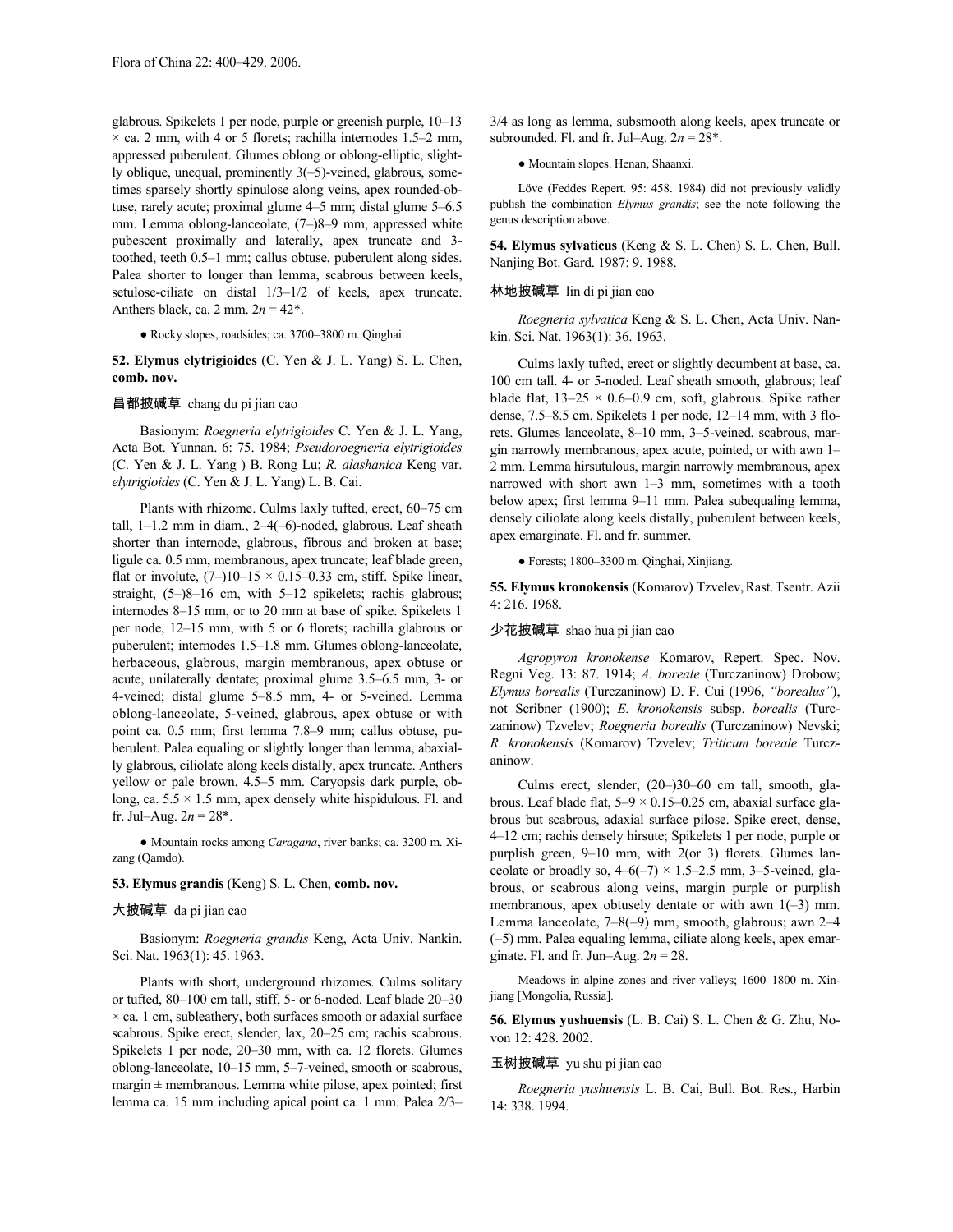Culms erect, 45–60 cm tall, 1–2 mm in diam., 2- or 3 noded, glabrous. Leaf sheath glabrous; ligule very short, apex truncate; leaf blade usually involute, 5–9 cm, abaxial surface glabrous, adaxial surface and margin pilose. Spike lax, 6–11 cm; rachis slender, glabrous; internodes 7–18 mm, or to 30 mm at base of spike. Spikelets 1 per node, usually purplish, 12–20 mm, with 4–6 florets; rachilla pubescent. Glumes lanceolate, 3– 5-veined, glabrous, apex pungent; proximal glume 4–5 mm; distal glume 6–7 mm. Lemma oblong-lanceolate, abaxially spinescent; first lemma 8–9 mm; awn 2–4 mm. Palea slightly shorter than or equaling lemma, ciliolate along keels distally, apex truncate. Caryopsis yellowish, apex pubescent. Fl. and fr. Aug–Sep.

#### ● Roadsides; 3500–4000 m. S Qinghai.

**57. Elymus leianthus** (Keng) S. L. Chen, Novon 7: 229. 1997.

#### 光花披碱草 guang hua pi jian cao

*Roegneria leiantha* Keng, Acta Univ. Nankin. Sci. Nat. 1963(1): 42. 1963; *Kengyilia leiantha* (Keng) L. B. Cai.

Culms usually geniculate at base, ca. 45 cm tall, usually 4 noded. Leaf sheath smooth, glabrous; leaf blade flat or inflexed,  $6-11 \times 0.2-0.4$  cm, smooth and glabrous or adaxial surface scabrous. Spike  $\pm$  curved, ca. 12 cm; rachis margin ciliolate. Spikelets 1 per node, 12–14 mm excluding awns, with 3 or 4 florets. Glumes narrowly oblong, subequal, 5–8 mm including awn, 3–5-veined, scabrous along veins, apex acuminate or with awn 1–2 mm. Lemma oblong-lanceolate, 5-veined, glabrous but scabrous along veins, margin membranous; first lemma 9– 10 mm; callus subglabrous; awn 4–5 mm. Palea equaling lemma, wingless and ciliolate along keels, apex obtuse or emarginate. Anthers yellow, 2–3 mm. Fl. and fr. late summer.

● Mountain slopes; 2300–2400 m. Qinghai, Yunnan.

**58. Elymus humilis** (Keng & S. L. Chen) S. L. Chen, Bull. Nanjing Bot. Gard. 1987: 9. 1988.

#### 矮披碱草 ai pi jian cao

*Roegneria humilis* Keng & S. L. Chen, Acta Univ. Nankin. Sci. Nat. 1963(1): 40. 1963.

Culms laxly tufted, 20–25 cm tall, usually 2-noded, smooth, glabrous. Leaf sheath smooth, glabrous, brown and fibrous at base when old; leaf blade usually involute, 2.5–5.5  $(-10.5)$  × 0.1–0.4 cm, abaxial surface puberulent, adaxial surface pubescent. Spike slightly secund, 4.5–7 cm; rachis glabrous or puberulent, margin ciliate. Spikelets 1(or 2) per node, 8–13 mm excluding awns, with 3–5 florets; rachilla densely strigose. Glumes lanceolate, asymmetric, 2–5-veined, margin purplish membranous, apex acuminate to purplish pointed; proximal glume 7–10 mm including awn 1–3 mm; distal glume 8–11 mm including awn ca. 3 mm. Lemma lanceolate, distally scabrous, especially along veins, margin purplish membranous; first lemma 8–9 mm; callus with hairs 0.2–0.5 mm; awn erect, purplish, 2–5 mm. Palea equaling lemma, winged along keels, ciliate along wings, puberulent between keels, apex emarginate. Anthers purplish when young, ca. 2 mm. Fl. and fr. late summer.

● Roadsides. Qinghai, Xinjiang.

**59. Elymus viridulus** (Keng & S. L. Chen) S. L. Chen, Bull. Nanjing Bot. Gard. 1987: 9. 1988.

#### 绿穗披碱草 lü sui pi jian cao

*Roegneria viridula* Keng & S. L. Chen, Acta Univ. Nankin. Sci. Nat. 1963(1): 39. 1963.

Culms erect, ca. 80 cm tall, rigid, 4-noded, smooth, glabrous. Leaf sheath retrorsely pubescent proximally, glabrous distally; leaf blade linear, flat or involute,  $10-15 \times 0.2-0.4$  cm, abaxial surface smooth, glabrous, adaxial surface scabrous and pilose at base. Spike  $\pm$  nodding, 7.5–9.5 cm; rachis glabrous but margin ciliate. Spikelets 1 per node, 14–18 mm, with 5 or 6 florets. Glumes green, lucid, broadly lanceolate, suboblique, subequal, 8–12 mm including awn 1–2 mm, 4–6(–7)-veined, nearly keeled along midvein, glabrous, margin broadly membranous. Lemma greenish, oblong-lanceolate, glabrous but scabrous distally and near margin, margin broadly membranous; first lemma ca. 10 mm; awn 2–6 mm. Palea slightly shorter than or subequaling lemma, both surfaces puberulent, hispid-ciliolate along keels distally, apex slightly emarginate or truncate. Anthers yellow, ca. 4 mm. Fl. and fr. late summer.  $2n = 28^*$ .

● Mountain slopes. Xinjiang.

**60. Elymus cheniae** (L. B. Cai) G. Zhu, Novon 12: 426. 2002.

陈氏披碱草 chen shi pi jian cao

*Roegneria cheniae* L. B. Cai, Acta Phytotax. Sin. 34: 333. 1996.

Culms erect or geniculate at base, 30–60 cm tall, 1.5–2.5 mm in diam., 3- or 4-noded, glabrous. Leaf sheath glabrous; ligule ca. 0.5 mm, membranous, apex truncate; leaf blade flat or involute at margin,  $3-10 \times 0.2-0.4$  cm, both surfaces usually glabrous. Spike erect,  $5-13 \times$  ca. 0.4 cm; rachis glabrous, but margin ciliolate; internodes 5–7 mm. Spikelets green or purplish green, 10–14 mm, with 2–4 florets; rachilla puberulent. Glumes lanceolate or oblong-lanceolate, usually subequal, 7–11 mm, 4–6-veined, glabrous, margin membranous, apex pungent or mucronate. Lemma lanceolate, abaxially spinose; first lemma 8–10 mm; awn 1–3 mm. Palea slightly shorter or longer than lemma, ciliolate along keels, glabrous between keels. Anthers yellow, 1.5–2 mm. Caryopsis oblong, ca. 6 mm. Fl. and fr. Aug.

● Thickets; 2300–2600 m. Xinjiang (Xinyuan, Zhaosu).

**61. Elymus intramongolicus** (Shan Chen & W. Gao) S. L. Chen, Bull. Nanjing Bot. Gard. 1987: 9. 1988.

#### 内蒙披碱草 nei meng pi jian cao

*Roegneria intramongolica* ShanChen&W.Gao,Acta Phytotax. Sin. 17(4): 93. 1979.

Culms laxly tufted, erect, 100–160 cm tall, ca. 5 mm in diam., 4- or 5-noded, smooth, glabrous. Leaf sheath glabrous; ligule lacerate, apex obtuse; leaf blade flat,  $15-25 \times 0.5-1$  cm, abaxial surface hirsutulous along veins, adaxial surface pubescent. Spike erect, 9–15 cm; rachis margin shortly ciliate; in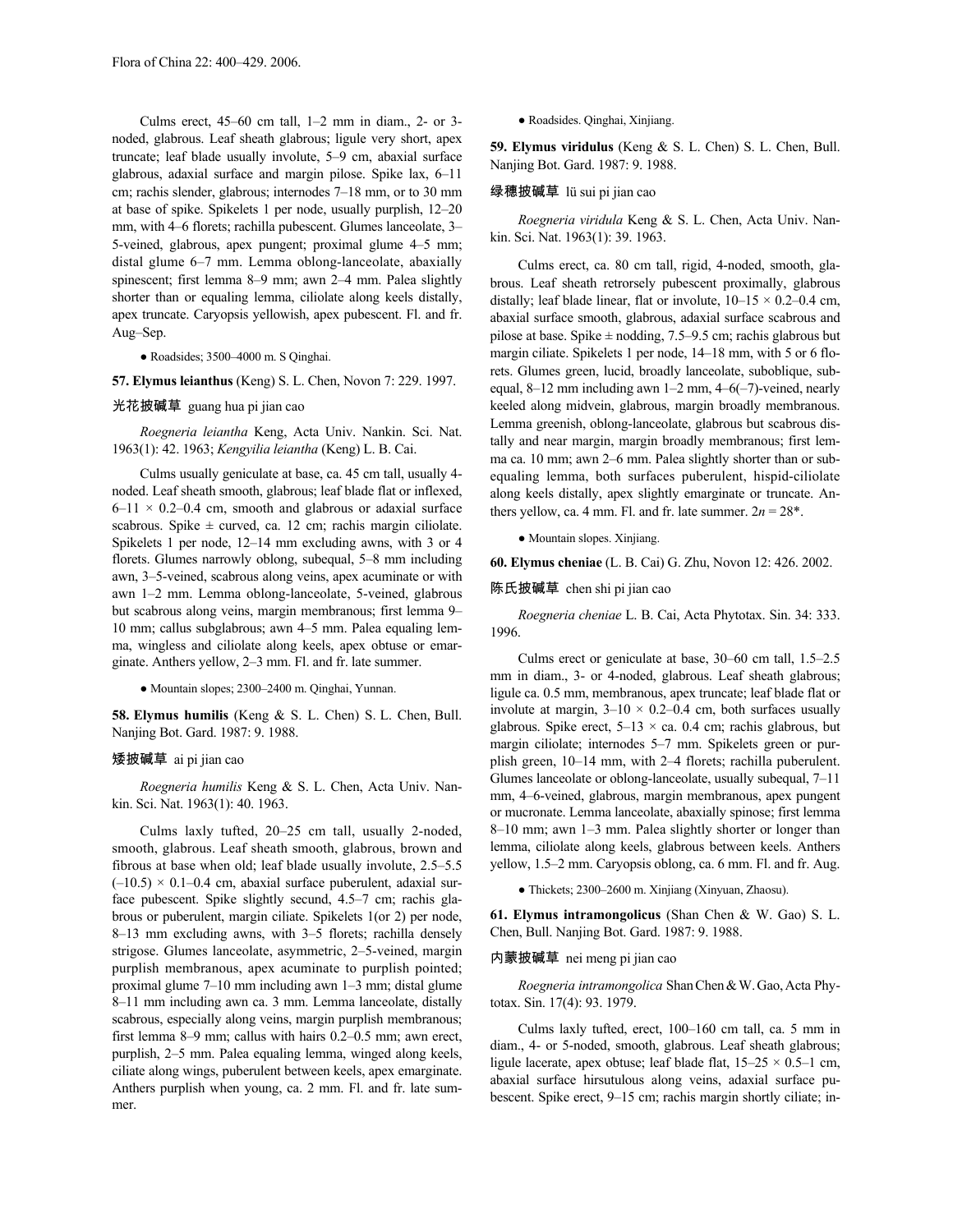ternodes 5–10 mm. Spikelets 1 per node, green or purplish green, 11–13.5(–18.5) mm, with 3–5 florets. Glumes linear-lanceolate, 5–7-veined, densely hirsutulous abaxially, margin submembranous, apex acuminate or with awn 1–1.5 mm; proximal glume 9–10 mm; distal glume 10–11 mm. Lemma lanceolate, puberulent abaxially, apex unequally 1-toothed on each side; first lemma 11–12.5 mm; awn 1–2.5 mm. Palea shorter than lemma, puberulent abaxially, ciliolate along keels. Fl. and fr. Jul–Aug.

#### ● Forest margins, meadows. Nei Mongol.

**62. Elymus nevskii** Tzvelev, Spisok Rast. Gerb. Fl. SSSR Bot. Inst. Vsesoyuzn. Akad. Nauk 18: 29. 1970.

#### 齿披碱草 chi pi jian cao

*Agropyron ugamicum* Drobow in Vvedensky et al., Key Fl. Tashkent 1: 40. 1923, not *Elymus ugamicus* Drobow (loc. cit. 44. 1923); *E. dentatus* (J. D. Hooker) Tzvelev subsp. *ugamicus* (Drobow) Tzvelev; *E. gmelinii* (Ledebour) Tzvelev subsp. *ugamicus* (Drobow) Á. Löve; *Goulardia ugamica* (Drobow) Ikonnikov; *Roegneria ugamica* (Drobow) Nevski; *Semeiostachys ugamica* (Drobow) Drobow.

Culms geniculate at base, robust, 50–120 cm tall. Leaf sheath glabrous or proximally pilose; leaf blade flat, 0.7–1.1 cm wide, both surfaces pilose and scabrous or abaxial surface glabrous. Spike erect, secund, dense; rachis margin scabrous. Spikelets 1 per node, greenish or tinged purplish, 20–30 mm, with 5–9 florets. Glumes broadly lanceolate, subequal,  $12-15 \times$ 2.5–4 mm, prominently (5–)7–9-veined, scabrous, margin hyaline, apex acuminate, often 1-toothed. Lemma lanceolate, 11– 13 mm, hirsute, scabrous; awn moderately stout, 1–5(–7) mm. Palea subequaling lemma, 10–12 mm, hispid along keels, apex rounded-obtuse. Anthers  $2.5-3$  mm. Fl. and fr. Jul–Aug.  $2n =$ 28.

Mountain slopes, valleys. Xinjiang [Kazakhstan, Kyrgyzstan, Russia, Turkmenistan, Uzbekistan].

This species has been treated as conspecific with *Elymus dentatus* (J. D. Hooker) Tzvelev (Spisok Rast. Gerb. Fl. SSSR Bot. Inst. Vsesoyuzn. Akad. Nauk 18: 29. 1970; *Agropyron dentatum* J. D. Hooker, Fl. Brit. India 7: 370. 1896 ["1897"]; *Roegneria dentata* (J. D. Hooker) Nevski; *Semeiostachys dentata* (J. D. Hooker) Drobow), which is regarded here as endemic to Kashmir and Pakistan. If the two species are united then the name *E. dentatus* has priority.

**63. Elymus kamoji** (Ohwi) S. L. Chen, Bull. Nanjing Bot. Gard. 1987: 9. 1988.

#### 柯孟披碱草 ke meng pi jian cao

Culms laxly tufted, erect or geniculate at base, (30–)50– 100 cm tall. Leaf sheath usually glabrous but margin usually ciliate; ligule ca. 0.5 mm, apex truncate; leaf blade flat or involute,  $5-40 \times (0.1-)0.3-13$  cm, glabrous, scabrous. Spike nodding, rarely erect,  $(2.5-7-20$  cm; rachis internodes  $8-16(-25)$ mm. Spikelets 1 per node, green or purplish green, (10–)13–25 mm excluding awns, with  $(3-)$ 5–8 florets; rachilla puberulent; internodes (1.5–)2–2.5 mm. Glumes ovate-lanceolate to oblong-lanceolate, 3–5(–7)-veined, margin broadly scarious, apex with awn 2–7 mm, more rarely acute and awnless; proximal

glume 4–8 mm; distal glume 5–9 mm. Lemma lanceolate, glabrous to hispidulous, margin membranous; first lemma 8–11 mm; callus puberulent to hispidulous; awn erect or slightly reflexed, 18–40 mm. Palea slightly shorter than or equaling lemma, margin distinctly winged, apex subrounded or obtuse. Fl. and fr. May–Jul.

Forest margins, mountain slopes, roadsides; 100–2300 m. Anhui, Fujian, Guangxi, Guizhou, Hebei, Heilongjiang, Henan, Hubei, Nei Mongol, Qinghai, Shaanxi, Shandong, Sichuan, Xinjiang, Xizang, Yunnan, Zhejiang [Japan, Korea, Russia (Far East)].

Some authors consider *Elymus tsukushiensis* Honda (Bot. Mag. (Tokyo) 1: 391. 1936), described from Japan, to be conspecific with *E. kamoji*, described from China, in which case the name *E. tsukushiensis* would have priority.

Two varieties occur in China. In addition, *Elymus kamoji* var. *intermedius* S. L. Chen & Y. X. Jin (Bull. Nanjing Bot. Gard. 1987: 10. 1988) perhaps also merits recognition. It is characterized by having different leaf epidermis, glumes with an awn ca. 4 mm, and lemmas with a robust, straight, rough awn.

- 1a. Culms 50–100 cm tall; spikelets 13–25 mm, with 5–8 florets; glume apex usually awned ......................................................... 63a. var. *kamoji*
- 1b. Culms 30–45 cm tall; spikelets 10–13 mm, with 3–5 florets; glume apex usually acute .................................................. 63b. var. *macerrimus*

# **63a. Elymus kamoji** var. **kamoji**

柯孟披碱草(原变种) ke meng pi jian cao (yuan bian zhong)

*Agropyron kamoji* Ohwi, Acta Phytotax. Geobot. 11: 179. 1942; *A. semicostatum* (Nees ex Steudel) Nees ex Boissier var. *transiens* Hackel; *A. tsukushiense* (Honda) Ohwi var. *transiens* (Hackel) Ohwi; *Elymus tsukushiensis* Honda var. *transiens* (Hackel) Osada; *Roegneria kamoji* (Ohwi) Keng & S. L. Chen; *R. tsukushiensis* (Honda) B. Rong Lu et al. var. *transiens* (Hackel) B. Rong Lu et al.

Culms 50–100 cm tall. Spikelets 13–25 mm, with 5–8 florets. Glume apex usually awned. Fl. and fr. May–Jul. 2*n* = 42.

Forest margins, mountain slopes, roadsides; 100–2300 m. Anhui, Fujian, Guizhou, Hebei, Heilongjiang, Henan, Hubei, Nei Mongol, Qinghai, Shaanxi, Shandong, Xinjiang, Xizang, Yunnan, Zhejiang [Japan, Korea, Russia (Far East)].

**63b. Elymus kamoji** var. **macerrimus** (Keng) G. Zhu, Novon 12: 426. 2002.

#### 细瘦披碱草 xi shou pi jian cao

*Roegneria kamoji* var. *macerrima* Keng, Acta Univ. Nankin. Sci. Nat. 1963(1): 17. 1963; *R. kamoji* subsp. *macerrima* (Keng) N. R. Cui; *R. macerrima* (Keng) L. B. Cai.

Culms 30–45 cm tall. Spikelets 10–13 mm, with 3–5 florets. Glume apex usually acute. Fl. and fr. May–Jul.

● Roadsides. Guangxi, Sichuan.

**64. Elymus hybridus** (Keng) S. L. Chen, **comb. nov.**

杂交披碱草 za jiao pi jian cao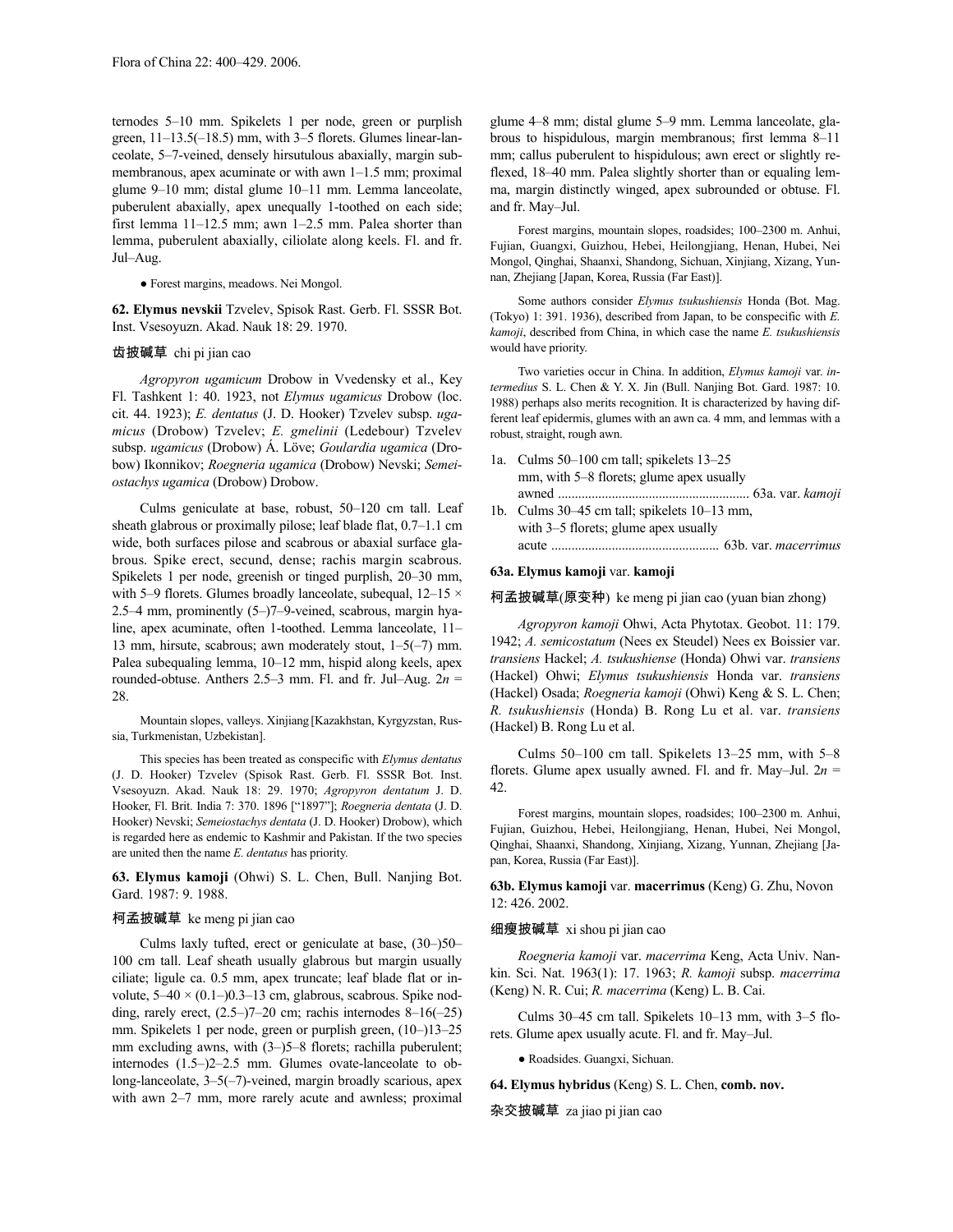Basionym: *Roegneria hybrida* Keng, Acta Univ. Nankin. Sci. Nat. 1963(1): 18. 1963; *R. tsukushiensis* (Honda) B. Rong Lu et al. var. *hybrida* (Keng) L. B. Cai.

Culms erect or decumbent at base, ca. 90 cm tall. Leaf sheath brown or purplish; leaf blade flat,  $15-25 \times (0.25-)0.5-$ 0.8 cm. Spike nodding, ca. 27 cm. Spikelets 1 per node, green, 17–20 mm excluding awns, with 6–8 florets. Glumes oblonglanceolate, scabrous along veins, margin membranous, apex acuminate or with awn 1–2.5 mm; proximal glume 6–8 mm, 3– 5-veined; distal glume 8–9 mm, 5–7-veined. Lemma oblonglanceolate, proximal and distal parts hirsutulous but middle part subsmooth, long ciliate near margin, margin broadly scarious; awn erect or reflexed, 20–30 mm, scabrous. Palea slightly shorter than or equaling lemma, winged along keels, ciliolate along distal 3/4 of wings, apex obtuse. Ovary apex with yellowish, hard hairs. Fl. and fr. May–Jul.

● Mountain slopes. Jiangsu (Nanjing).

Chen (Bull. Nanjing Bot. Gard. 1987: 9. 1988) did not previously validly publish the combination *Elymus hybridus* because the place of valid publication of the basionym was not cited (Saint Louis Code, Art. 33.3). Instead, *Roegneria hybrida* was cited from Keng (Fl. Ill. Pl. Prim. Sin. Gram. 352. 1959), where the name was not validly published because no Latin description was provided (Art. 36.1).

**65. Elymus curtiaristatus** (L. B. Cai) S. L. Chen & G. Zhu, Novon 12: 426. 2002.

# 缩芒披碱草 suo mang pi jian cao

*Roegneria curtiaristata* L. B. Cai, Guihaia 16: 200. 1996.

Culms erect, 40–65 cm tall, 1–2 mm in diam., usually 3 noded, scabrous. Leaf sheath usually glabrous but retrorsely villous on basal leaves; ligule very short, apex truncate; leaf blade involute,  $4-10 \times 0.2-0.3$  cm, both surfaces glabrous or adaxial surface sparsely villous. Spike erect or slightly curved, 9–12 cm; rachis glabrous, but margin spinose; internodes 7–12 mm. Spikelets purplish, narrow, 13–19 mm excluding awns, with 5– 7 florets; rachilla puberulent. Glumes lanceolate or oblong-lanceolate, subequal, 5–6 mm, 3–5-veined, scabrous along veins, margin narrowly membranous. Lemma lanceolate, abaxially glabrous but scabrous distally and at margin; first lemma 9–10 mm; callus pubescent; awn straight, 5–10 mm. Palea slightly longer than lemma, ciliate along keels distally, scabrous between keels, apex truncate or obtuse. Anthers black, 2.3–3.2 mm. Fl. and fr. Aug.

● Mountain slopes; ca. 3400 m. Xizang (Qamdo).

**66. Elymus scabridulus** (Ohwi) Tzvelev, Rast. Tsentr. Azii 4: 218. 1968.

#### 粗糙披碱草 cu cao pi jian cao

*Agropyron scabridulum* Ohwi, J. Jap. Bot. 19: 166. 1943; *Elymus semicostatus* (Nees ex Steudel) Melderis subsp. *scabridulus* (Ohwi) Á. Löve; *Roegneria scabridula* (Ohwi) Melderis.

Culms 50–60 cm tall, 2- or 3-noded, pubescent at nodes. Leaf sheath glabrous or retrorsely puberulent in innovation shoot; leaf blade involute,  $7-15(-20) \times$  ca. 0.3 cm, both surfaces  $\pm$  scabrous. Spike erect, 8–10 cm; rachis compressed, margin with setiform hairs. Spikelets 1 per node, usually secund, dense, ca. 12 mm, with 5 or 6 florets. Glumes lanceolate, 3–5-veined, scabrous along veins, margin membranous, apex acuminate or pointed, usually with a tooth on one side; proximal glume 9–10 mm; distal glume 11–12 mm. Lemma lanceolate, scabrous; first lemma 7–8 mm; awn erect or slightly reflexed, purplish, slender, 12–15 mm. Palea linear-oblong, equaling lemma, setiform ciliate along keels, apex obtuse. Anthers yellow, oblong, ca. 1.5 mm. Fl. and fr. late summer.

● Forest margins, mountain slopes. Nei Mongol.

**67. Elymus yangiae** B. Rong Lu, Willdenowia 22: 129. 1992 [*"yangii"*].

#### 杨氏披碱草 yang shi pi jian cao

*Roegneria yangiae* (B. Rong Lu) L. B. Cai, Acta Phytotax. Sin. 35: 158. 1997.

Culms erect or nodding at apex,  $60-100(-110)$  cm tall,  $4-$ 7-noded, uppermost internode 23–35 cm. Leaf sheath scabrous; ligule 0.3–0.6 mm, apex lacerate; auricles  $1.2-2 \times 0.5-0.8$  mm; leaf blade narrowly linear,  $5-25 \times 0.3-0.4$  cm, both surfaces scabrous, margin ciliate. Spike nodding,  $10-15 \times 0.5-0.8$  cm; rachis margin scabrous. Spikelets 1 per node, 35–45 mm including awns, with 5–10 florets; rachilla pilose, 1.7–2.1 mm. Glumes lanceolate, scabrous along veins, margin membranous, apex mucronate or acute; proximal glume  $2-4.5 \times 0.2-0.7$  mm, (1 or)2- or 3-veined; distal glume  $3-3.5 \times 0.4-0.9$  mm, 2- or 3(–5)-veined. Lemma narrowly lanceolate, 7–10 mm, sparsely pubescent to densely pilose; awn usually straight, 12–32 mm. Palea narrowly lanceolate, 8–10 mm, pubescent, ciliate along keels, apex pointed, 2-cleft. Anthers yellow, 3.5–4.2 mm. Fl. and fr. summer.  $2n = 28$ <sup>\*</sup>.

● Among bushes, stony mountain slopes; 3000–4200 m. Xizang.

#### **68. Elymus dolichatherus** (Keng) S. L. Chen, **comb. nov.**

#### 长芒披碱草 chang mang pi jian cao

Basionym: *Roegneria dolichathera* Keng, Acta Univ. Nankin. Sci. Nat. 1963(1): 19. 1963; *R. dolichathera* var. *glabrifolia* Keng.

Culms erect, usually glaucous, 60–90 cm tall, 4- or 5 noded. Leaf blade flat or involute,  $10-20 \times 0.3-0.7$  cm, abaxial surface smooth, glabrous, adaxial surface scabrous or densely pubescent. Spike erect,  $\pm$  curved, or nodding, 10–15  $(-17)$  cm; rachis  $\pm$  puberulent. Spikelets 1 per node,  $\pm$  pedicellate, green or purplish green, 12–20 mm excluding awns, with 3–6 florets. Glumes oblong-lanceolate, subequal, 6–8 mm excluding awn, 3–5-veined, scabrous along veins, margin membranous, apex acuminate or awned. Lemma with teeth just below apex; awn erect or slightly reflexed, slender, (10–)15–30 mm. Palea slightly shorter than lemma, scabrous along keels distally. Fl. and fr. Jun–Jul.  $2n = 28$ <sup>\*</sup>.

● Forests, mountain slopes; 2300–3700 m. Ningxia, Qinghai, Sichuan, Yunnan.

Löve (Feddes Repert. 95: 453. 1984) did not previously validly publish the combination *Elymus dolichatherus*; see the note following the genus description above.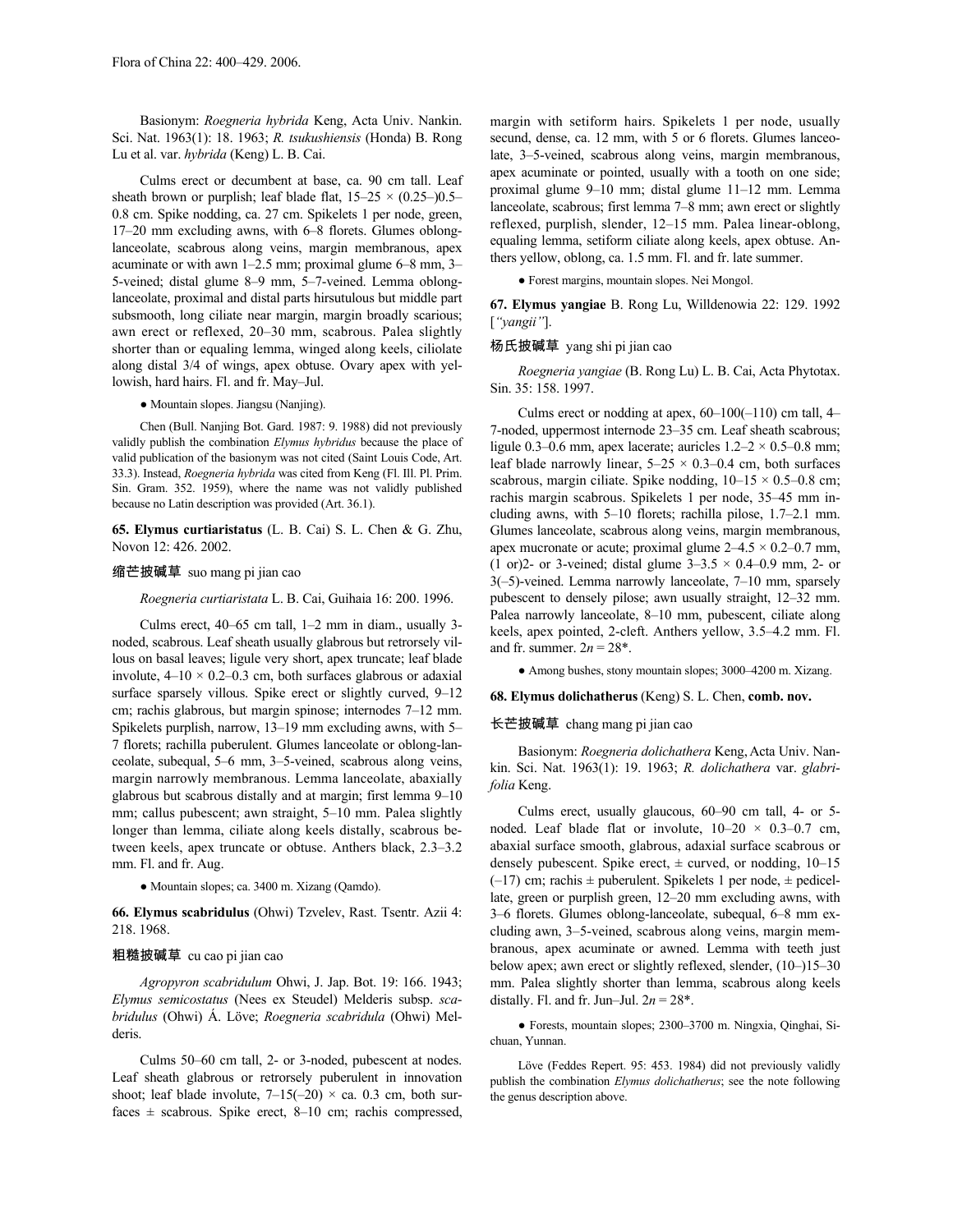**69. Elymus tenuispicus** (J. L. Yang & Y. H. Zhou) S. L. Chen, Novon 7: 229. 1997.

## 柔穗披碱草 rou sui pi jian cao

*Roegneria tenuispica* J. L. Yang & Y. H. Zhou, Novon 4: 307. 1994.

Culms laxly tufted, erect, 35–75 cm tall, 0.5–1 mm in diam., 4- or 5-noded, glabrous but puberulent at nodes. Leaf sheath equaling or longer than internode, villous, persistent basal part often lacerate, fibrous; ligule ca. 0.5 mm, hyalinemembranous, apex truncate; leaf blade green, flat or involute,  $15-20 \times 0.3-0.4$  cm, abaxial surface scabrous, adaxial surface villous. Spike erect or slightly nodding, 9.2–10.5 cm excluding awns; rachis glabrous, but margin hispid-ciliate; nodes densely pubescent. Spikelets 1 per node, 13–16 mm, with 4–9 florets; rachilla puberulent. Glumes oblong-lanceolate, herbaceous, hirsute, margin membranous, apex acuminate with mucro 0.5–1 mm; proximal glume 5–6.5 mm, 3- or 4-veined; distal glume 6.5–7.5 mm, 4- or 5-veined. Lemma oblong-lanceolate, proximally densely pubescent, distally scabrous-ciliate; first lemma 7.5–8 mm; callus obtuse, densely puberulent, laterally with hairs 0.6–0.8 mm; awn erect, 10–20 mm. Palea shorter than or subequaling lemma, ciliate along distal 1/2–3/4 of keels, pubescent between keels, apex rounded-obtuse. Anthers yellow, 2–2.5 mm. Caryopsis brown, oblong, ca.  $5.5 \times 1.5$  mm, densely white hispidulous. Fl. and fr. Jul–Aug.  $2n = 28$ <sup>\*</sup>.

● Roadsides; ca. 3600 m. Xizang.

**70. Elymus calcicola** (Keng) S. L. Chen, **comb. nov.**

# 钙生披碱草 gai sheng pi jian cao

Basionym: *Roegneria calcicola* Keng, Acta Univ. Nankin. Sci. Nat. 1963(1): 21. 1963.

Culms slender, ca. 100 cm tall, ca. 5-noded. Leaf blade glaucous green, flat,  $10-20 \times 0.4-0.5$  cm, thick, abaxial surface glabrous, or puberulent along veins, adaxial surface pubescent. Spike  $\pm$  curved, 12–20 cm. Spikelets 1 per node, 12–17 mm excluding awns, with 3–6 florets. Glumes narrowly lanceolate, usually asymmetric, smooth, or scabrous along veins, margin membranous, apex acuminate; proximal glume 5–8 mm; distal glume 6–10 mm. Lemma glabrous, scabrous, or hirsutulous; first lemma 9–11 mm; awn erect, slender, 15–25 mm, scabrous. Palea equaling or slightly longer than lemma, abaxially puberulent, ciliate throughout length of keels, apex narrowed, obtuse, usually slightly 2-lobed. Fl. and fr. Jun–Jul.

● Steep slopes by rivers, moist and calcareous soils; 1600–2000 m. Guizhou, Sichuan, Yunnan.

Löve (Feddes Repert. 95: 453. 1984) did not previously validly publish the combination *Elymus calcicola*; see the note following the genus description above.

**71. Elymus trichospiculus** (L. B. Cai) S. L. Chen & G. Zhu, Novon 12: 428. 2002 [*"trichospicula"*].

#### 毛穗披碱草 mao sui pi jian cao

*Roegneria trichospicula* L. B. Cai, Bull. Bot. Res., Harbin 14: 340. 1994.

Culms erect or slightly geniculate at base, 90–110 cm tall, 1.5–2.5 mm in diam., 4- or 5-noded, usually glabrous but puberulent below spike. Leaf sheath usually villous proximally; ligule ca. 0.5 mm; leaf blade  $6-16 \times 0.2-0.45$  cm, both (especially adaxial) surfaces pilose. Spike lax, 8–12 cm; rachis puberulent on back, margin spinescent. Spikelets 1 per node, 12– 18 mm, with 3–5 florets; rachilla hispidulous; internodes 1.5– 2.5 mm. Glumes lanceolate, subequal, 5–6 mm, 3-veined, hispidulous along veins, apex acuminate or pointed; point less than 2 mm. Lemma oblong-lanceolate, 5-veined, abaxially densely villous, apex with straight awn 6–12 mm; first lemma 9–10 mm. Palea equaling lemma, ciliolate along keels distally, glabrous between keels, apex truncate. Anthers yellow, ca. 2 mm. Fl. and fr. Aug.

● Forest margins; 3500–4400 m. S Qinghai.

**72. Elymus sinicus** (Keng) S. L. Chen, Novon 7: 229. 1997.

#### 中华披碱草 zhong hua pi jian cao

Plants laxly tufted or with very short rhizome. Culms erect or geniculate at base, 60–90 cm tall, glabrous throughout. Leaf sheath glabrous; leaf blade involute,  $6-22 \times (0.1-)0.3-0.7$  cm, stiff, abaxial surface glabrous, adaxial surface pilose. Spike erect, 8–13 cm. Spikelets 1 per node, 13–15 mm, with 4 or 5 florets. Glumes oblong-lanceolate, usually oblique, 3–5-veined, apex acute or with awn 1–3 mm; proximal glume 7–8 mm; distal glume 8–10 mm. Lemma oblong-lanceolate, laxly puberulent abaxially; first lemma ca. 9 mm; callus with hairs 0.1–0.4 mm; awn erect or slightly recurved, 10–18 mm. Palea equaling lemma, apex emarginate or truncate, setiform ciliate along keels distally, puberulent between keels distally. Fl. and fr. Jul–Aug.

● Forest margins, mountain slopes, valleys, roadsides; 800–3800 m. Gansu, Henan, Nei Mongol, Ningxia, Qinghai, Shaanxi, Shanxi, Sichuan, Xinjiang, Yunnan.

1a. Leaf blade (0.1–)0.3–0.4 cm wide; spike

8–10 cm; glume apex acute, awnless ....... 72a. var. *sinicus* 1b. Leaf blade ca. 0.7 cm wide; spike 12–13

cm; glume apex with awn 1–3 mm .......... 72b. var. *medius*

# **72a. Elymus sinicus** var. **sinicus**

中华披碱草(原变种) zhong hua pi jian cao (yuan bian zhong)

*Roegneria sinica* Keng, Acta Univ. Nankin. Sci. Nat. 1963(1): 33. 1963; *R. sinica* var. *angustifolia* C. P. Wang & H. L. Yang.

Leaf blade  $6-12 \times (0.1-)0.3-0.4$  cm. Spike 8-10 cm. Spikelets 13–14 mm, with 4 or 5 florets. Glume apex acute, awnless. Fl. and fr. Jul–Aug. 2*n* = 28\*.

● Forest margins, mountain slopes, valleys, roadsides; 2100–3000 m. Gansu, Nei Mongol, Qinghai, Shanxi, Sichuan.

**72b. Elymus sinicus** var. **medius** (Keng) S. L. Chen & G. Zhu, Novon 12: 427. 2002.

#### 中间披碱草 zhong jian pi jian cao

*Roegneria sinica* var. *media* Keng, Acta Univ. Nankin. Sci. Nat. 1963(1): 35. 1963; *R. media* (Keng) L. B. Cai.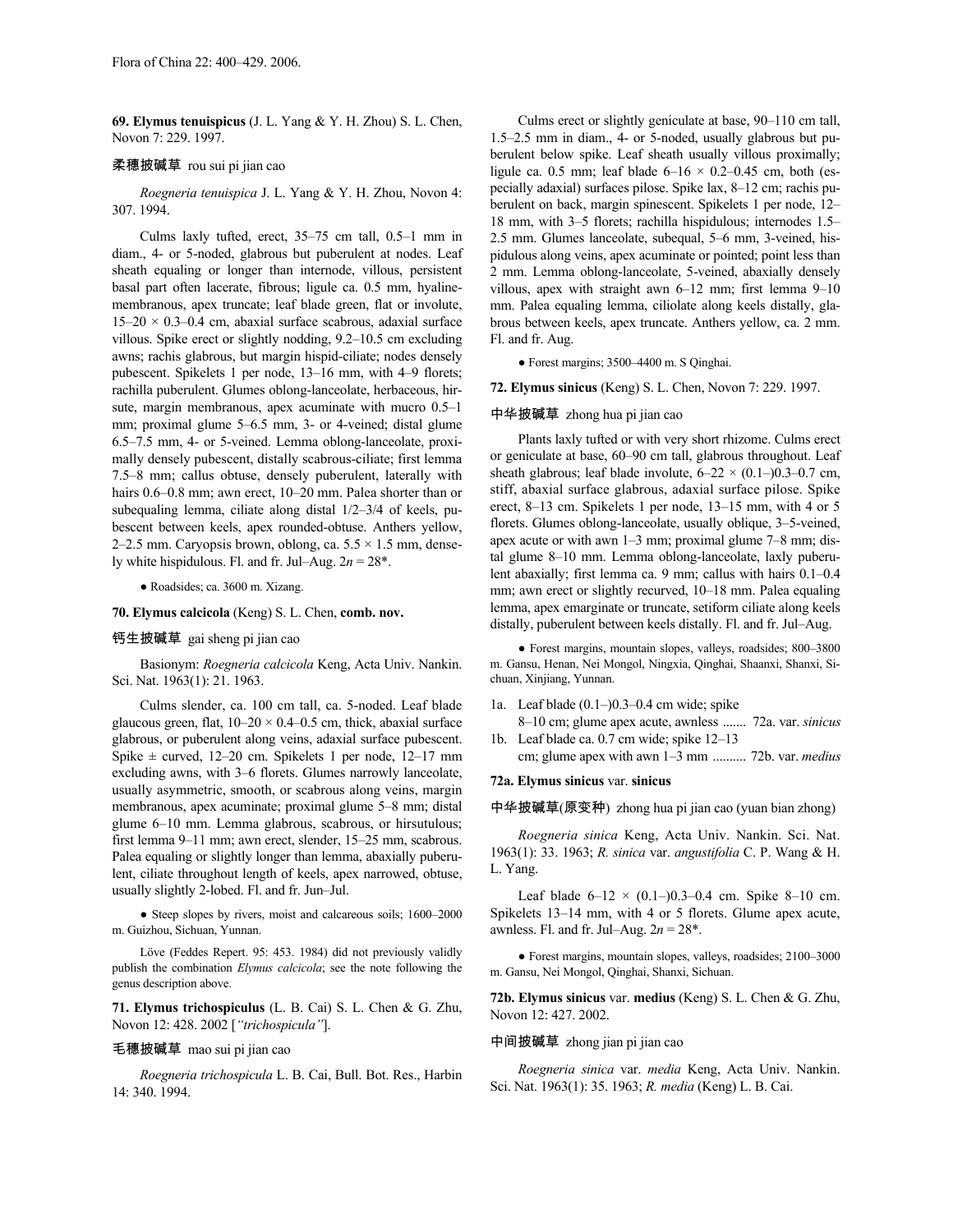Leaf blade  $7-22 \times$  ca. 0.7 cm. Spike 12-13 cm. Spikelets ca. 15 mm, with 5 florets. Glume apex with awn 1–3 mm. Fl. Jul.

● Mountain slopes, roadsides; 800–3800 m. Gansu, Henan, Nei Mongol, Ningxia, Shaanxi, Shanxi, Xinjiang.

#### **73. Elymus puberulus** (Keng) S. L. Chen, **comb. nov.**

# 微毛披碱草 wei mao pi jian cao

Basionym: *Roegneria puberula* Keng, Acta Univ. Nankin. Sci. Nat. 1963(1): 20. 1963.

Culms laxly tufted, erect or geniculate at base, ca. 60 cm tall. Leaf sheath glabrous but pilose or pubescent at base; leaf blade flat, dark green abaxially, glaucous adaxially, 15–22 × 0.5–0.7 cm, abaxial surface glabrous, adaxial surface pubescent. Spike nodding or curved, 8–11 cm. Spikelets 1 per node, green, ca. 12 mm excluding awns, with 2 or 3 florets; pedicel absent or 0.5–0.7 mm, puberulent. Glumes oblong-lanceolate, 3–5-veined, apex acute or acuminate; proximal glume 4.5–6 mm; distal glume 5.5–7 mm. Lemma lanceolate, scabrous or smooth and glabrous; first lemma 8.5–9 mm; callus with hairs 1–3 mm; awn erect, slender, 17–23 mm. Palea slightly shorter than lemma, along keels subsmooth or ciliolate only near apex, apex emarginate or subrounded. Anthers yellowish brown, ca. 1.4 mm. Ovary apex hirsute. Fl. and fr. summer.

● Mountain slopes. Chongqing (Nanchuan).

Löve (Feddes Repert. 95: 453. 1984) did not previously validly publish the combination *Elymus puberulus*; see the note following the genus description above.

**74. Elymus caianus** S. L. Chen & G. Zhu, Novon 12: 425. 2002.

# 纤瘦披碱草 xian shou pi jian cao

*Roegneria gracilis* L. B. Cai, Acta Phytotax. Sin. 34: 328. 1996, not *Elymus gracilis* Philippi (1864).

Plants with short rhizome. Culms erect, ca. 70 cm tall, 1.2–2 mm in diam., 3- or 4-noded. Leaf sheath usually shorter than internode, glabrous; ligule very short, apex truncate; leaf blade flat or margin involute,  $2-6 \times 0.2-0.3$  cm, abaxial surface often glabrous, adaxial surface scabrous or also sparsely pubescent. Spike slightly nodding, lax, 10–12 cm; rachis slender, margin spinose; internodes 5–12 mm. Spikelets purplish, 12–16 mm excluding awns, with 3 or 4 florets; rachilla puberulent; internodes 2–2.5 mm. Glumes lanceolate, 3-veined, scabrous along veins, apex acuminate; proximal glume 2–3 mm; distal glume 4–5 mm. Lemma narrowly lanceolate, usually spinose above middle and near margin; first lemma 8–10 mm; awn 6–8 mm. Palea slightly shorter than or equaling lemma, spinose along keels, glabrous between keels, apex truncate or obtuse. Anthers yellow, ca. 1 mm. Ovary obovate, apex pubescent. Fl. and fr. autumn.  $2n = 28$ <sup>\*</sup>.

● Stream banks; ca. 4000 m. Xizang (Gongbo'gyamda).

**75. Elymus debilis** (L. B. Cai) S. L. Chen & G. Zhu, Novon 12: 426. 2002.

柔弱披碱草 rou ruo pi jian cao

*Roegneria debilis* L. B. Cai, Acta Phytotax. Sin. 34: 327. 1996.

Culms slender, 50–60 cm tall, 1–2 mm in diam., 5–7 noded, scabrous; nodes with short, soft hairs. Leaf sheath glabrous; ligule ca. 0.3 mm, apex truncate; leaf blade flat, 7–15  $\times$  0.3–0.5 cm, abaxial surface usually glabrous, adaxial surface scabrous or laxly villous. Spike usually nodding,  $6-11 \times 0.5-$ 0.7 cm; rachis margin spinose; internodes 4–5 mm. Spikelets green, ca. 9 mm excluding awns, with 2 or 3 florets. Glumes narrowly lanceolate, 2.5–4 mm, subequal or proximal one shorter, 2- or 3-veined, scabrous, or spinose along veins, apex awned; awn 1.5–3 mm. Lemma lanceolate, 5-veined, abaxially scabrous or spinose, apex awned; first lemma 7–8 mm; awn flexuose, slender, 7–10 mm. Palea slightly longer than lemma, spinose along keels, scabrous between keels, apex truncate. Anthers yellow, ca. 1 mm. Caryopsis oblong. Fl. and fr. Jul– Aug.

● Forests; 2300–3400 m. Gansu (Sunan), Qinghai (Tongde).

**76. Elymus hongyuanensis** (L. B. Cai) S. L. Chen & G. Zhu, Novon 12: 426. 2002.

#### 红原披碱草 hong yuan pi jian cao

*Roegneria hongyuanensis* L. B. Cai, Acta Phytotax. Sin. 35: 157. 1997.

Culms erect or geniculate below, 50–70 cm tall, 1.3–2.5 mm in diam., usually 2-noded. Leaf sheath glabrous; ligule very short, apex truncate; leaf blade flat or margin involute,  $7-10 \times$ 0.15–0.3 cm, abaxial surface subglabrous, adaxial surface laxly villous. Spike pendulous, lax, 7–10 cm; rachis glabrous but margin scabrous; internodes 5–12 mm. Spikelets 1 per node, green, 10–12 mm excluding awns, with 2 or 3 florets. Glumes lanceolate, ca. 3-veined, glabrous or scabrous along veins, apex acute; proximal glume 3–4 mm; distal glume 4–6 mm. Lemma lanceolate, abaxially sparsely setose; first lemma 8–9 mm; awn straight, 6–11 mm. Palea subequaling lemma, ciliolate along keels, sparsely setose between keels, apex subtruncate to subrounded. Anthers black, ca. 2 mm. Caryopsis oblong, 4–5 mm, apex pubescent. Fl. and fr. summer.

● Meadows; ca. 3400 m. Sichuan (Hongyuan).

**77. Elymus barbicallus** (Ohwi) S. L. Chen, Bull. Nanjing Bot. Gard. 1987: 9. 1988.

# 毛盘草 mao pan cao

Culms laxly tufted, 40–100 cm tall, 4- or 5-noded, glabrous, or puberulent below nodes; nodes glabrous or white pilose. Leaf sheath glabrous or outer margin ciliate; leaf blade  $15-30 \times 0.3-0.8$  cm, both surfaces glabrous or scabrous, or abaxial surface scabrous and adaxial surface pilose. Spike erect or slightly nodding, 18–22 cm. Spikelets 1 per node, green, 15– 25 mm excluding awns, with 5–8 florets. Glumes lanceolate or oblong-lanceolate, apex acute or acuminate; proximal glume 7– 14 mm, 3–5-veined; distal glume 8–14.5 mm, 5–7-veined. Lemma 8–13 mm, glabrous only abaxially, but scabrous near base, margin, and along veins; callus with hairs 6–10 mm; awn straight, 20–30 mm. Palea slightly shorter than to equaling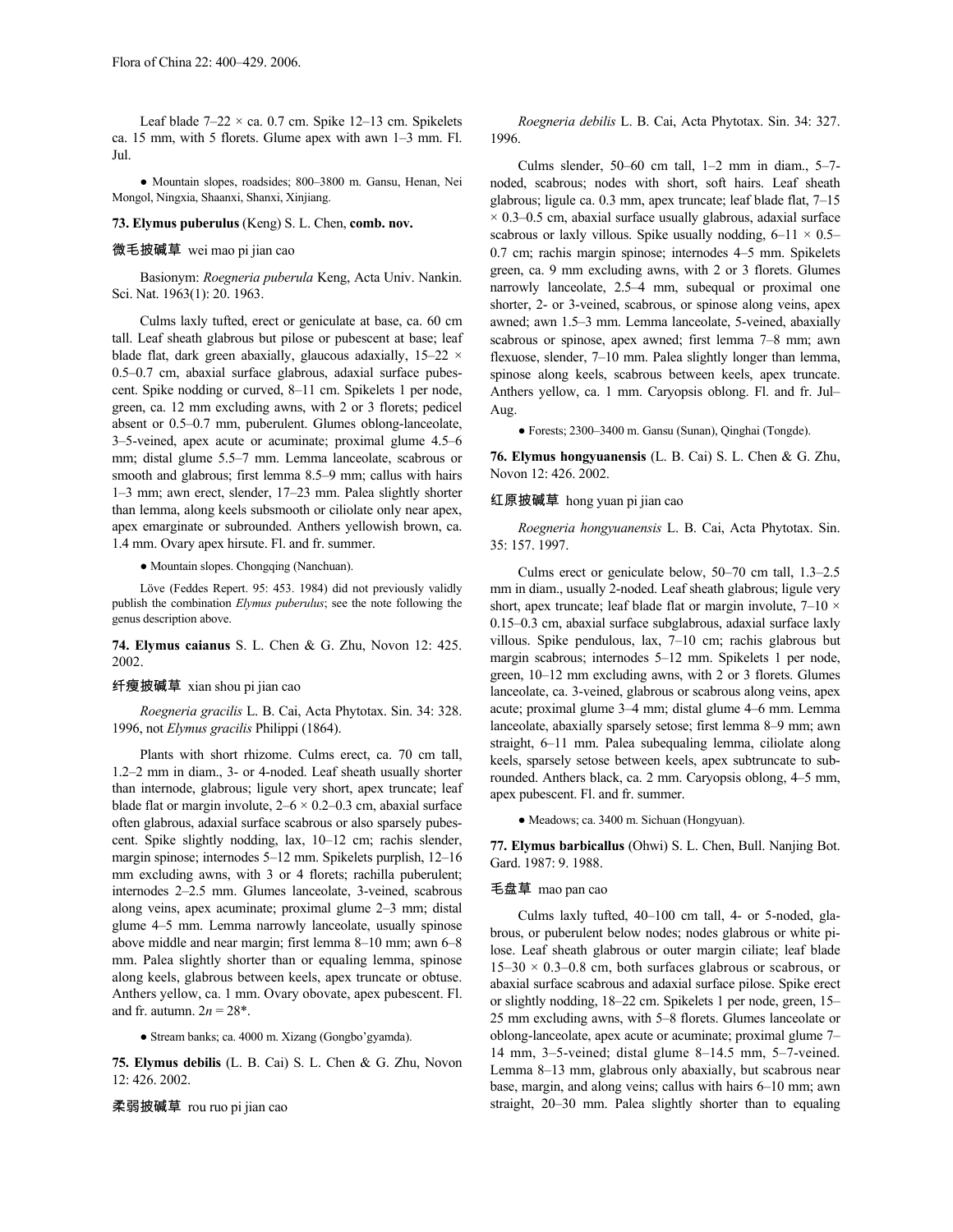lemma, ciliolate along keels distally, hispidulous between keels distally, apex emarginate or rounded. Anthers yellowish. Ovary hirsute. Fl. and fr. May–Jul.  $2n = 28^*$ .

● Forest margins, mountain slopes, valleys, river banks; 1300– 1700 m. Hebei, Nei Mongol, Ningxia, Qinghai, Shanxi.

1a. Culms puberulent below nodes, nodes white pilose; leaf sheath outer margin ciliate; glumes 10–14.5 mm; lemma 12–13 mm ............................................ 77c. var. *pubinodis*

1b. Culms, nodes, and leaf sheaths glabrous; glumes 7–12 mm; lemma 8–10 mm.

2a. Leaf blade 0.6–0.8 cm wide, both surfaces glabrous or scabrous; palea equaling lemma ................ 77a. var. *barbicallus* 2b. Leaf blade 0.3–0.7 cm wide, abaxial surface scabrous, adaxial surface

pilose; palea slightly shorter than lemma .................................. 77b. var. *pubifolius*

#### **77a. Elymus barbicallus** var. **barbicallus**

毛盘草(原变种) mao pan cao (yuan bian zhong)

*Agropyron barbicallum* Ohwi, Acta Phytotax. Geobot. 11: 257. 1942; *Roegneria barbicalla* (Ohwi) Keng & S. L. Chen; *R. barbicalla* var. *breviseta* Keng.

Culms 70–100 cm tall, glabrous; nodes glabrous. Leaf sheath glabrous; leaf blade  $15-20 \times 0.6-0.8$  cm, both surfaces glabrous or scabrous. Proximal glume 7–8 mm; distal glume 8– 9 mm. Lemma 8–10 mm. Palea equaling lemma. Fl. and fr. Jun–Jul.

● Forest margins, mountain slopes, river banks. Hebei, Nei Mongol.

**77b. Elymus barbicallus** var. **pubifolius** (Keng) S. L. Chen, Novon 7: 227. 1997.

### 毛叶毛盘草 mao ye mao pan cao

*Roegneria barbicalla* var. *pubifolia* Keng,ActaUniv. Nankin. Sci. Nat. 1963(1): 25. 1963.

Culms ca. 50 cm tall, glabrous; nodes glabrous. Leaf sheath glabrous; leaf blade  $15-20 \times 0.3-0.7$  cm, abaxial surface scabrous, adaxial surface pilose. Glumes 7–12 mm. Lemma ca. 10 mm. Palea slightly shorter than lemma. Fl. and fr. May–Jul.

● Mountain slopes; 1300–1700 m. Hebei, Shanxi.

**77c. Elymus barbicallus** var. **pubinodis** (Keng) S. L. Chen, Novon 7: 227. 1997.

## 毛节毛盘草 mao jie mao pan cao

*Roegneria barbicalla* var. *pubinodis* Keng, Acta Univ. Nankin. Sci. Nat. 1963(1): 24. 1963.

Culms 40–50 cm tall, puberulent below nodes; nodes white pilose. Leaf sheath outer margin ciliate; leaf blade 16–30  $\times$  0.4–0.7 cm, both surfaces glabrous or adaxial surface scabrous. Proximal glume 10–14 mm; distal glume 12–14.5 mm. Lemma 12–13 mm. Fl. and fr. May–Jul.

● Mountain slopes, valleys. Hebei, Nei Mongol.

**78. Elymus angustispiculatus** S. L. Chen & G. Zhu, Novon 12: 425. 2002.

### 狭穗披碱草 xia sui pi jian cao

*Roegneria angusta* L. B. Cai, Acta Phytotax. Sin. 34: 332. 1996, not *Elymus angustus* Trinius (1829).

Culms erect or slightly geniculate at base, 80–100 cm tall, 2–2.5 mm in diam., ca. 4-noded. Leaf sheath margin ciliate; ligule ca. 0.6 mm, papery, apex truncate; leaf blade flat,  $8-15 \times$ 0.4–0.6 cm, both surfaces glabrous or adaxial surface scabrous. Spike erect or slightly curved,  $16-20 \times$  ca. 0.6 cm; rachis scabrous on back, margin ciliolate. Spikelets 1 per node, narrow, 16–26 mm, with 4–6 florets. Glumes lanceolate, subequal, 8–10 mm, 3-veined, scabrous along veins, apex with mucro 1–2 mm. Lemma narrowly lanceolate, abaxially glabrous; first lemma 10–12 mm; callus glabrous or slightly pilose; awn straight, 20– 25 mm, scabrous. Palea subequaling lemma, ciliolate along keels distally, glabrous between keels. Anthers yellow, 2–2.7 mm. Fl. and fr. Jul–Aug.

● Mountain slopes; ca. 2500 m. Qinghai (Xunhua).

**79. Elymus hondae** (Kitagawa) S. L. Chen, Bull. Nanjing Bot. Gard. 1987: 9. 1988 [*"hondai"*].

## 本田披碱草 ben tian pi jian cao

*Roegneria hondae* Kitagawa, Rep. Inst. Sci. Res. Manchoukuo 6(4): 118. 1942 [*"hondai"*]; *R. hondae* var. *fascinata* Keng.

Culms 70–100 cm tall, glabrous. Leaf sheath glabrous, or retrorsely pilose at base of innovation shoot; leaf blade 13–20 × 0.3–0.9 cm, abaxial surface smooth, subglabrous, adaxial surface scabrous, hispid along veins. Spike lax, 15–20 cm. Spikelets 1 per node, purplish green, ca. 16 mm excluding awns, with ca. 5 florets. Glumes lanceolate, scabrous along veins, apex acuminate or pointed; proximal glume 7–10 mm, 3–5-veined; distal glume 8.5–11 mm, 4–6-veined. Lemma scabrous, with a tooth below apex on one or both sides; first lemma ca. 10 mm; callus with hairs ca. 5 mm; awn straight, 15–25 mm. Palea slightly shorter than lemma, ciliate along keels distally, puberulent between keels distally, apex obtuse or emarginate. Fl. and fr. Jul–Aug.  $2n = 28$ <sup>\*</sup>.

● Mountain slopes. Hebei, Henan, Liaoning, Nei Mongol, Ningxia, Qinghai, Shaanxi.

**80. Elymus alienus** (Keng) S. L. Chen, Novon 7: 227. 1997 [*"aliena"*].

### 涞源披碱草 lai yuan pi jian cao

*Roegneria aliena* Keng, Acta Univ. Nankin. Sci. Nat. 1963(1): 31. 1963; *R. barbicalla* (Ohwi) Keng & S. L. Chen var. *foliosa* (Keng) L. B. Cai; *R. foliosa* Keng.

Plants usually with short, underground rhizomes. Culms laxly tufted, (30–)60–90 cm tall, 3- or 4(–6)-noded. Leaf sheath glabrous or retrorsely pubescent; leaf blade flat,  $12-20 \times 0.4-$ 0.9 cm, abaxial surface glabrous, adaxial surface pubescent.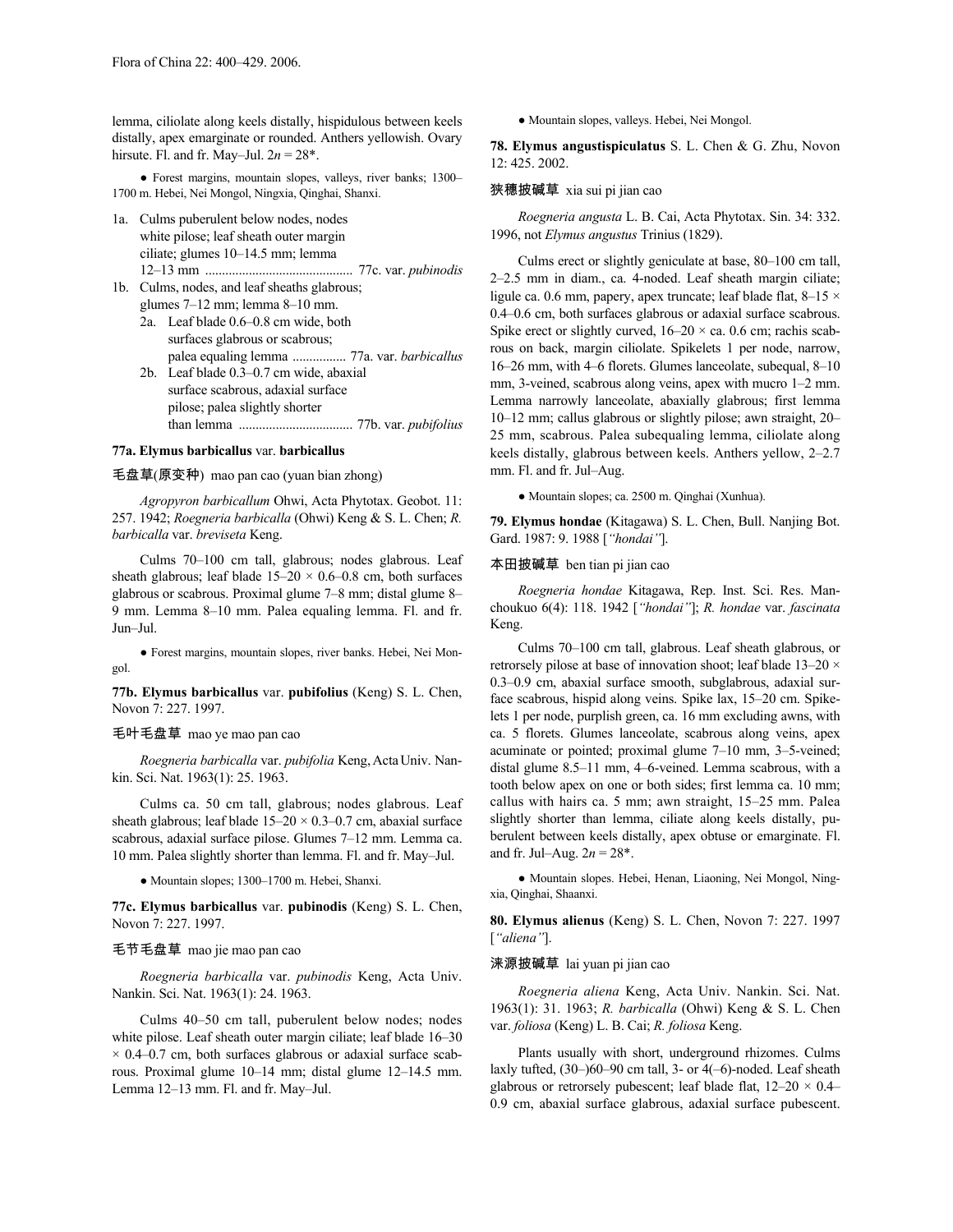Spike erect or slightly curved, 7–15 cm. Spikelets 1 per node, green or purplish green, 14–17 mm excluding awns, with 4–6 florets; rachilla puberulent; internodes 1–2.5 mm. Glumes oblong-lanceolate, 3–5(or 6)-veined, smooth or scabrous along veins, apex acute or acuminate; proximal glume 7–8 mm; distal glume 8–10 mm. Lemma lanceolate, smooth and glabrous abaxially, but scabrous or puberulent along veins and near margin; first lemma 9–10 mm; callus with hairs 0.4–0.6 mm; awn straight or slightly reflexed, 10–25 mm. Palea slightly shorter than lemma, ciliate along keels distally, apex obtuse. Anthers ca. 2.5 mm. Fl. and fr. Jun–Aug.

● Moist valleys, roadsides; ca. 1100 m. Hebei, Henan, Nei Mongol, Shanxi.

The names *Roegneria aliena* and *R. foliosa* have equal priority, but in *Elymus* only *E. alienus* is validly published. Chen (Bull. Nanjing Bot. Gard. 1987: 9. 1988) did not validly publish the combination *"E. foliosus"* because the place of valid publication of the basionym was not cited (Saint Louis Code, Art. 33.3). Instead, *R. foliosa* was cited from Keng (Fl. Ill. Pl. Prim. Sin. Gram. 366. 1959), where the name was not validly published because no Latin description was provided (Art. 36.1).

**81. Elymus abolinii** (Drobow) Tzvelev, Rast. Tsentr. Azii 4: 214. 1968.

## 异芒披碱草 yi mang pi jian cao

Culms erect, 80–115 cm tall. Leaf blade flat, 0.4–0.7 cm wide, glabrous, scabrous, or adaxial surface pilose along veins. Spike erect or nodding, 10–20 cm; rachis with short bristles. Spikelets 1 per node, somewhat remote, green or slightly tinged, 15–30 mm, with 4–11 florets; rachilla appressed pilose. Glumes lustrous green, lanceolate or linear-lanceolate, subequal,  $11-16 \times 2-3$  mm, 5-9-veined, very scabrous, margin scarious, apex acuminate, often asymmetric and 1 toothed. Lemma lanceolate, 9–13 mm, scabrous-hairy, apex 1 toothed; awn sometimes recurved, 3–35 mm or reduced to a cusp ca. 1 mm. Palea shorter than lemma, apex truncate or subobtuse. Anthers  $3-7$  mm. Fl. and fr. Jun–Sep.  $2n = 28$ .

Mountain slopes, river banks; ca. 1300–2700 m. Xinjiang [Kazakhstan, Kyrgyzstan, Mongolia, Russia, Turkmenistan, Uzbekistan].

- 1a. Lemma awn 3–8 mm or reduced to a cusp ca. 1 mm.
	- 2a. Spikelets with 5–7 florets; glumes lanceolate, 5–7-veined; palea apex subobtuse ......................................... 81a. var. *abolinii*
	- 2b. Spikelets with 4 or 5 florets; glumes linear-lanceolate, 6–9-veined; palea apex truncate ................... 81b. var. *nudiusculus*
- 1b. Lemma awn 15–35 mm.
	- 3a. Spikelets 15–25 mm, with 5–7
	- florets .......................................... 81c. var. *divaricans* 3b. Spikelets 25–30 mm, with 7–11
		- florets .......................................... 81d. var. *pluriflorus*

### **81a. Elymus abolinii** var. **abolinii**

# 异芒披碱草(原变种) yi mang pi jian cao (yuan bian zhong)

*Agropyron abolinii* Drobow, Repert. Spec. Nov. Regni Veg. 21: 42. 1925 [*"abolini"*]; *Goulardia abolinii* (Drobow) Ikonnikov; *Roegneria abolinii* (Drobow) Nevski.

Spikelets 15–25 mm, with 5–7 florets. Glumes lanceolate, 5–7-veined. Lemma awn 3–5 mm or reduced to a cusp ca. 1 mm. Palea apex subobtuse.

Mountain slopes; ca. 2700 m. Xinjiang [Kazakhstan, Kyrgyzstan, Turkmenistan, Uzbekistan].

**81b. Elymus abolinii** var. **nudiusculus** (L. B. Cai) S. L. Chen & G. Zhu, Novon 12: 425. 2002.

### 裸穗异芒草 luo sui yi mang cao

*Roegneria nudiuscula* L. B. Cai, Acta Phytotax. Sin. 35: 171. 1997.

Spikelets 15–20 mm, with 4 or 5 florets. Glumes linearlanceolate, 6–9-veined. Lemma awn 3–8 mm. Palea apex truncate.

● River banks; 1500–2000 m. Xinjiang.

**81c. Elymus abolinii** var. **divaricans** (Nevski) Tzvelev, Rast. Tsentr. Azii 4: 214. 1968.

### 曲芒异芒草 qu mang yi mang cao

*Roegneria abolinii* var. *divaricans* Nevski, Trudy Sredne-Aziatsk. Gosud. Univ., Ser. 8b, Bot. 17: 68. 1934.

Spikelets 15–25 mm, with 5–7 florets. Lemma awn 15–35 mm. Fl. and fr. Jun–Sep.

Grassy mountain slopes; 1300–1900 m. Xinjiang [Mongolia, Russia].

**81d. Elymus abolinii** var. **pluriflorus** D. F. Cui, Bull. Bot. Res., Harbin 10(3): 30. 1990.

# 多花异芒草 duo hua yi mang cao

*Roegneria abolinii* var. *pluriflora* (D. F. Cui) L. B. Cai.

Spikelets 25–30 mm, with 7–11 florets. Lemma awn 15– 22 mm. Fl. and fr. Jun–Sep.

● Grassy mountain slopes. Xinjiang.

**82. Elymus fedtschenkoi** Tzvelev, Novosti Sist. Vyssh. Rast. 10: 21. 1973.

### 光鞘披碱草 guang qiao pi jian cao

*Agropyron curvatum* Nevski, Izv. Bot. Sada Akad. Nauk SSSR 30: 629. 1932; *Elymus curvatus* (Nevski) D. F. Cui (1996), not Piper (1903); *Roegneria curvata* (Nevski) Nevski; *R. fedtschenkoi* (Tzvelev) N. R. Cui, nom. superfl.

Culms erect or slightly geniculate at base, robust, 50–100 cm tall. Leaf sheath smooth, glabrous, rarely pilose at base; leaf blade 0.5–1.2 cm wide, glabrous, scabrous, or adaxial surface laxly pilose. Spike erect or slightly curved, often somewhat secund, dense, 7–16 cm. Spikelets 1 per node, subsessile, green or greenish tawny-purple, 15.5–25 mm excluding awns, with 5 or 6 florets. Glumes broadly lanceolate,  $11-18 \times 2.3-3.5$  mm, 5–7-veined, margin membranous, apex acuminate, pointed, sometimes with a tooth. Lemma lanceolate, 10–14 mm, scabrous or appressed setose; awn reflexed, 25–37 mm. Palea lan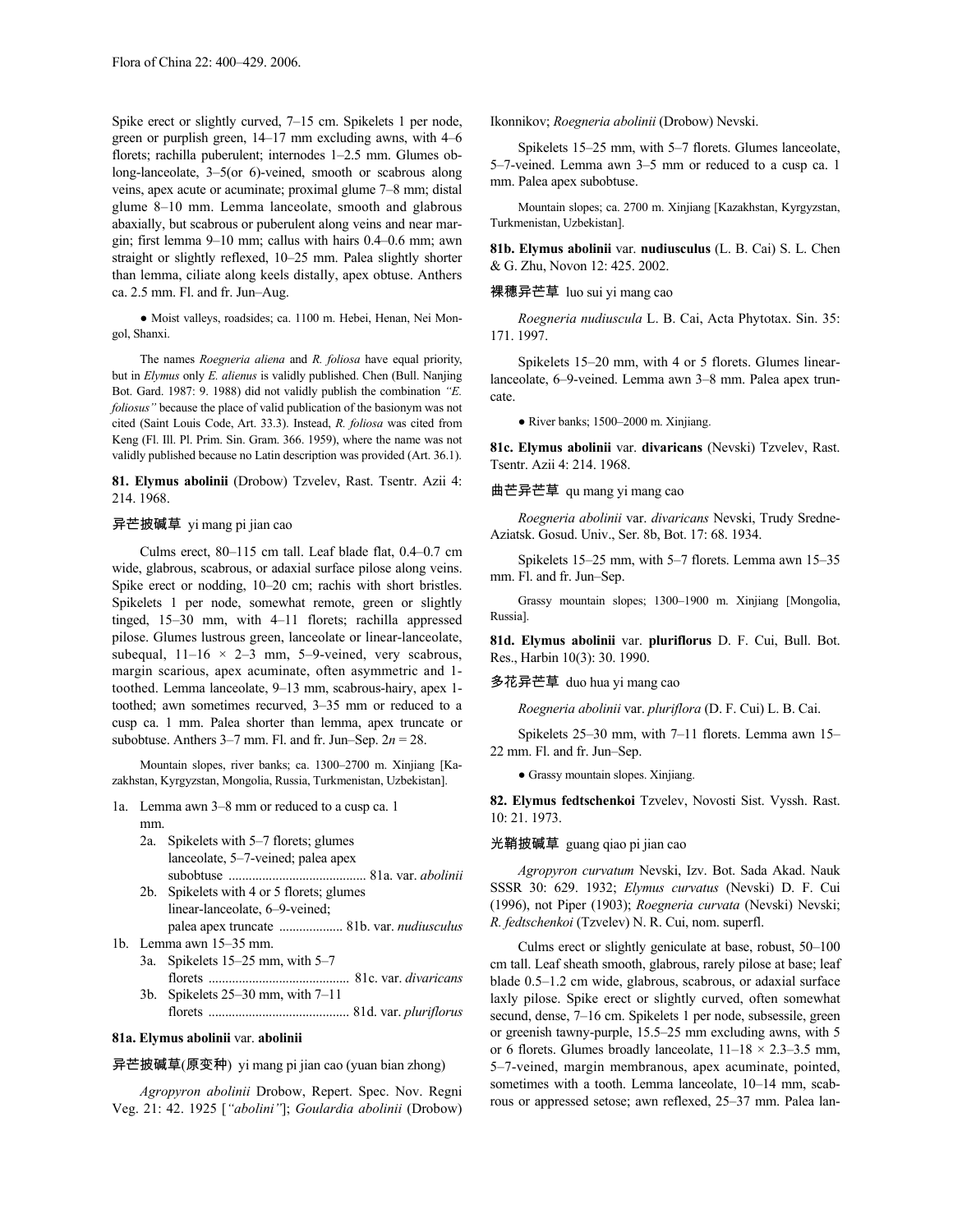ceolate, 9–13 mm, hispid along keels, apex subobtuse. Anthers 2.5–3 mm. Fl. and fr. Jun–Jul. 2*n* = 28\*.

Mountain meadows. Xinjiang [Afghanistan, Kazakhstan, Kyrgyzstan, Pakistan, Russia, Turkmenistan, Uzbekistan].

**83. Elymus platyphyllus** (Keng) Á. Löve ex D. F. Cui in N. R. Cui, Fl. Xinjiang. 6: 192. 1996.

# 宽叶披碱草 kuan ye pi jian cao

*Roegneria platyphylla* Keng, Acta Univ. Nankin. Sci. Nat. 1963(1): 35. 1963.

Culms erect, 60–100 cm tall. Leaf sheath smooth, glabrous; leaf blade flat,  $5-18 \times 0.5-1.2$  cm, rigid, abaxial surface glabrous, but scabrous along veins, adaxial surface pilose. Spike erect, usually secund, dense, 8–13 cm. Spikelets 1 per node, greenish, 18–24 mm excluding awns, with 6 or 7 florets. Glumes lanceolate, 5–7(–9)-veined, scabrous or hispidulous along veins, apex pointed; proximal glume 10–12 mm; distal glume 11–15 mm. Lemma lanceolate, pubescent throughout; first lemma 10–12 mm; awn erect, 7–14 mm. Palea subequaling lemma, puberulent abaxially, setiform ciliate along keels distally, apex emarginate or truncate. Anthers ca. 3 mm. Ovary hirsute. Fl. and fr. late summer.

● Meadows. Xinjiang.

Löve (Feddes Repert. 95: 456. 1984) did not previously validly publish the combination *Elymus platyphyllus*; see the note following the genus description above.

**84. Elymus shandongensis** B. Salomon, Willdenowia 19: 449. 1990.

#### 山东披碱草 shan dong pi jian cao

*Roegneria shandongensis* (B. Salomon) J. L. Yang et al.

Culms laxly tufted, erect or slightly decumbent at base, 60–90 cm tall. Leaf sheath usually glabrous; ligule ca. 6.5 mm; leaf blade flat or involute at margin,  $10-25 \times 0.4-0.8$  cm, both surfaces scabrous or adaxial surface smooth. Spike erect or slightly curved, 8–20 cm. Spikelets 1 per node, 13–19 mm excluding awns, with 5–8 florets. Glumes oblong-lanceolate, 5–7 veined, apex acute or pointed; veins robust, scabrous; proximal glume 5–7 mm; distal glume 7–9 mm. Lemma oblong-lanceolate, subglabrous abaxially, margin membranous; first lemma 9–10 mm; callus pubescent along lateral side; awn erect, (12–) 20–30 mm, scabrous. Palea subequaling lemma, wingless and shortly setiform ciliate along keels. Fl. and fr. Jul–Aug.  $2n =$ 28\*.

● Mountain slopes, roadsides. Anhui, Guizhou, Henan, Hubei, Jiangsu, Shaanxi, Shandong, Taiwan, Zhejiang.

This species has long been misclassified by some taxonomists in China as *Elymus ×mayebaranus* (Honda) S. L. Chen (*Agropyron ×mayebaranum* Honda; *Roegneria ×mayebarana* (Honda) Ohwi ex Keng & S. L. Chen). The true *E. ×mayebaranus* is found only in Japan; it is a highly sterile natural hybrid between the hexaploid  $(2n = 42)$  parents *E*. *humidus* (Ohwi & Sakamoto) Á. Löve (*A. humidum* Ohwi & Sakamoto) and *E. tsukushiensis* Honda.

**85. Elymus magnipodus** (L. B. Cai) S. L. Chen & G. Zhu, Novon 12: 427. 2002.

#### 大柄披碱草 da bing pi jian cao

*Roegneria magnipoda* L. B. Cai, Acta Phytotax. Sin. 35: 164. 1997.

Culms erect, 20–35 cm tall, 1–2.5 mm in diam., 2-noded, smooth, glabrous. Leaf sheath usually longer than internode except on upper leaves, glabrous; ligule very short, papery; leaf blade involute,  $4-7 \times 0.15-0.25$  cm, both surfaces glabrous or adaxial surface scabrous. Spike erect, lax, 6–9 cm; rachis glabrous; internodes 10–20(–28) mm. Spikelets 1 per node, yellowish green, 15–25 mm excluding awns, with 6–8 florets; pedicel 1–2.5 mm. Glumes subequal, 4.5–7 mm, 4–7-veined, abaxially glabrous, apex acute. Lemma lanceolate, abaxially smooth, glabrous; first lemma 9–10 mm; awn erect or slightly recurved, 9–15 mm. Palea slightly shorter than or equaling lemma, ciliolate along keels, apex truncate or subrounded. Anthers black, 2–3 mm. Ovary obovate, apex pubescent. Fl. and fr. Jun–Jul.

● River banks; ca. 3100 m. Qinghai (Golmud).

**86. Elymus pendulinus** (Nevski) Tzvelev, Rast. Tsentr. Azii 4: 218. 1968.

#### 缘毛披碱草 yuan mao pi jian cao

Culms 60–110 cm tall, glabrous throughout, or puberulent or pubescent at nodes, sometimes also densely retrorsely pubescent in upper part (exserted from leaf sheath). Leaf sheath glabrous, or retrorsely pubescent at least at base; leaf blade flat,  $10-25 \times 0.3-0.9$  cm, glabrous, scabrous, or adaxial surface pilose. Spike slightly nodding, 12–25 cm. Spikelets 1 per node, green or purplish at base, 15–25 mm excluding awns, with 4–9 florets. Glumes lanceolate or oblong-lanceolate, 3–7-veined, sometimes scabrous along veins, margin sometimes laxly ciliolate, apex acute or pointed; proximal glume 7–9 mm; distal glume 7–10 mm. Lemma lanceolate or oblong-lanceolate, scabrous abaxially, pilose distally, laxly hirsutulous near apex, or hirsutulous throughout, margin ciliate distally; first lemma 8-11 mm; awn erect or slightly reflexed, slender, 15–30 mm. Palea slightly shorter than or subequaling lemma, ciliolate along keels distally, pubescent between keels. Anthers ca. 2 mm. Fl. and fr. May–Jul.  $2n = 28$ <sup>\*</sup>.

Forests, mountain slopes, valleys, meadows, along rivers; 100– 2400 m. Gansu, Hebei, Heilongjiang, Henan, Jilin, Liaoning, Nei Mongol, Qinghai, Shaanxi, Shandong, Shanxi, Sichuan, Yunnan [Japan, Korea, Mongolia, Russia].

- 1a. Culms glabrous throughout (rarely pubescent at nodes) ........................ 86a. subsp. *pendulinus*
- 1b. Culms puberulent or densely pubescent, at least at nodes. 2a. Culms puberulent at nodes; leaf
	- sheath glabrous; spikelets with 6–9 florets ............................. 86b. subsp. *multiculmis*
	- 2b. Culms densely retrorsely pubescent in upper part (exserted from leaf sheath) and at nodes; leaf sheath retrorsely pubescent, especially proximally; spikelets with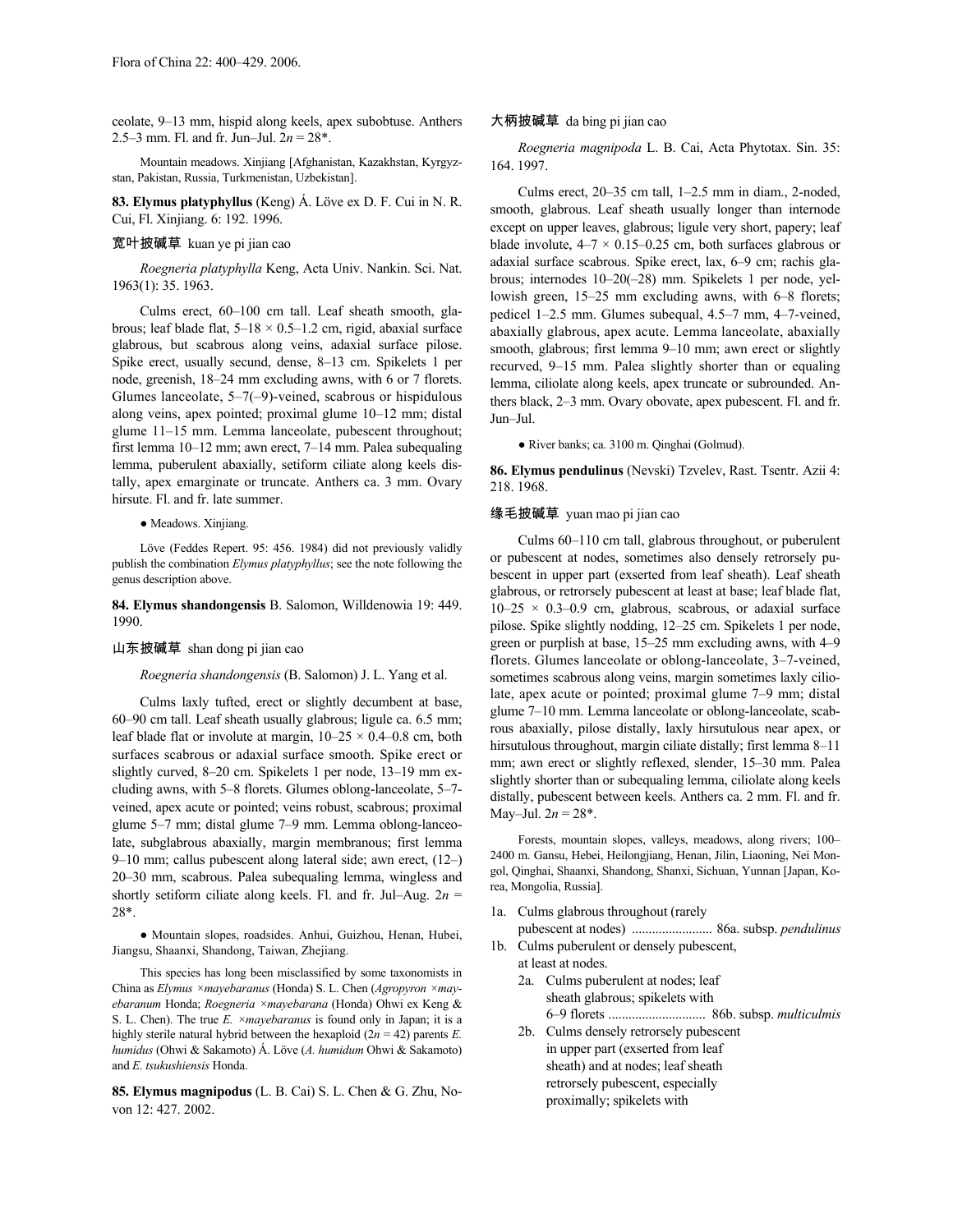4 or 5 florets ............................ 86c. subsp. *pubicaulis*

# **86a. Elymus pendulinus** subsp. **pendulinus**

缘毛披碱草(原亚种) yuan mao pi jian cao (yuan ya zhong)

*Roegneria pendulina* Nevski in Komarov, Fl. URSS 2: 616. 1934; *Agropyron caninum* (Linnaeus) P. Beauvois var. *amurense* (Korshinsky) Korshinsky; *Triticum caninum* Linnaeus f. *amurense* Korshinsky.

Culms glabrous throughout, rarely pubescent at nodes. Leaf sheath usually retrorsely pubescent at base. Spikelets with 4–8 florets. Fl. and fr. May–Jul. 2*n* = 28\*.

Forests, mountain slopes, valleys, along rivers. Gansu, Hebei, Heilongjiang, Liaoning, Nei Mongol, Shaanxi, Shanxi, Sichuan [Japan, Korea, Mongolia, Russia].

**86b. Elymus pendulinus** subsp. **multiculmis** (Kitagawa) Á. Löve, Feddes Repert. 95: 459. 1984.

#### 多秆缘毛草 duo gan yuan mao cao

*Roegneria multiculmis* Kitagawa, J. Jap. Bot. 17: 235. 1941; *R. multiculmis* var. *pubiflora* Keng.

Culms puberulent at nodes. Leaf sheath glabrous. Spikelets with 6–9 florets. Fl. and fr. Jun–Jul.  $2n = 28^*$ .

● Mountain slopes; 1100–1200 m. Gansu, Hebei, Heilongjiang, Henan, Jilin, Nei Mongol, Qinghai, Shaanxi, Shanxi.

**86c. Elymus pendulinus** subsp. **pubicaulis** (Keng) S. L. Chen, **comb. et stat. nov.**

#### 毛秆披碱草 mao gan pi jian cao

Basionym: *Roegneria pubicaulis* Keng, Acta Univ. Nankin.Sci.Nat.1963(1): 30.1963;*R. pendulina* f. *pubinodis* (Keng) Kitagawa; *R. pendulina* var. *pubinodis* Keng.

Culms densely retrorsely pubescent in upper part (exserted from leaf sheath) and at nodes. Leaf sheath retrorsely pubescent, especially proximally. Spikelets with 4 or 5 florets. Fl. and fr. Jun–Jul.  $2n = 28^*$ .

● Meadows, damp places; 100–2400 m. Gansu, Liaoning, Nei Mongol, Shaanxi, Yunnan.

Löve (Feddes Repert. 95: 459. 1984) did not previously validly publish the combination *Elymus pendulinus* subsp. *pubicaulis*; see the note following the genus description above.

# **87. Elymus komarovii** (Nevski) Tzvelev, Rast. Tsentr. Azii 4: 216. 1968.

#### 偏穗披碱草 pian sui pi jian cao

*Agropyron komarovii* Nevski, Izv. Bot. Sada Akad. Nauk SSSR 30: 620. 1932 [*"komarovi"*]; *Elymus uralensis* (Nevski) Tzvelev subsp. *komarovii* (Nevski) Tzvelev; *Roegneria komarovii* (Nevski) Nevski.

Culms erect or geniculate at base, 50–75 cm tall. Leaf sheath smooth and glabrous, or pubescent at base; leaf blade flat,  $8-21 \times 0.4-0.8$  cm, abaxial surface glabrous but scabrous, adaxial surface scabrous or pubescent. Spike erect, usually secund, dense, 8.5–15 cm; rachis margin scabrous. Spikelets 1 per

node, green or purplish green, 13–25 mm excluding awns, with 3–5 florets. Glumes lanceolate, subequal, 8–10 mm, 5–7 veined, margin scarious, apex asymmetric, awned; awn 2–7 mm, scabrous. Lemma lanceolate, 10–12 mm, puberulent; awn erect, 8–15 mm, scabrous. Palea subequaling lemma,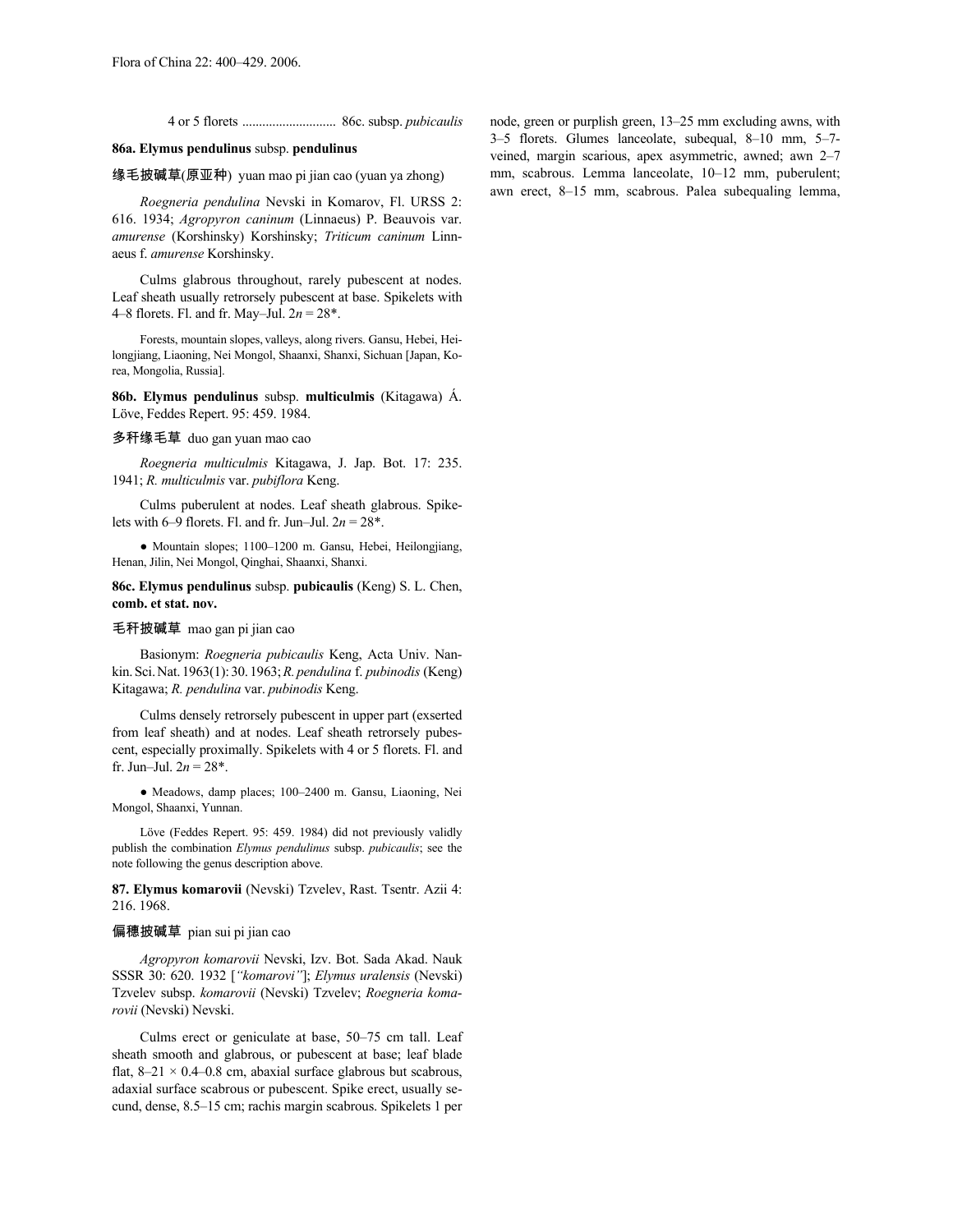ciliate along keels, apex emarginate or obtuse. Anthers ca. 2 mm. Fl. and fr. summer.  $2n = 28^*$ .

Steppes, near villages; 1800–2900 m. Xinjiang [Kazakhstan, Kyrgyzstan, Mongolia, Russia, Turkmenistan, Uzbekistan].

**88. Elymus tianschanigenus** Czerepanov, Sosud. Rast. SSSR, 351. 1981.

# 天山披碱草 tian shan pi jian cao

*Agropyron tianschanicum* Drobow in Vvedensky et al., Key Fl. Tashkent 1: 40. 1923; *Elymus tianschanicus* (Drobow) Nevski (1934), not Drobow (1923); *E. uralensis* (Nevski) Tzvelev subsp. *tianschanicus* (Drobow) Tzvelev; *Roegneria tianschanica* (Drobow) Nevski; *Semeiostachys tianschanica* (Drobow) Drobow.

Culms erect, 50–100 cm tall, smooth, glabrous. Leaf sheath smooth, glabrous; leaf blade flat,  $10-18 \times 0.5-1$  cm, both surfaces scabrous and pilose or abaxial surface scattered pilose. Spike erect or slightly nodding, subsecund, dense, 7– 17.5 cm. Spikelets 1 per node, purplish green, 2–3 mm excluding awns, with 3–5(–7) florets. Glumes broadly lanceolate, slightly asymmetric, subequal, 9–12 mm, 5–7-veined, scabrous, apex acute or mucronate, sometimes with a tooth. Lemma lanceolate, 9–12 mm, pilose; awn straight, (4–)7–16 mm. Palea equaling or slightly longer than lemma, ciliate along keels, apex slightly emarginate or subobtuse. Anthers ca. 2.5 mm. Fl. and fr. summer.  $2n = 28$ .

Slopes in river valleys, meadows; 2700–3000 m. Xinjiang [Kazakhstan, Kyrgyzstan, Turkmenistan, Uzbekistan].